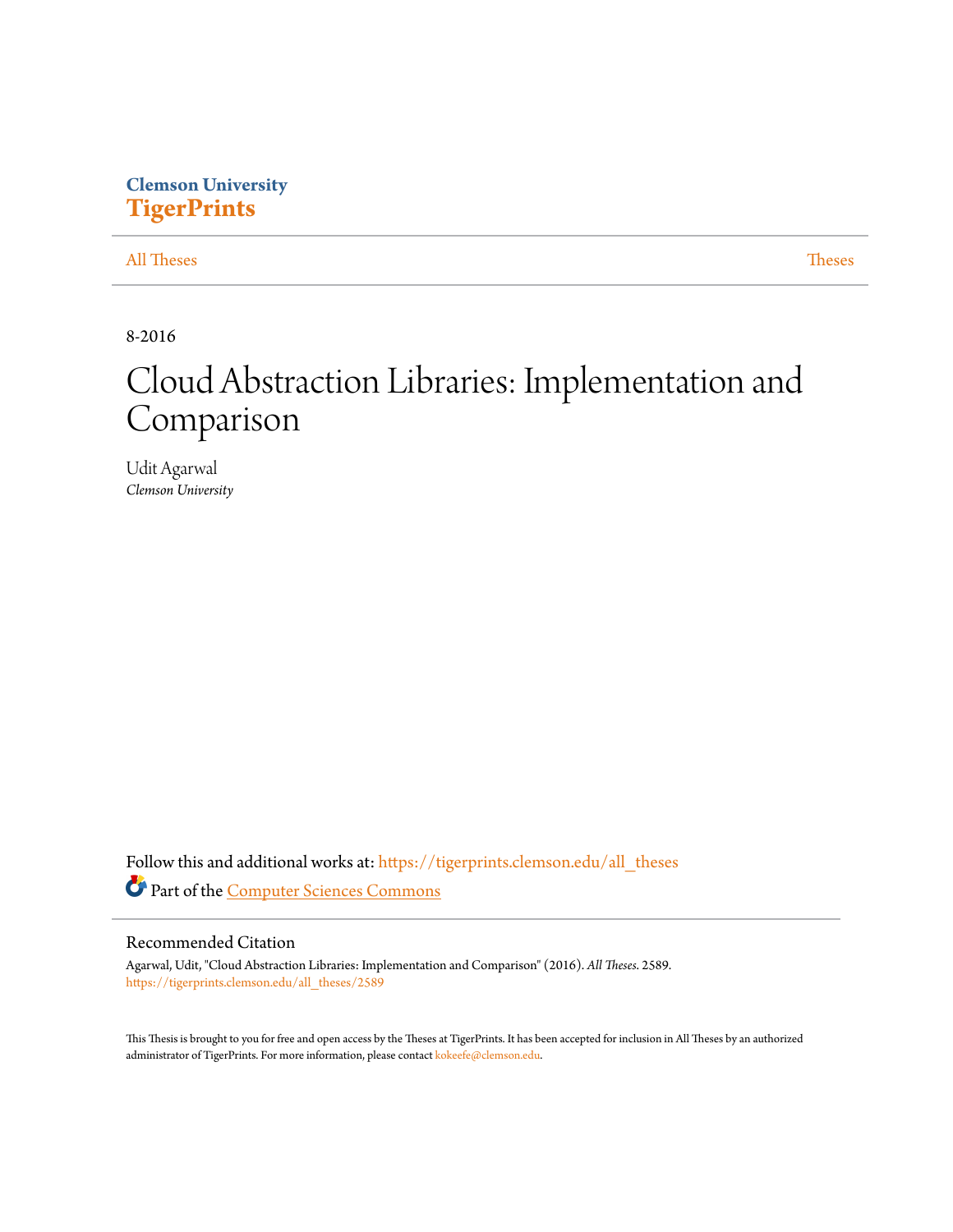Cloud Abstraction Libraries: Implementation and Comparison

A Thesis Presented to the Graduate School of Clemson University

In Partial Fulfillment of the Requirements for the Degree Master of Science Computer Science

> by Udit Agarwal August 2016

Accepted by: Dr. Amy Apon, Committee Chair Dr. Jim Martin Dr. Hongxin Hu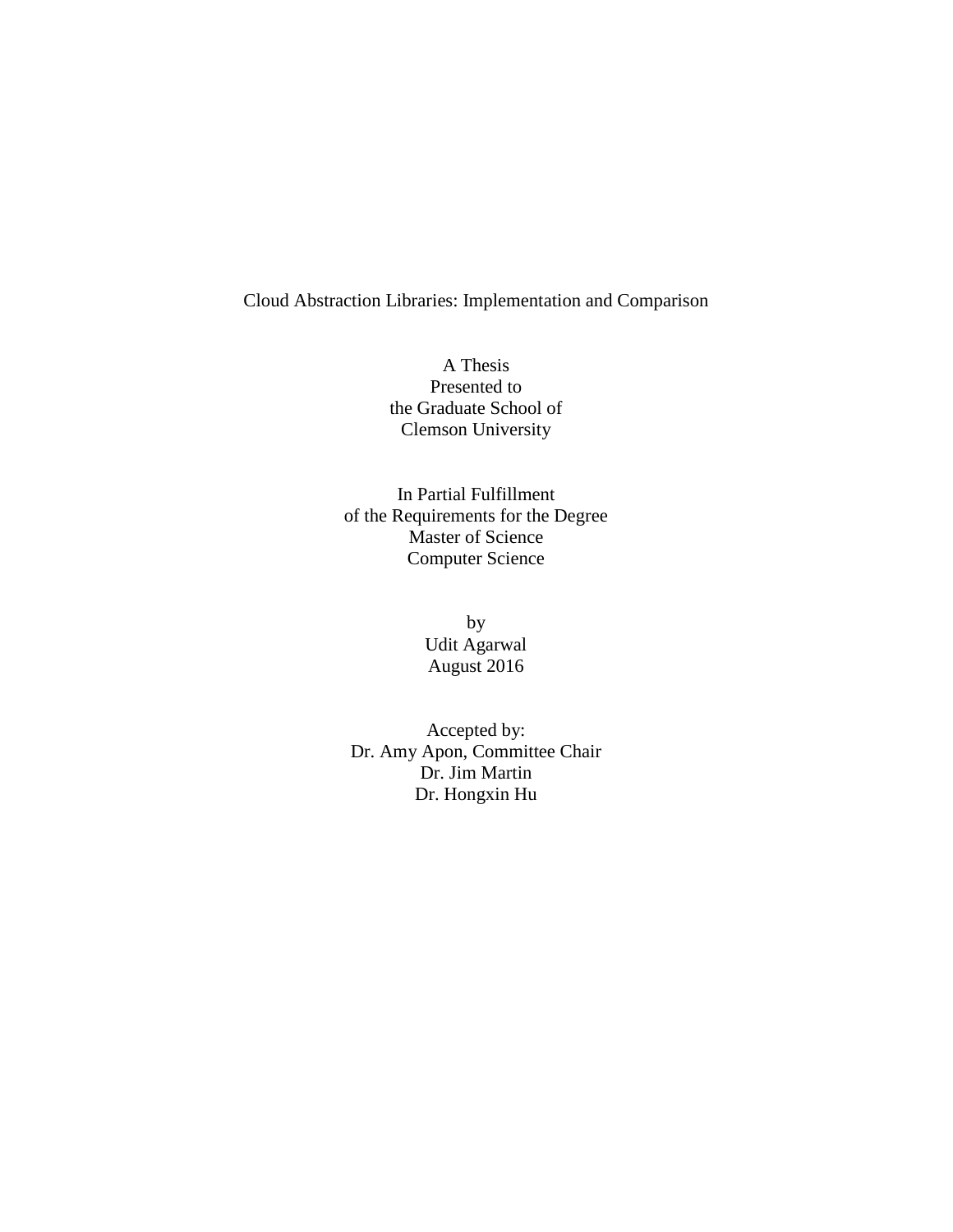#### ABSTRACT

Vendor lock-in makes it difficult for an organization to port their services, application or data. Cloud providers are in race to provide the best-in-class storage, networking and compute resources. Many organizations are moving towards microservices and cloud services architecture. It is very important for an infrastructure platform to offer a high-quality cloud computing environment consistently across multiple cloud platforms. To enable this, a collaborative yet an independent cloud abstraction service is required. The cloud abstraction library should support the basic use cases of delivery pipeline, service management, cloud operations and security service.

Cloud interoperability standards helps to improve availability and scalability by providing cross organizational or vendor independent projects. An important aspect of cloud interoperability is development of standardized APIs to send and receive data, irrespective of the underlying cloud implementation. Cloud interoperability helps application and data portability between public clouds and private clouds. This thesis explores the role of open source libraries to use cloud specific features. Our work is to qualitatively and quantitatively evaluate Dasein cloud and jClouds against Amazon EC2 and Google Compute Engine. We believe that cloud standardization can be accelerated by implementations based on open source and open standards.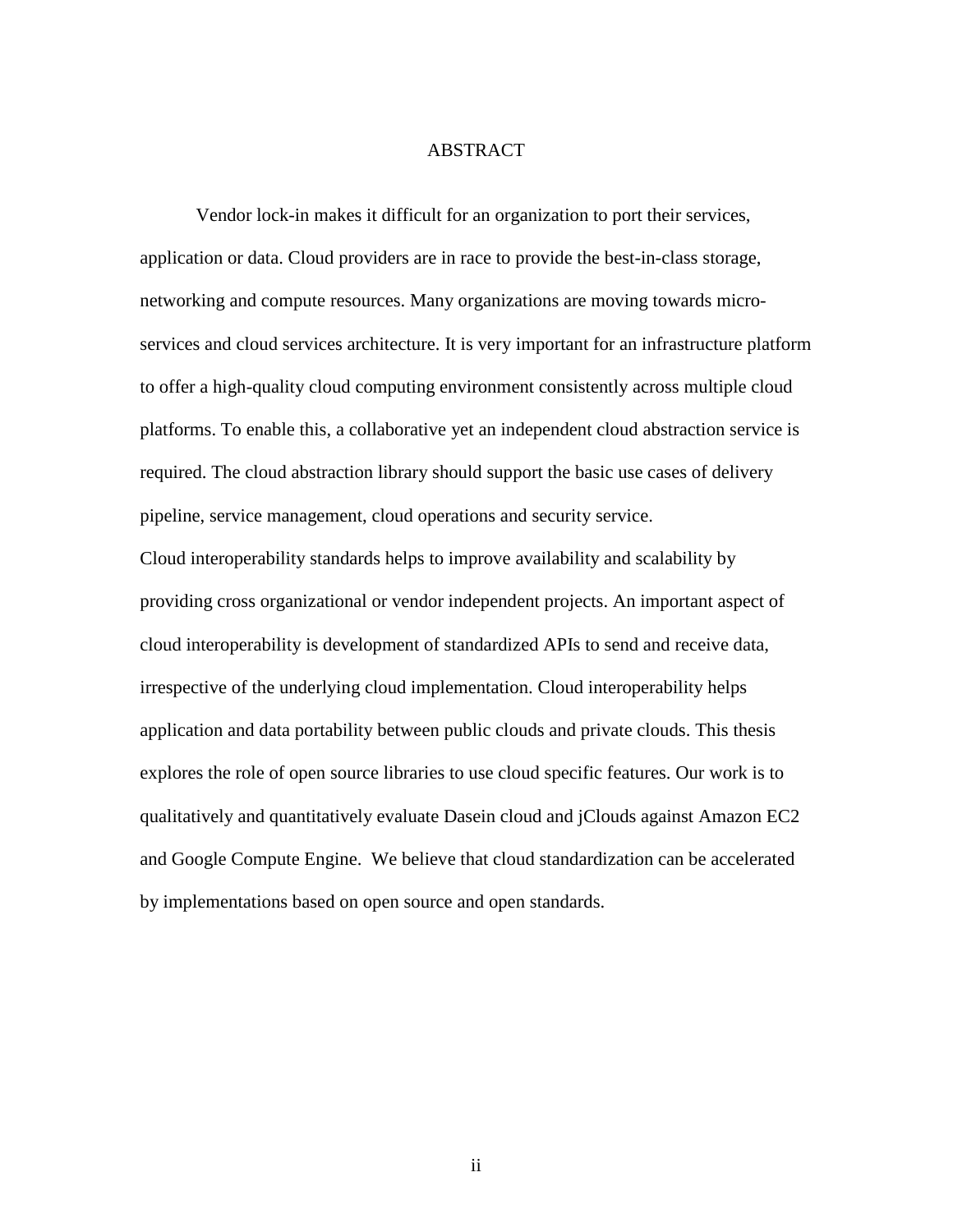# ACKNOWLEDGMENTS

It feels wonderful writing this page and I feel privileged to have access to such a great academic community at Clemson University. I would like to take this opportunity to express my gratitude to the people without whose support this thesis would not have been possible. I am deeply grateful to my thesis advisor, Dr. Amy Apon for her valuable guidance and support, and I would like to thank my committee members, Dr. Jim Martin and Dr. Hongxin Hu, for their valuable suggestions. Finally, I would like to thank my brother and family for their continuous support, encouragement and love during the long process in achieving this important goal.

.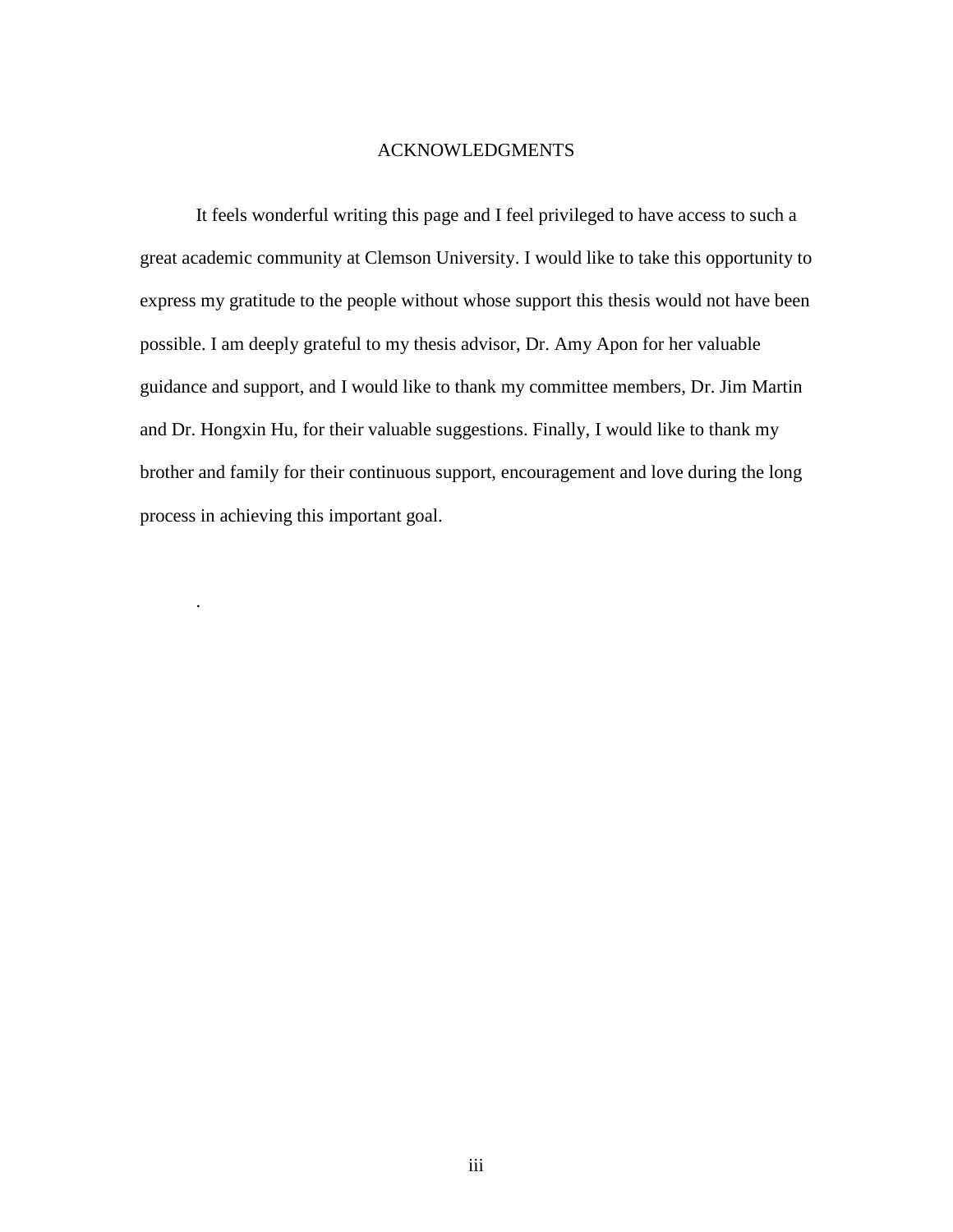# TABLE OF CONTENTS

| <b>CHAPTER</b>                                   |
|--------------------------------------------------|
| $\mathbf{I}$ .                                   |
|                                                  |
| Π.                                               |
|                                                  |
| III.                                             |
|                                                  |
| IV.<br>EVALUATION AND DISCUSSION OF TRADEOFFS 30 |
|                                                  |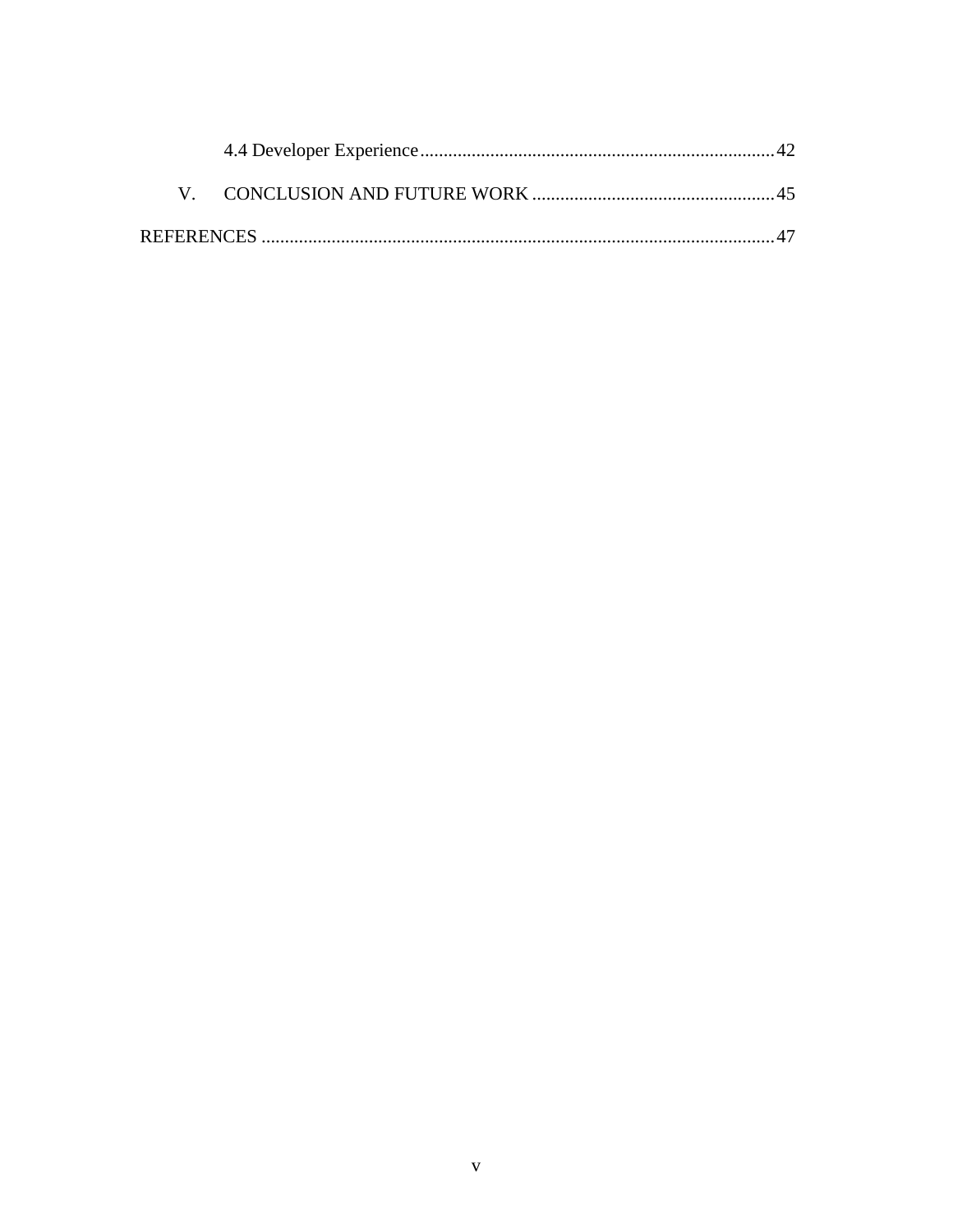# LIST OF TABLES

| Table |                                                          | Page |
|-------|----------------------------------------------------------|------|
| 3.1   |                                                          |      |
| 3.2   |                                                          |      |
| 4.1   |                                                          |      |
| 4.2   | AWS and GCE instance type used to measure startup time39 |      |
| 4.3   |                                                          |      |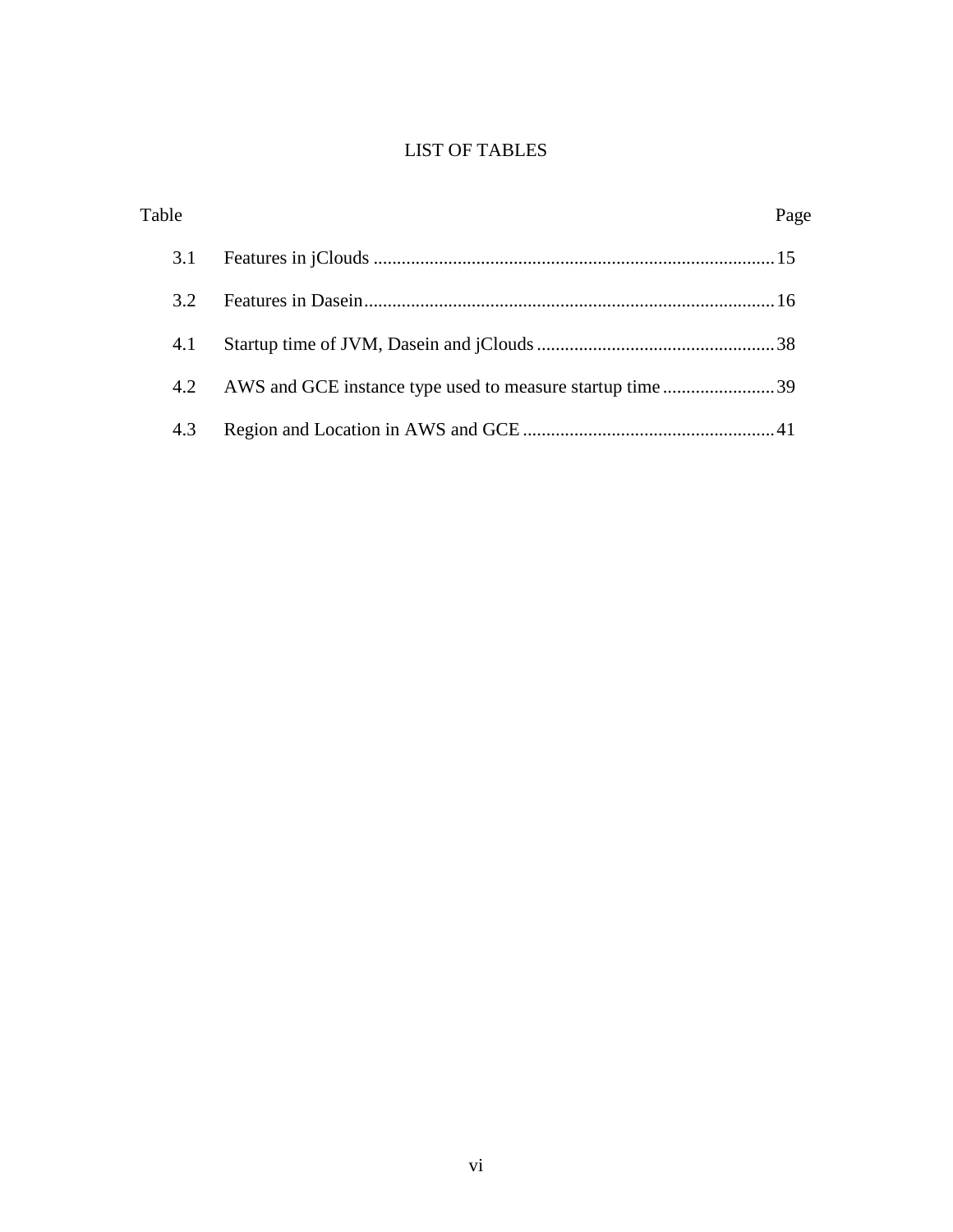# LIST OF FIGURES

| Figure | Page |
|--------|------|
| 1.1    |      |
| 1.2    |      |
| 4.1    |      |
| 4.2    |      |
| 4.3    |      |
| 4.4    |      |
| 4.5    |      |
| 4.6    |      |
| 4.7    |      |
| 4.8    |      |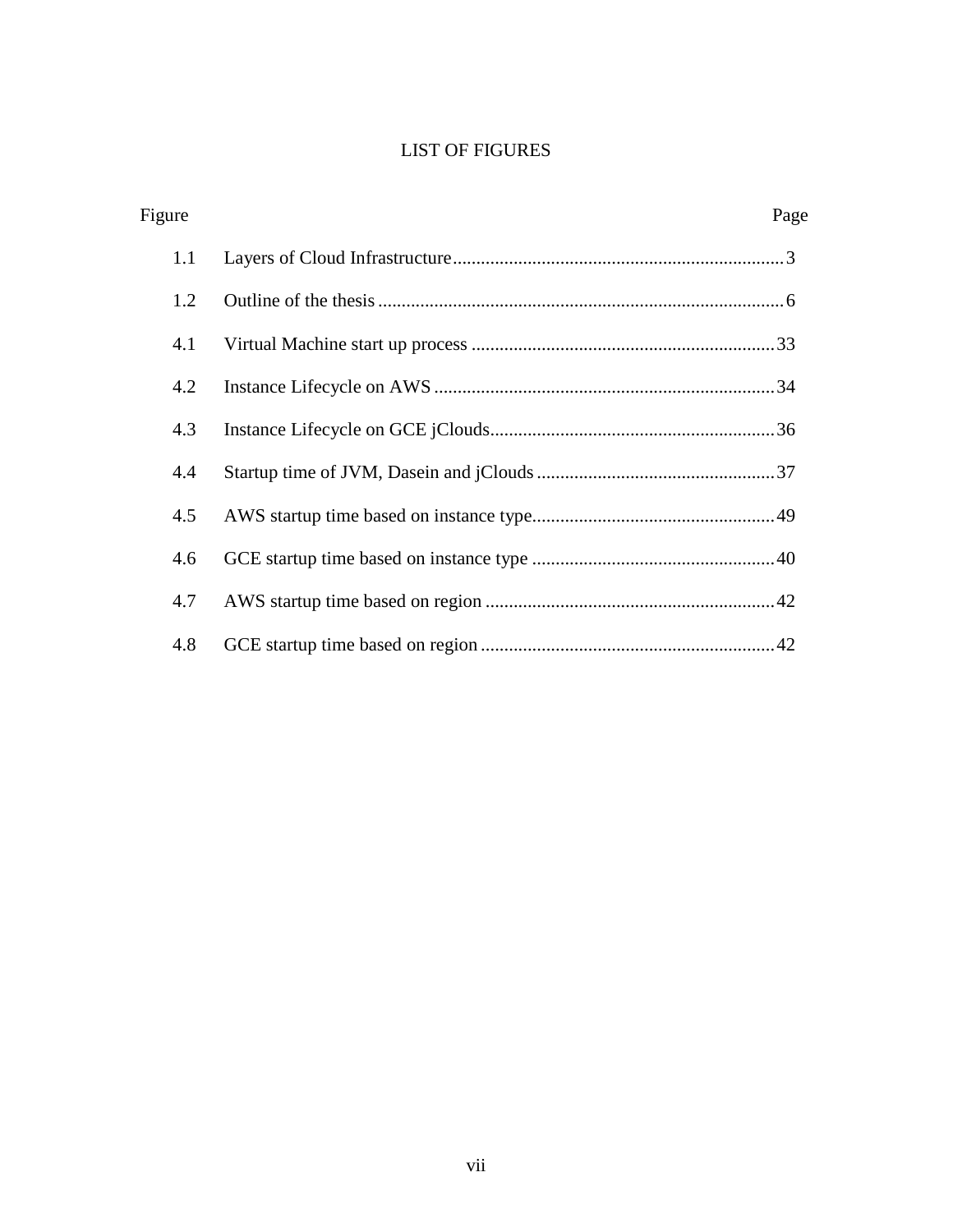# CHAPTER ONE

#### INTRODUCTIOIN

#### 1.1 Background and Motivation

The National Institute of Standards and Technology (NIST) defines Cloud Computing as; "A model for enabling convenient, on-demand network access to a shared pool of configurable computing resources that can be rapidly provisioned and released with minimal management effort or service provider interaction" [1]. The on-demand characteristic of cloud computing is what enables users to have elasticity, get access to resources over the network, and monitor the services. Some of the other important characteristics are storage, performance, networking, security, and maintenance. Two main models used to classify cloud computing are the Deployment Model and the Service Model [2].

The different ways in which cloud services can be deployed include public clouds, private clouds and hybrid clouds. The deployment model depends on the structure of an application, security of data and privacy of end users. The deployment model can also be considered as an "Access Model". The public cloud model is the most common form of deployment model and has the highest number of users with least constraints on accessibility, scalability and availability. The resources are offered to the client or users through a publically available platform using a pay-per-use basis. Amazon Web Services (AWS) and Google Compute Engine (GCE) are examples of public cloud offerings. The private cloud model is usually established exclusively for a single enterprise or an entity. The infrastructure is solely owned and maintained by an organization or third party vendor. Private cloud platforms offer a higher level of data security as compared to public or hybrid clouds. There are applications that require specialized protocol to interact with virtual machines and the infrastructure provided by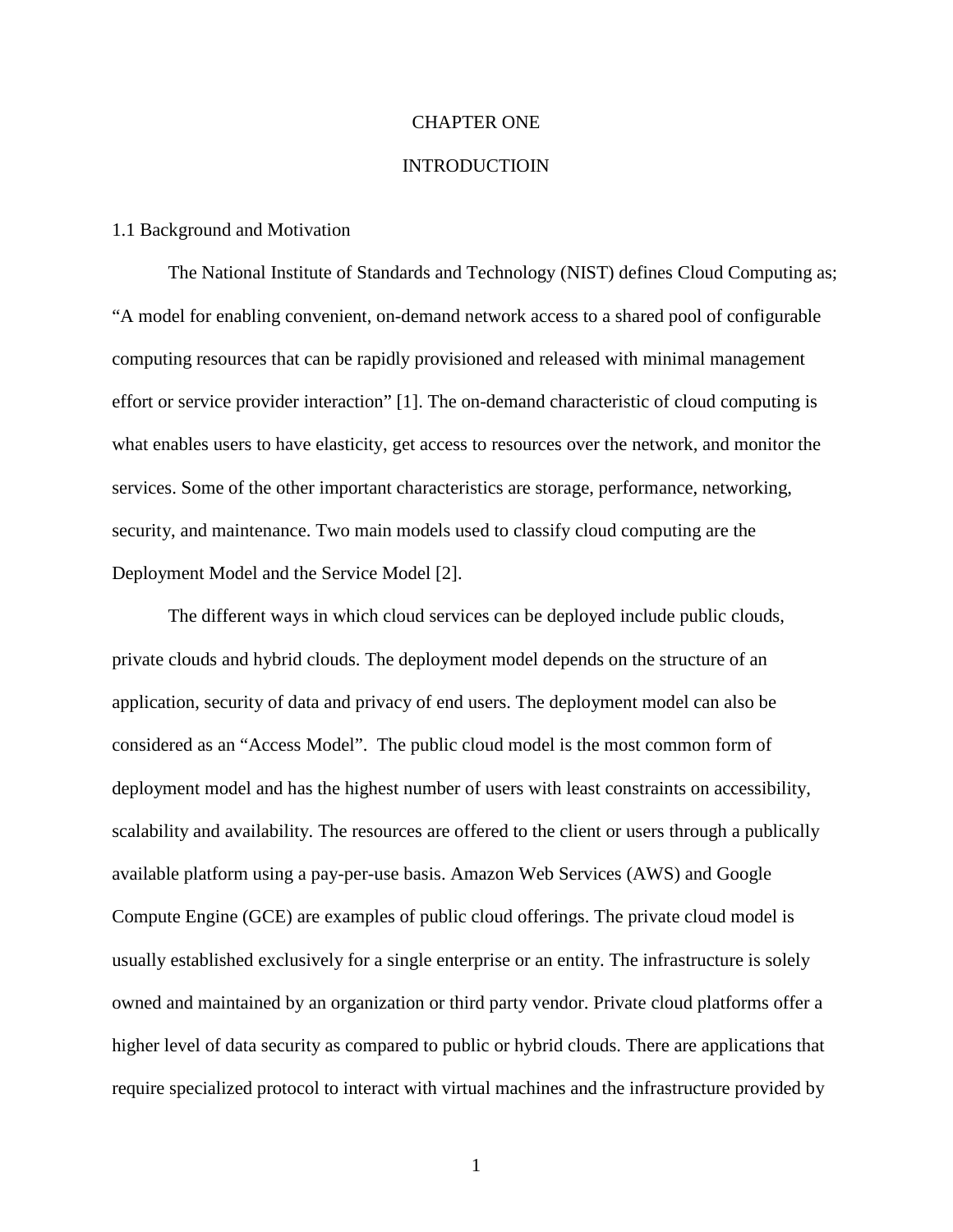other deployment models is insufficient to cater to the needs of these specialized applications. The cost of utilizing the resources in a private cloud is higher. It is a responsibility of the utilizing organization to monitor and upgrade the infrastructure. There is a higher level of data security and more guarantee in the uptime of resources as they are not being shared. Some examples of the applications that help to maintain private clouds are OpenStack, CloudStack and VMware's vCloud. The hybrid cloud model provides a fallback platform for organizations when there is a spike in the traffic and the dedicated resources are not enough to handle the load. Additional traffic can be routed to a public cloud, which can interact with the private cloud through an API. The hybrid cloud model could also serve as a platform to run applications during disaster recovery. CliQr is an example of a hybrid cloud.

Cloud service models include Infrastructure as a Service (IaaS), Platform as a Service (PaaS), and Software as a Service (SaaS). Each service level provides a different set of manageability and customization of the underlying infrastructure. IaaS provides the highest level of customization and management of compute, storage and network resources. Cloud service providers offers customizable resources by installing any desired operating system along with supporting libraries and applications for use. Compute machines can be attached to storage and networking resources to create an end-to-end application. The user is responsible for maintaining and upgrading the software on the VMs. Amazon EC2, Google Compute Engine, Microsoft Azure are examples of platforms that offer IaaS. PaaS provides a greater level of management and control to the end users. It provides a set of pre-defined tools and software to develop and deploy the application. The cloud provider is responsible for maintaing and upgrading software on the VMs. User application can be scaled automatically depending on the traffic. It also ensures a certain level of data and application security. Google App Engine, Heroku, and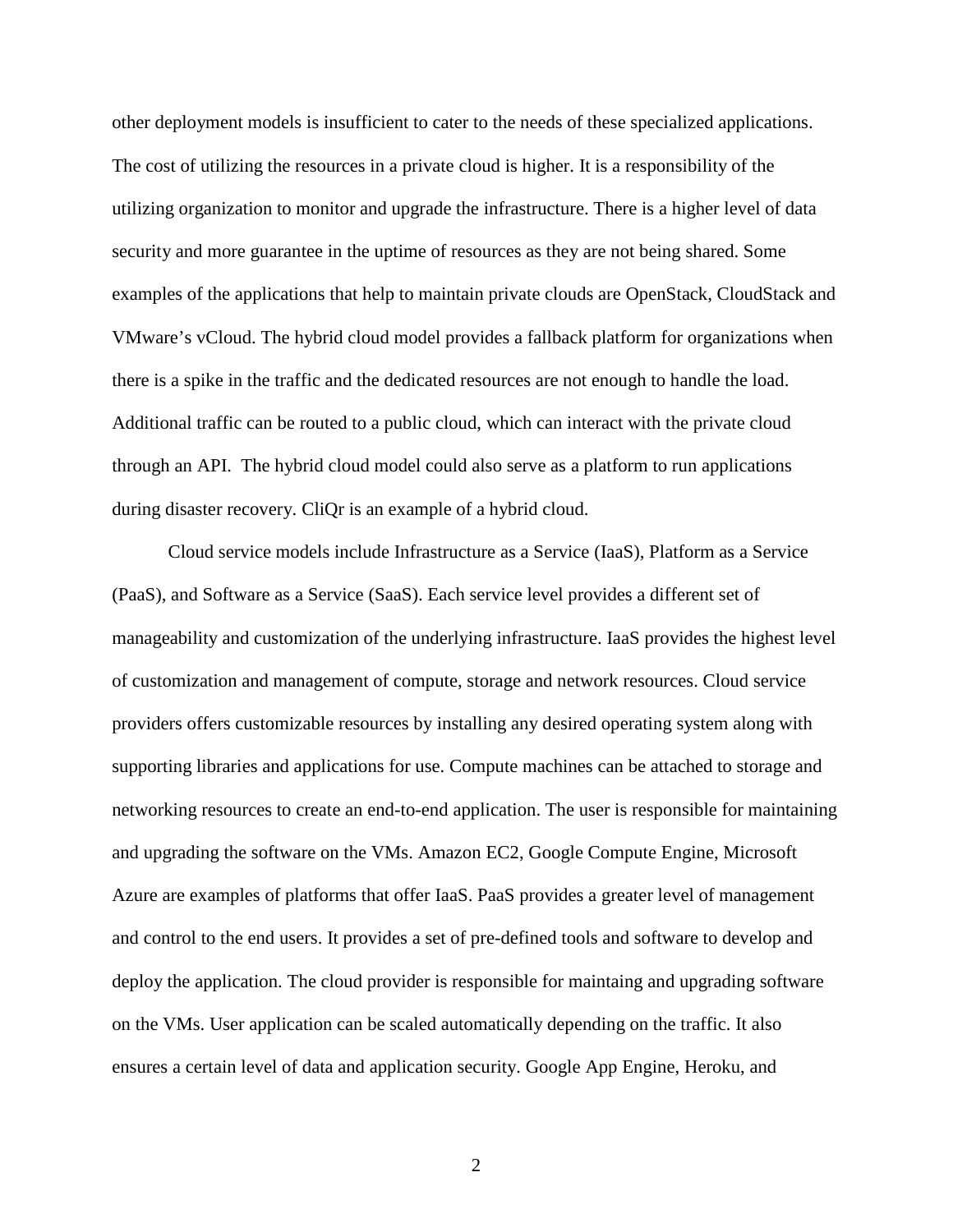Amazon Elastic Beanstalk are examples of PaaS. SaaS provides fully managed on-demand delivery of applications that can be accessed over the internet. The applications can be utilized without IT support and maintenance. However, SaaS has offers a minimal amount of customization to the end users. Google Mail Engine and Salesforce.com are examples of SaaS.

Standards and semantic interoperability are a way of giving organizations a choice in terms of cloud vendor. A solution based on open standards is portable between multiple cloud environments. Currently, there is a high complexity and high cost associated with switching between different cloud environments.



Figure 1.1: Layers of Cloud Infrastructure.

Cloud abstraction libraries help to reduce the complexity involved in leveraging multicloud environments. Two problems in a multi-cloud environment are portability and integration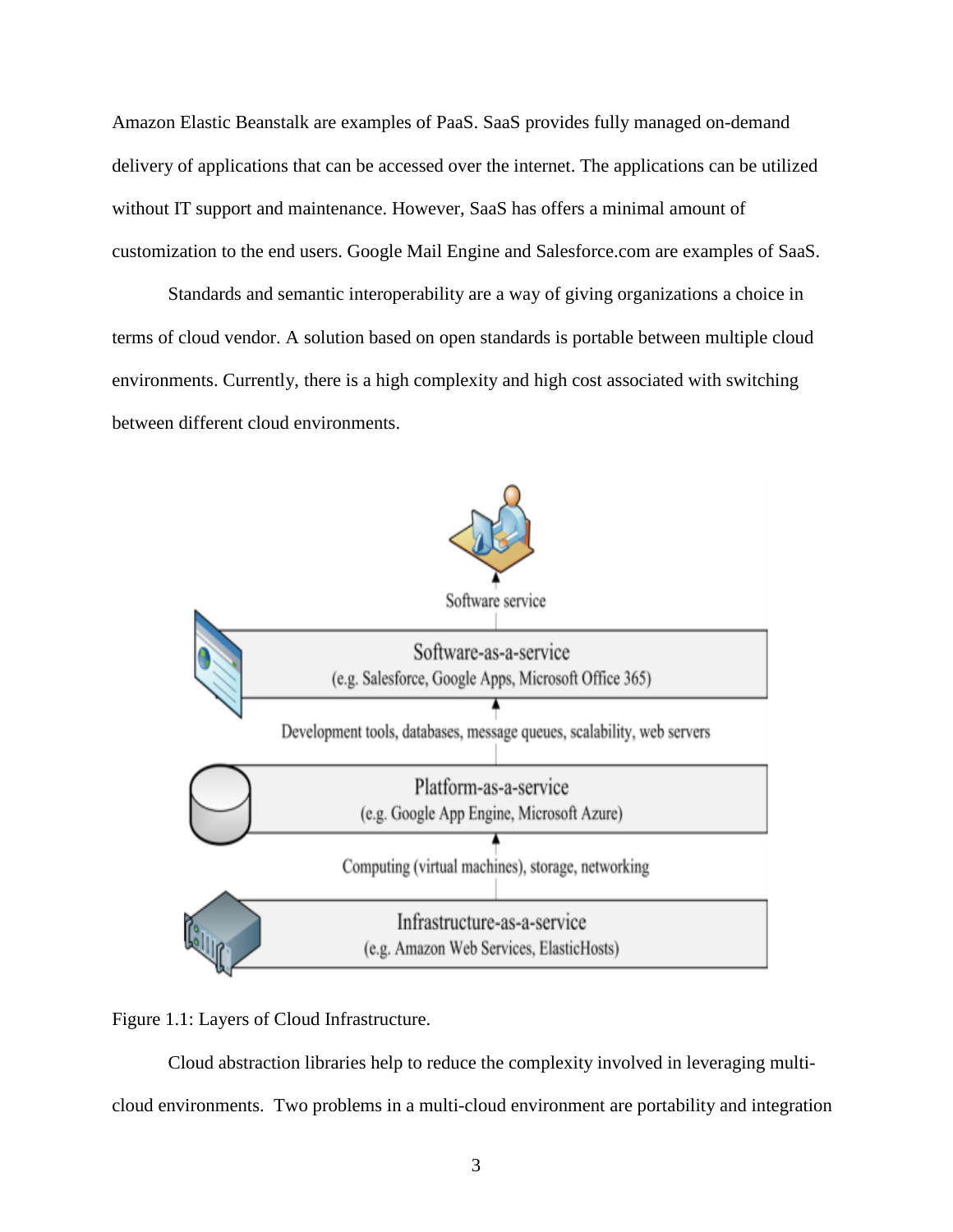with different management APIs. This is a place where cloud abstraction libraries like Dasein Cloud [21] and Apache jClouds [20] come into play. These libraries provide an abstraction layer to an end programmer, giving the ability to use single API to communicate between different cloud providers. The libraries hide the complexity related to each cloud provider by offering capabilities to start a virtual machine, stop a virtual machine or attach disk space, etc. The following points help to justify the need for the cloud abstraction layer. A cloud abstraction layer:

- Allows developers to take advantage of the cloud (Infrastructure as a Service) through regular object oriented code,
- Provides on demand resources and automation,
- Integrates with existing projects and can provision virtual machines,
- Hides complexity of the cloud provider API,
- Permits each cloud to be accessed via a different configuration file,
- Permits open source extensions to support any other non-common API, and
- Supports automation tools like Chef and puppet (Not all libraries support this).

#### 1.2 Problem Definition

The abstraction layer provides an ability to run applications among different cloud platforms without having to rewrite them partly or fully [9]. An ideal cloud abstraction layer can move data, application or service components regardless of the Operating System, storage or compute requirements between the supported cloud providers. Some of the automation tools like Chef or Puppet supported by cloud abstraction layer are be used to automate service deployment. The focus of the thesis is on two major goals: The first goal is a qualitative comparison of Dasein cloud and jClouds which includes user experience, ease of setup and community support. The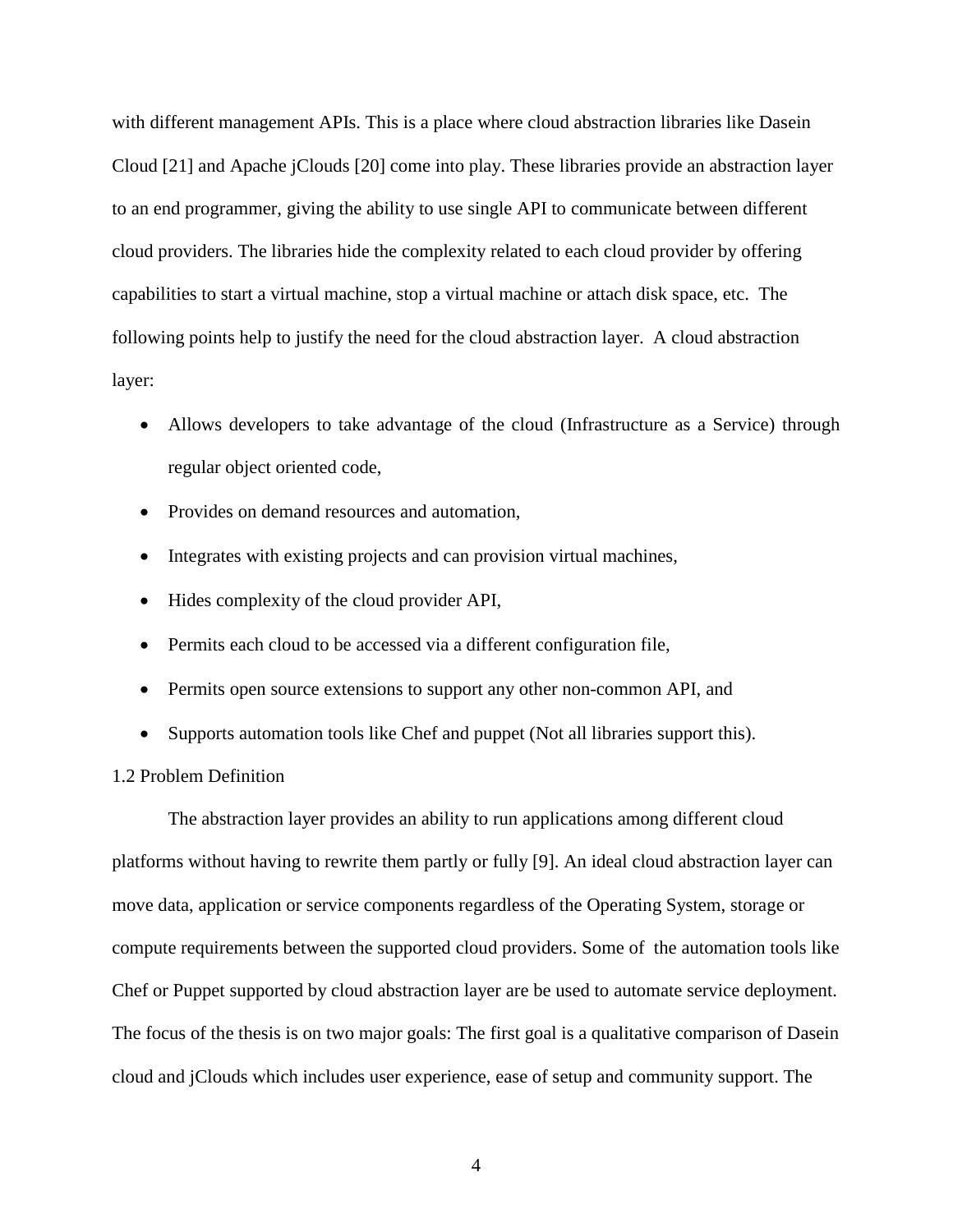second goal is to quantitatively evaluate the performance metrics such as cost involved for common operations (e.g. start a Virtual Machine with different configurations such as varying instance type and different regions in cloud provider) and the number of concurrent requests the abstraction layer can handle.

Dasein library is one of the candidates for comparison, since we are familiar with the code structure and have been using it for past two years. After doing research on the related and existing solutions we chose jClouds, jClouds has been around for more than five years and is probably the first open source library to support multi cloud deployment. The project has great community support and has an implementation for all major cloud providers. We evaluate the abstraction layer against two major cloud providers, which are Amazon Web Services (AWS) and Google Cloud Engine (GCE). AWS EC2 and GCE have constantly been in the list of top ten IaaS provider [10].

# 1.3 The Approach

The following approach is taken to do a complete investigation in identifying features provided by cloud abstraction libraries.

- 1) Study of existing solutions and literature review of work done in the field of cloud abstraction libraries.
- 2) Important features listed in table 3.1 and 3.2 in section III, are selected for qualitative comparison of the libraries.
- 3) Experiments on specific functionality of a selected feature. For example, cost to start a vitual machine is selected for calculating the cost of common operations.
- 4) Developers experience to report ease of use and community support.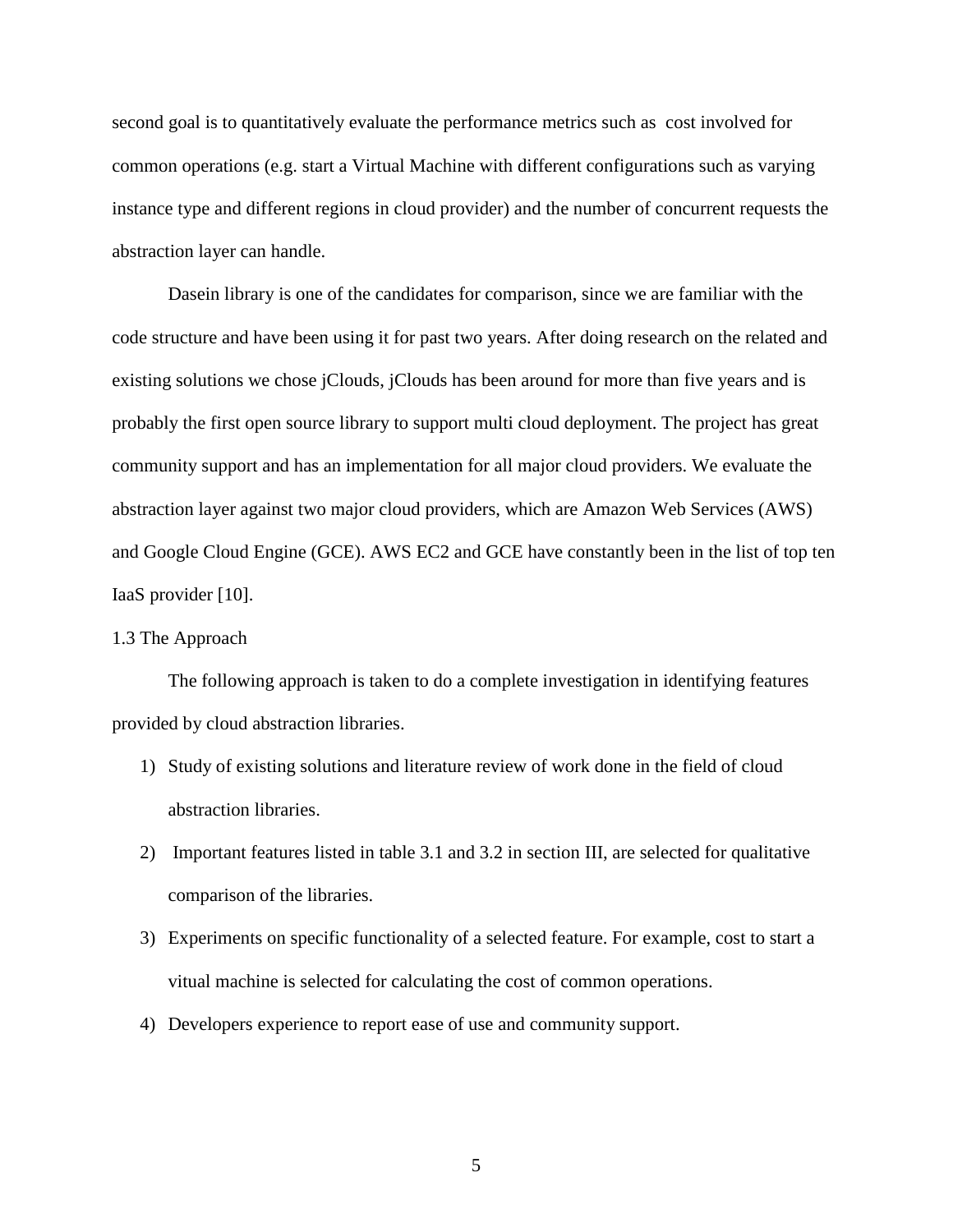5) Hands on experience with cloud abstractions libraries by making them available on the test environment.

Steps (1) to (5) are used to identify, compare and contrast features provided by different cloud abstraction libraries.

# 1.4 Outline of the Thesis

The rest of this thesis is organized as follows. Background and related work for cloud abstraction libraries are discussed in Chapter 2. Chapter 3 discusses the performance evaluation of the abstraction layer and discussion of tradeoffs. Chapter 4 explains the implementation details and how to set up an environment. Chapter 5 summarizes this thesis with conclusion and further work.



Figure 1.2: Outline of the thesis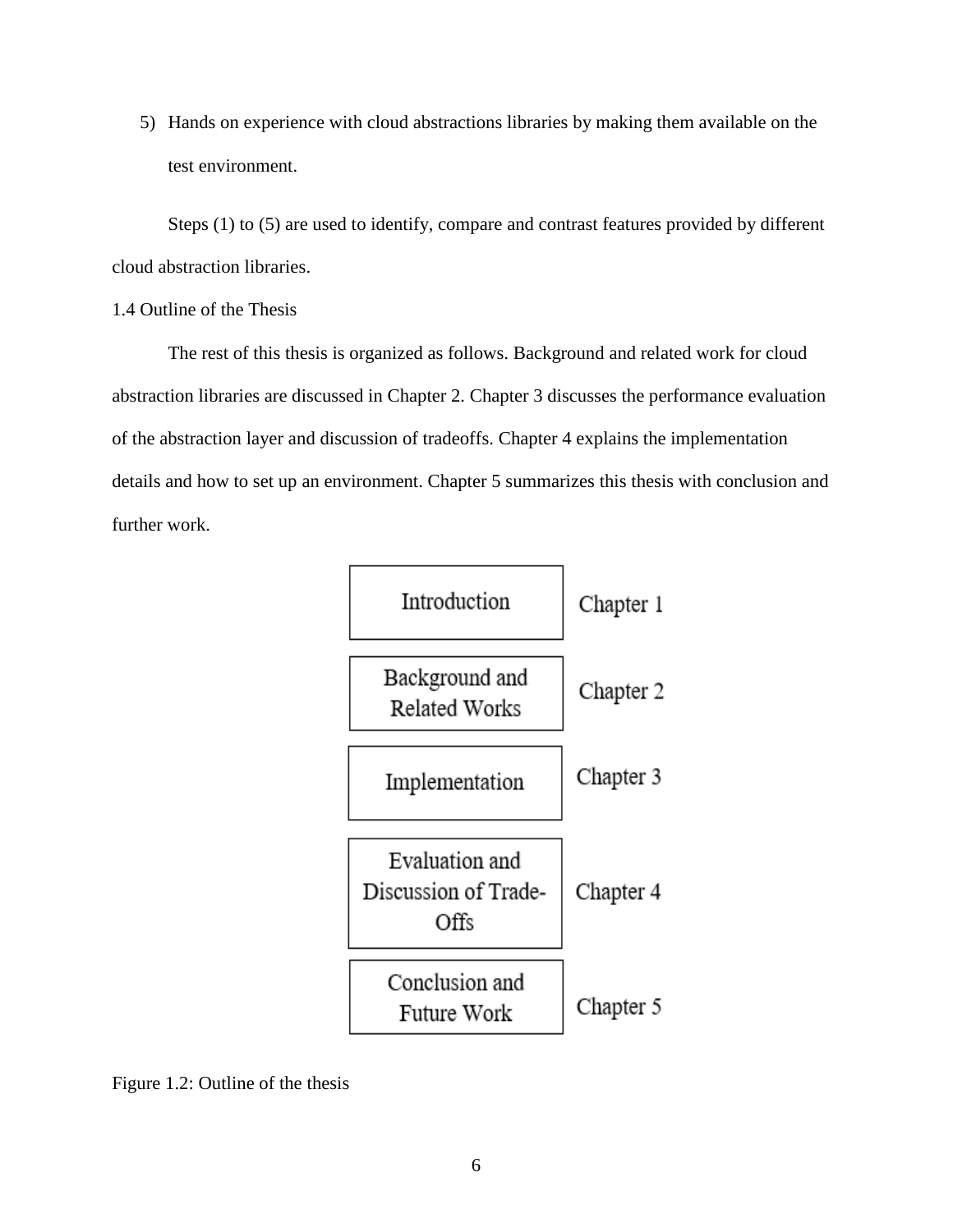# CHAPTER TWO

#### BACKGROUND AND RELATED WORKS

In section 2.1 and 2.3, background of cloud portability concept and cloud abstraction libraries are discussed.

#### 2.1 Cloud Portability

Cloud portability enables multiple cloud platform providing diverse services to dynamically provision hardware or software environments for the same application. From a cloud perspective, application, service or data should have the flexibility to move between multiple cloud providers as the decision might be dictated by economic, geographical, and legal reasons. Cloud portability allows infrastructure to be treated as pure commodity and prevents vendor lock-in. Currently, the services and features provided by the cloud providers are heterogeneous and incompatible between different service providers [3].

# 2.1.1 Economical reasons

Two economic reasons to promote cloud portability are: 1) Maximizing the Rate of Interest for investment in commodity hardware 2) Creation of a shared cloud platform. Reducing operational cost is one of the main reasons why in the first places users switch to cloud platform and cloud portability will help to achieve that goal [4]. Currently, porting applications between different cloud platforms require change in design of the application and services to make it work with a new environment. Some of the reasons why organizations and users switch cloud providers are; Enhancement in cloud services, services unique to a cloud provider, and cloud provider offering similar service at a lower price.

If cloud portability is ensured, third parties libraries like Dasein cloud and jClouds can act as an intermediary between users and cloud providers. This can be envisioned as a many-to-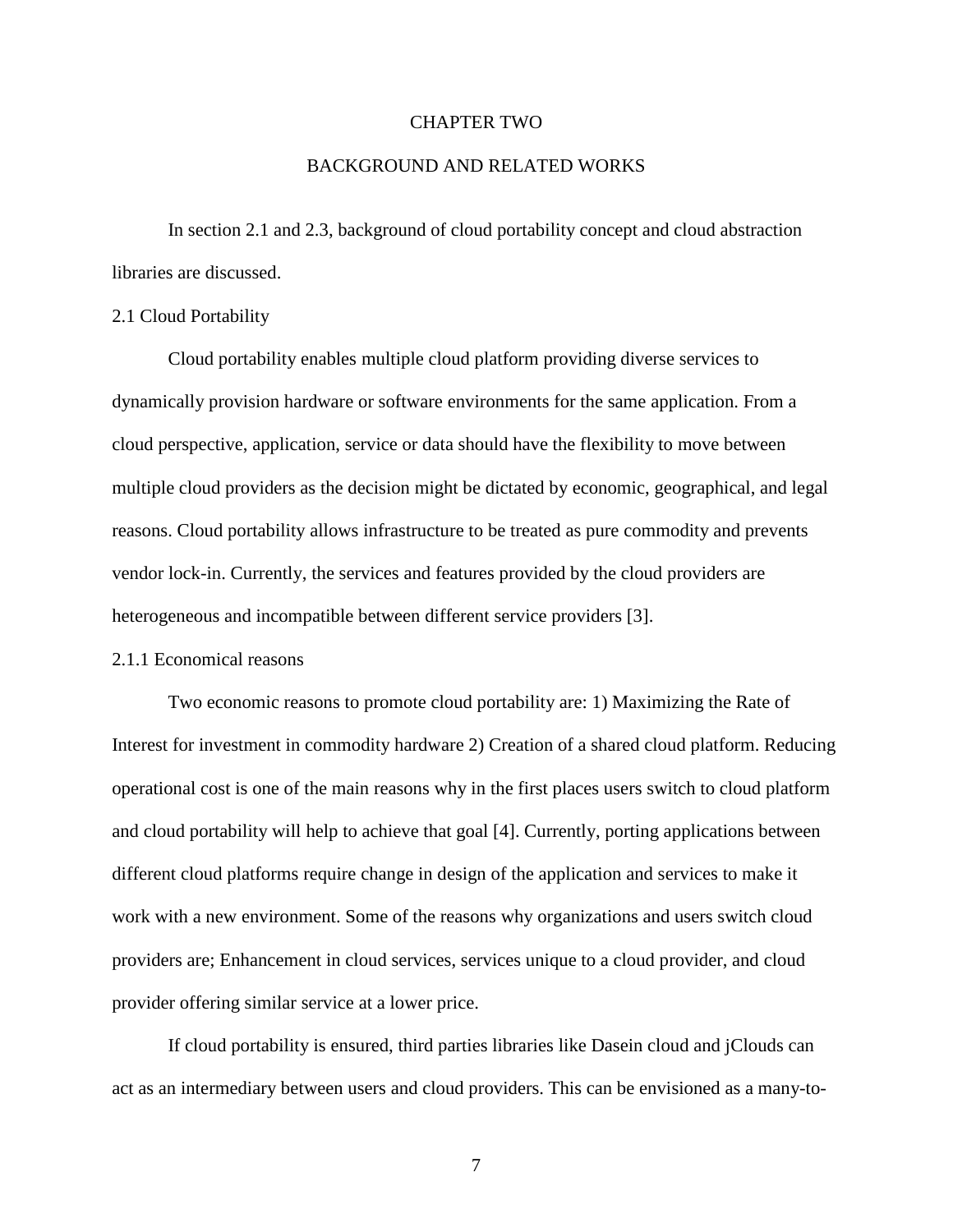many relationship between users and cloud providers, paving a way for multi cloud deployment as per the user requirements.

# 2.1.2 Technical reasons

Technically, Cloud portability is needed for at least two reasons: 1) To adapt to workload changes and 2) Disaster Recovery Management. During an increase in the workload, the application might be deployed to a hybrid cloud to handle peaks in service and address additional resources required by the private cloud. Portability between cloud helps to ensure users, that the application is up and running during any un-scheduled activity or disaster. Porting process is dependent on an agreement between the application owner and cloud provider.

# 2.1.3 Legal reasons

Legally, Cloud portability is needed from for at least two reasons: 1) The Service Level Agreements may vary according to the state and country of the cloud provider and end users and 2) Avoiding dependence on only one external provider. Changes in a country legislation or changes in the customer location can trigger the need to port the software assets from a cloud environment to another.

#### 2.2 Types of Solutions

The following work has discovered [36] three types of solution suggested by Gonidis et al [5] and Silva et al [6] for the cloud portability problem: 1) supporting state of the art standards and protocols like Topology and Orchestration Specification for Cloud Applications (TOSCA), Cloud Data Management Interface (CDMI), Open Cloud computing Interface Working Group (OCCI), Open Virtualization Format (OVF) [34] and [35]; 2) cloud abstraction APIs (like jClouds or Dasein) and 3) publishing and adopting models based on semantics . These solutions are closely related to each other rather than being independent. Moreover, regardless of the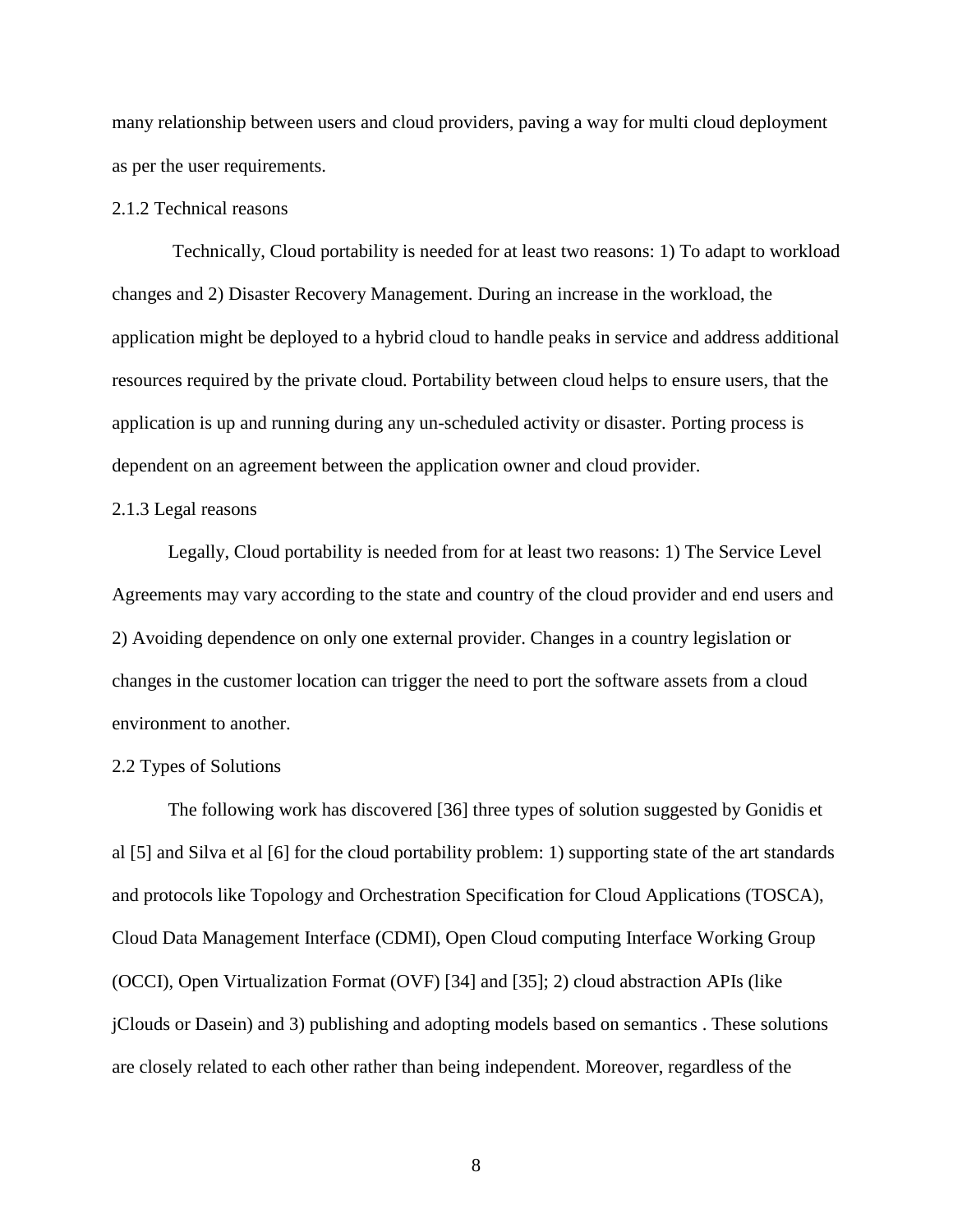solution type, it makes more sense to develop a cloud abstraction layer that will resolve the dissimilarities between different cloud providers. The abstraction layer makes it possible for the developers to not be bound to a specific programming language and hide the complexity of cloud provider's API. There are also several libraries and tools that support interaction between an abstraction layer and the target service.

#### 2.3 Cloud Abstraction API

With rise in cloud computing all the cloud providers are offering their own API, with limited set of functionality to extend it to support multi-cloud deployment. The end users are willing to commit to host and run their applications on a certain cloud provider for a fixed period of time [7]. This means if they decide to move to another cloud provider, they would have to spend huge amount of money to re-write the software to support the new cloud provider. Cloud abstraction API libraries like Dasein cloud [20], Apache Jclouds [19], delta cloud [22], Apache Libcloud [23], Cloudloop [24] and Simple Cloud offers a standardized API definition for IaaS clouds with access to the different kinds of services implemented by the abstraction layer. Dasein clouds and jClouds provide a REST API to communicate with the cloud providers supported in the project. The projects are extensible to support new cloud providers and services.

Delta cloud provides a REST API to access resources offered by the cloud provider. Fundamentally, it provides a number of extensions or libraries corresponding to each cloud provider. Each library implements some of the features provided by a specific cloud provider and may not cover all the features supported otherwise. On the contrary, there are also some present language dependent open-source projects. Libcloud, for example, is an open source library written in Python and supports many popular cloud providers. The library provides a shell to implement some of the compute, storage and networking resources. Jclouds and Dasein, are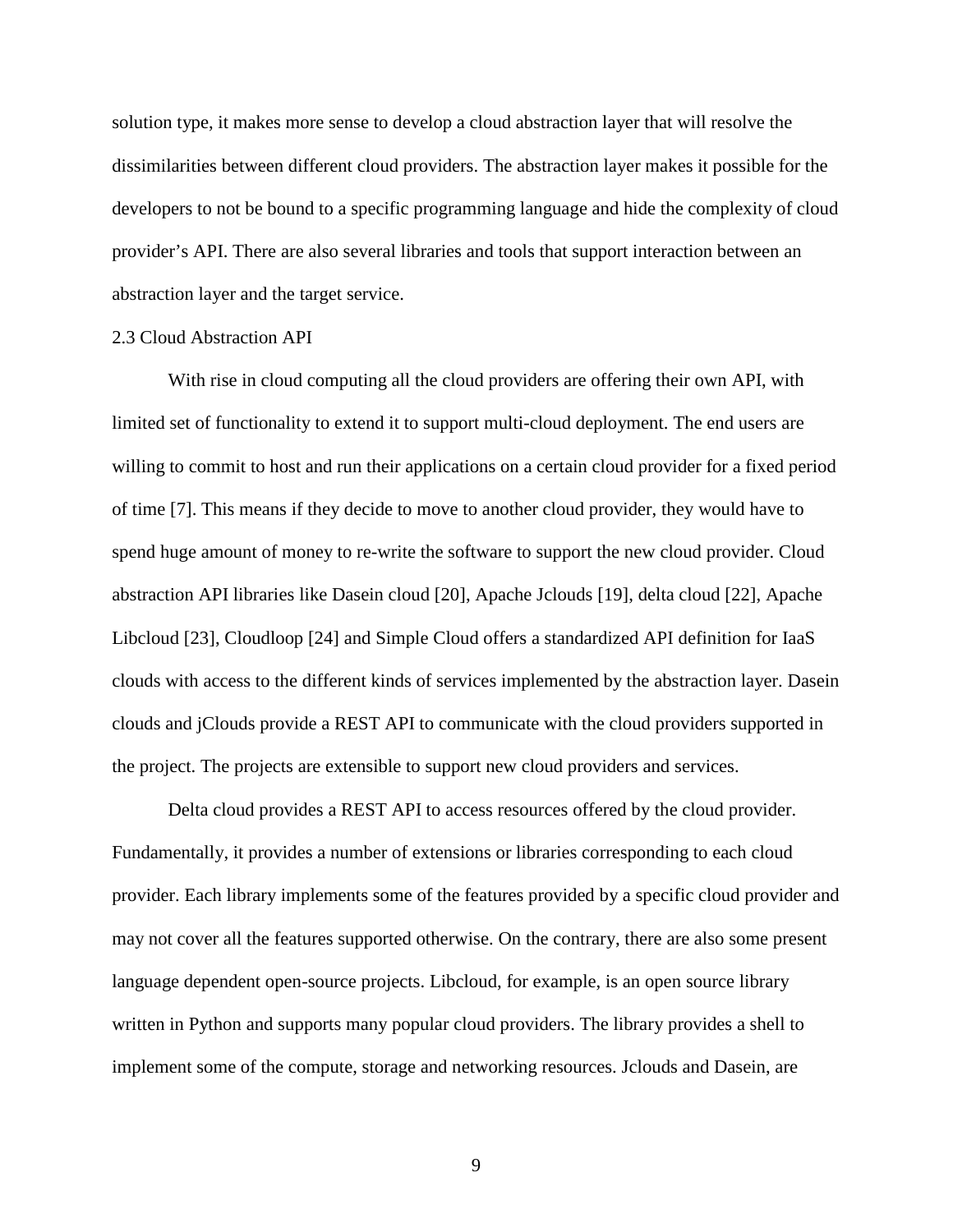examples of open source projects written in java. Both of these projects support a large number of cloud providers. Similarly, to Libcloud, the following libraries are extensible to support various IaaS's compute, platform, database, storage, etc. services.

Dasein library is one of the candidates for comparison, as we are familiar with the code structure and have been using it since past two years. After doing research on the related and existing solutions we chose jClouds. jClouds has been around for more than five years and is probably the first open source library to support multi cloud deployment. The project has great community support and has an implementation for all major cloud providers. Some of the other libraries like; Delta cloud run on a server typically one port per provider, Libcloud is a standard Python library and Cloudloop has very less documentation. Keeping in mind the environment used to setup the library, language in which the library is written and documentation, we decided to go with Dasein and jClouds. A more comprehensive qualitative comparison of the two libraries is discussed further in the thesis.

Most of the providers of proprietary technologies, like to offer their own integrated stack built on best of breed technology and ways on how cloud applications within a cloud should be accessed, operated, and managed [8]. Vendor lock-in is a major issue for business customers and the end user which wants to eliminate the need to be dependent on a cloud provider.

#### 2.4 Cloud Architectures Compared

#### 2.4.1 Amazon Elastic Compute Cloud (Amazon EC2)

Amazon EC2 is an acronym for Amazon Elastic Compute Cloud, and provides a platform to start virtual servers in a cloud environment. The EC2 dashboard allows any user with an active Amazon Web Services (AWS) account to start, access, stop and delete a virtual machine. Amazon EC2 provides a flexible way to start a virtual machine, either from an existing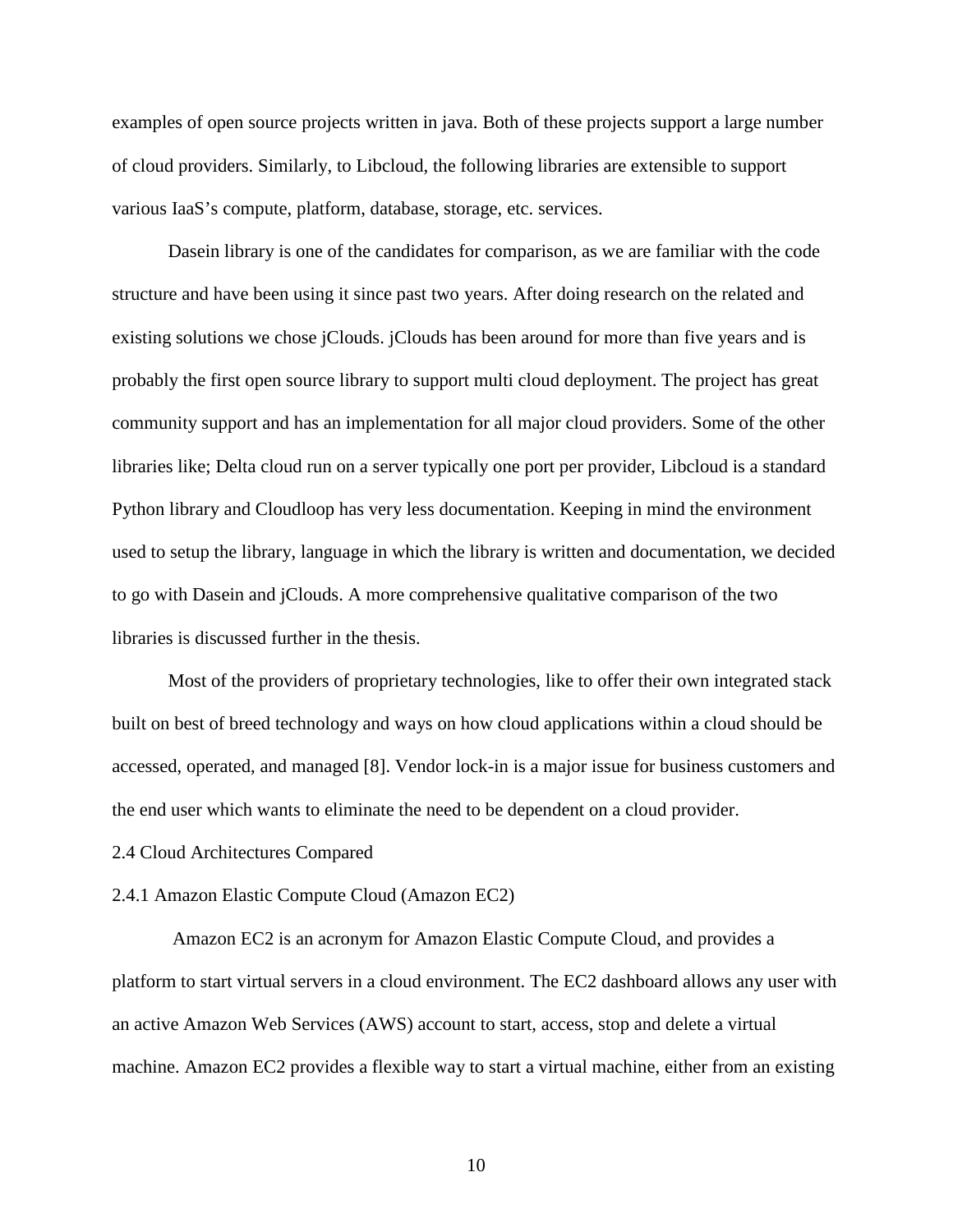Amazon Machine Image (AMI) or by specifying compute, storage and network requirements. Amazon Machine Image is a snapshot of previously launched EC2 instance and helps to start a new virtual machine based on pre-existing operating system and any installed applications.

Amazon EC2 supports a variety of Linux operating systems such as Red Hat, Debian, Ubuntu and Fedora. Recently, the EC2 service has also started supporting Windows server operating system. The power of the VM depends on factors like memory capacity, storage, CPU cores, and GPU. The flexibility to configure such components allow user to run applications with varying needs on a single platform. Amazon EC2 defines the minimum processing unit, referred to as EC2 Compute Unit (ECU), which is equivalent to CPU capacity of a 1.0-1.2 GHz 2007 Opteron or 2007 Xeon processor. Amazon also limits the maximum number of instances a user can run in a region to 20.

The pricing and availability model for Amazon EC2 are divided into three types.

- On Demand: pay fixed rate depending on the instance type per hour.
- Spot: pay a fixed amount initially and get discounted rate for subsequent use
- Reserved: pay a fixed amount and reserve the instance type

Apart from EC2 instances, AWS also offers a variety of storage and network services that can be plugged into the EC2 virtual machine. Amazon's Simple Storage Service (S3) and networking service like Virtual Private Cloud (VPC), helps to develop end-to-end application with all the pieces in cloud and accessible to the end user. Amazon cloud watch provides a realtime metric collection and tracking service that can be used to monitor application performance. Within cloud watch, alarms may be defined.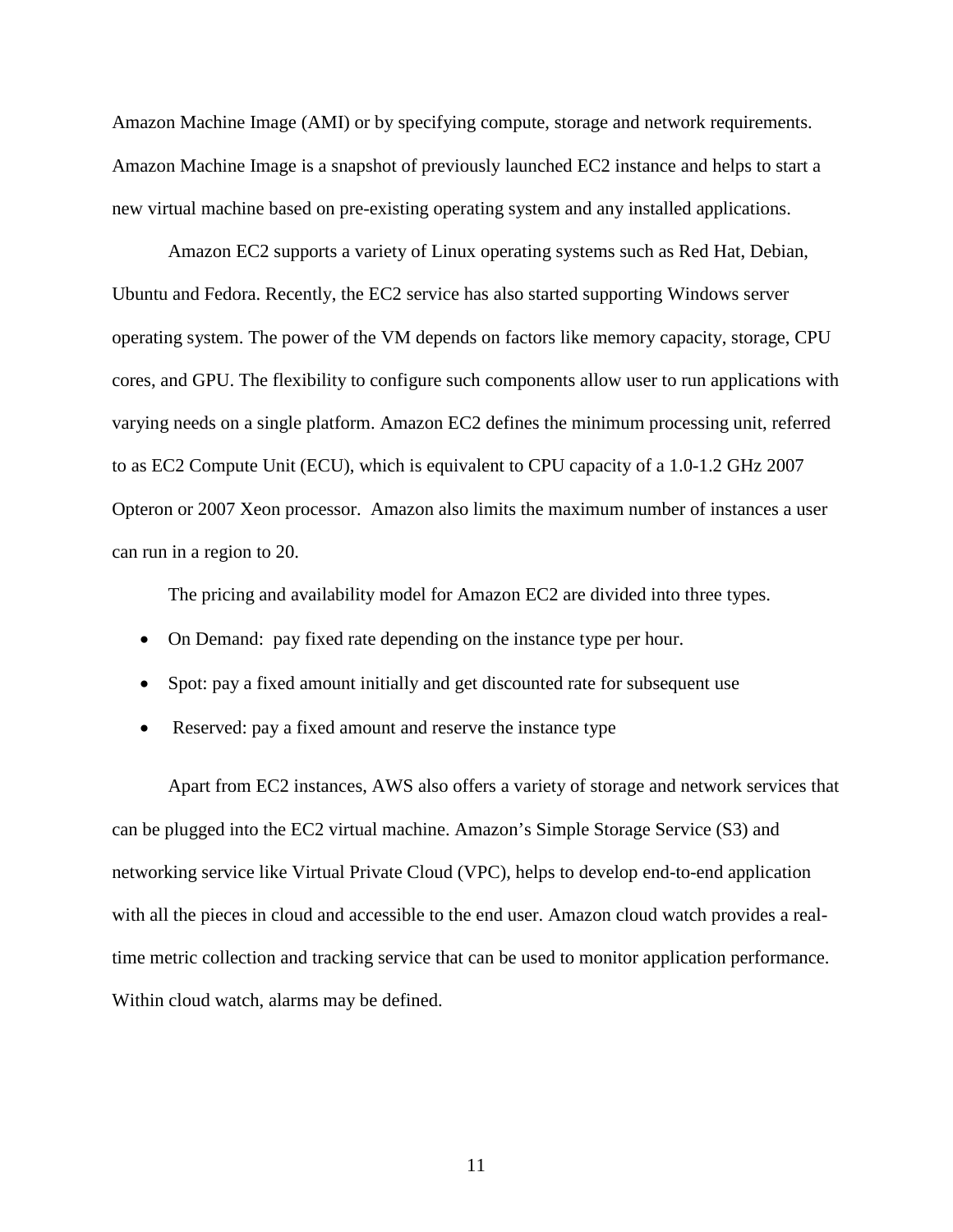#### 2.4.2 Google Compute Engine (GCE)

Google Compute Engine (GCE), is one of the most widely used IaaS along with Amazon Web Services. Similar to EC2 platform, GCE provides a dashboard with identical features to manage virtual machines in cloud. It provides a restful API for managing compute, storage, and networking resources with an enhanced security protocol requiring an access token provided by OAuth 2.0. It provides a functionality to create VMs from custom image or a snapshot, similar to the concept of AMIs in EC2. The minimum processing unit defined by GCE has a CPU capacity of a 1.0-1.2 GHz 2007 Opteron processor. GCE uses 2.75 GCEU's to represent the minimum processing power of one logical core. The default configuration for each instance type are n1-standard-2 and n1-standard-2-d. The following instance type only differ in available scratch disk capacity while CPU capacity, memory capacity and persistent disk capacity remains the same. The maximum number of instances per user varies according to the project setup and are not limited to a region. GCE supports Linux and Windows operating system for virtual machine management. Similar to EC2, the compute, storage, and networking of the VMs are configurable.

Pricing and availability model for GCE is different as compared to AWS:

- Predefined machine types: pay fixed rate depending on the instance type per hour
- Sustained use discounts: discounted rate if instance is used for more than 25% of the month
- Committed use discount: pay according to the contract which includes usage on discounted

The present research uses High-CPU instances and choice of the zone is the nearest zone available, which avoids network and latency issues.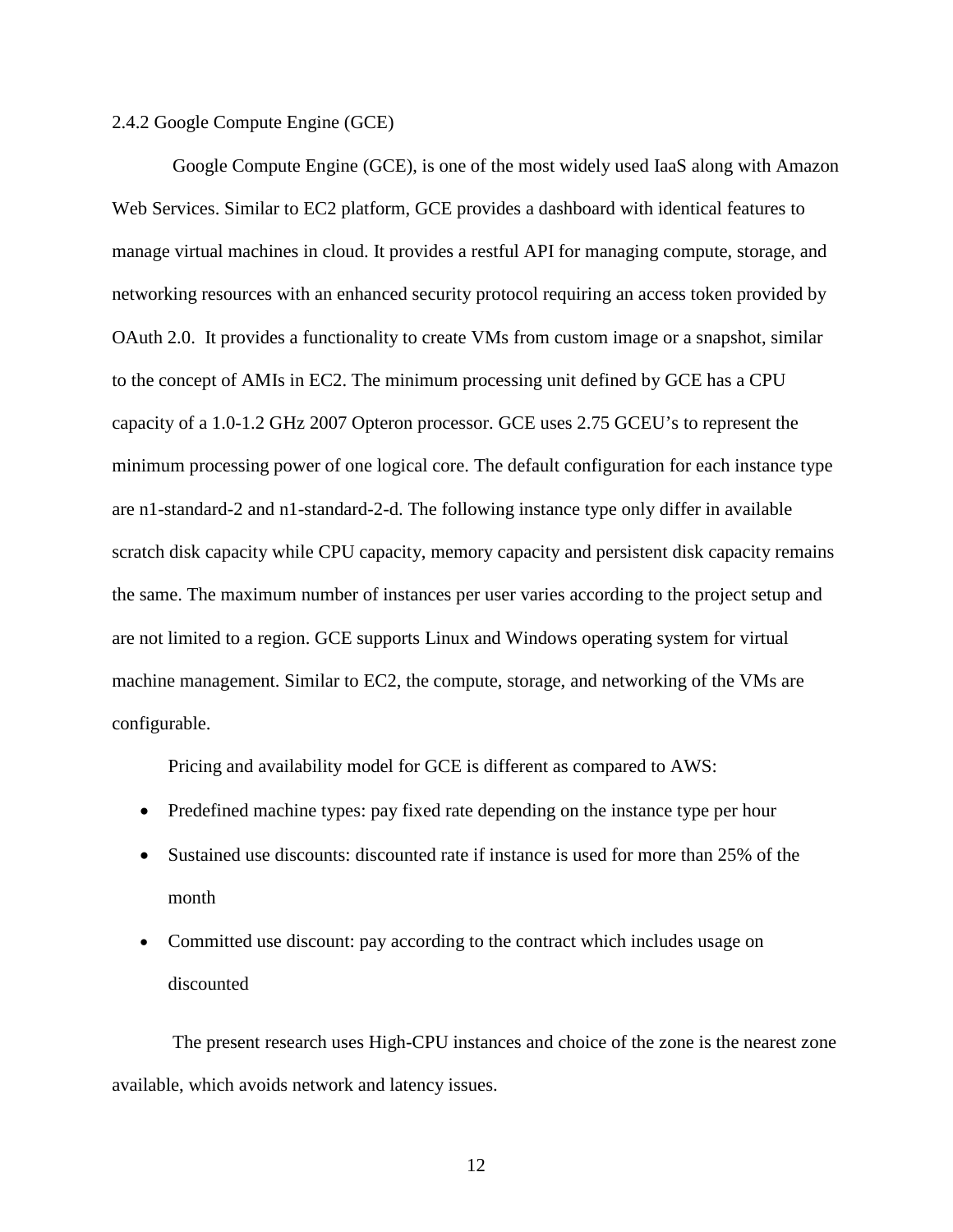#### 2.5 Related Works

Over the past few years' organizations have been moving towards Service Oriented Architecture (SOA) as cloud platform offerings has evolved into sophisticated services, with an agenda to innovate and meet the needs of the current applications. Some of the simple storage and network service offerings are now being extended to provide complex services compatible with other services being offered by the cloud provider. Amazon Web Services is an example of such a provider. We have seen that more cloud providers are moving towards higher-level services with more features and semantics [18].

Sahoo et al [11] and Graham et al [12] provides a detailed explanation of the evolution of Infrastructure-as-a-Service in area of cloud computing. Cloud benchmarks to assess the end-toend performance over the internet and best practices of good benchmark to evaluate different cloud management software are discussed in [15], [16] and [17]. The obstacles to the adoption of cloud computing environment can be seen as an opportunity to further explore and research in this area. There is a tradeoff when adopting cloud services between vendor migration and cost savings. The danger of vendor lock-in [27] is inevitable without the standardization of the APIs and their interfaces [9]. This current ideology to focus on applications and services is being obstructed by vendor lock-in.

Open APIs like jClouds [20] and Dasein cloud [21], can be seen as standardization efforts across cloud providers. The top six obstacles mentioned in [13] for growth in cloud abstraction libraries are data lock-in, performance issues, storage, large-scale bug fixing, scalability and reputation of cloud provider. The paper aids in selecting features for comparison. Some of the other work related to feature comparison of cloud abstraction libraries is discussed in [13] and [14].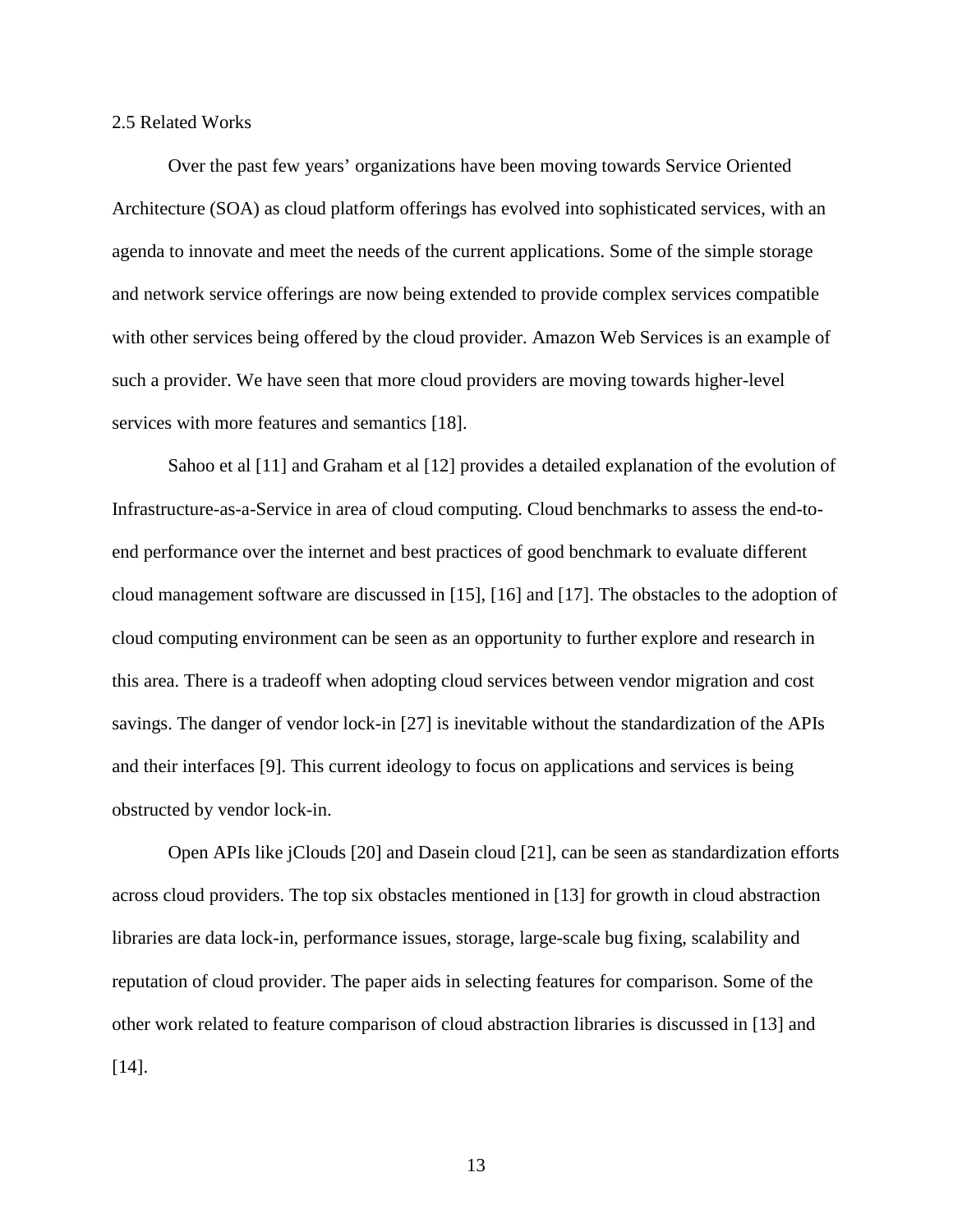Cloud computing stems from the concept of virtualization and the improvement in the security over time are discussed in [19]. The following work does not discuss in detail some of the security features like secure HTTPS protocol to interact with the cloud provider. There is no standard architecture to implement a cloud abstraction library and all the libraries have varying implementation and varying level of support with the cloud provider. The need of cloud independent applications highlighted by Harmer et al. [29] can be achieved by developing the application as collection of services offered by different cloud providers and matching them to the requirements of the users. Authentication and data management are two of the biggest concerns that needs to be tackled.

Keahey et al. [30] envision a sky computing platform which is an aggregation of several cloud providers to create a large scale Infrastructure as a Service platform. They mainly focus on single network connectivity, security issues between different cloud providers and performance of varying hardware.

The design of the cloud abstraction libraries, such as Dasein cloud and jClouds are discussed in [21] and [20] respectively. Major focus is given to the implementation details, such as cloud provider support, how users can extend the library, project management and examples. In addition to these, this thesis discusses other qualitative and quantitative features, such as ease of use, and cost of common operations on AWS and GCE. Other open-source cloud management software, such as Delta Cloud, Apache Libcloud, Cloudloop and SimpleCloud are not included in the comparison. The main difference between the paper [26] and this thesis is that the paper analyzes the abstraction layer against the storage capabilities, whereas this thesis analyzes the compute and network capabilities of the abstraction layer.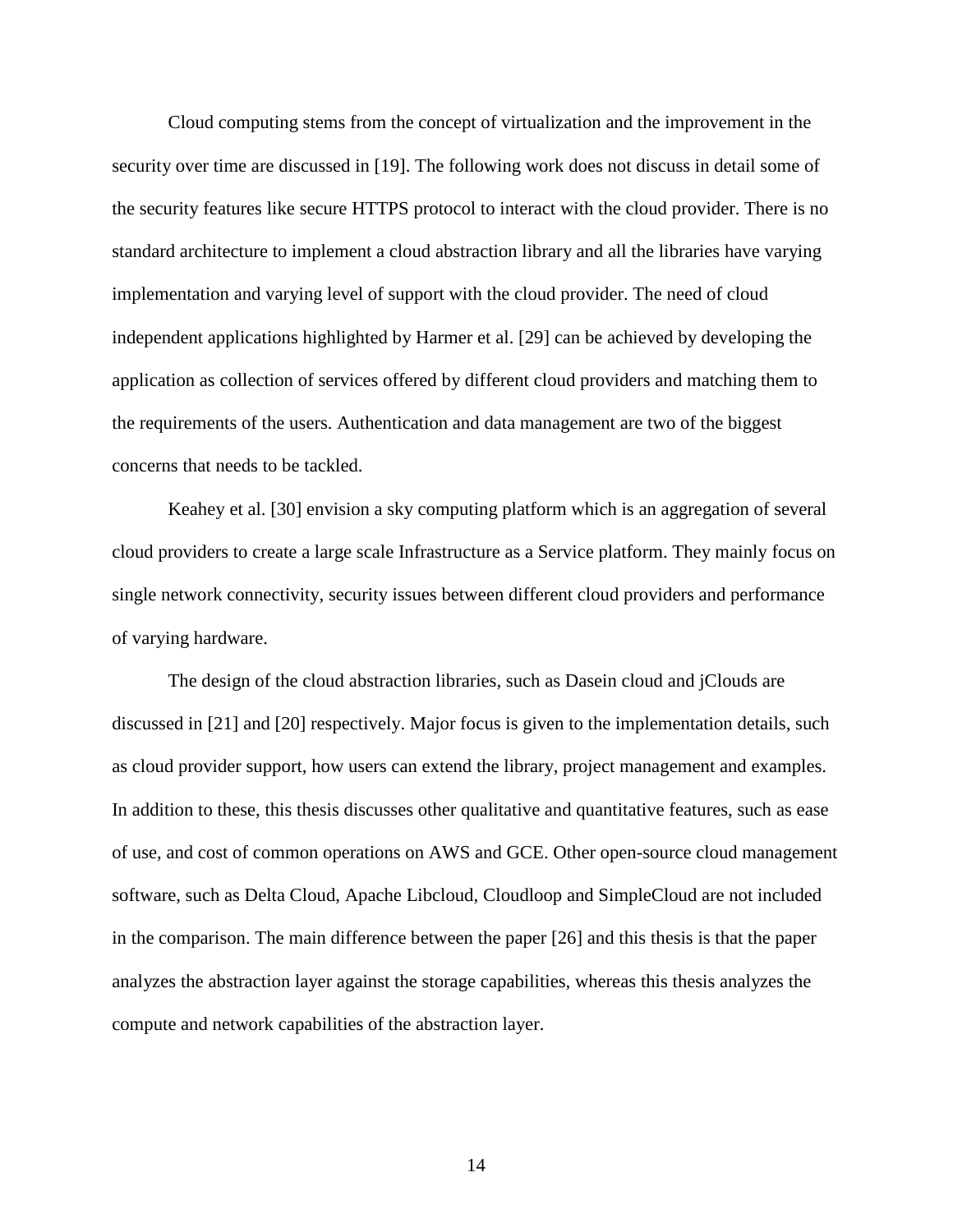# CHAPTER THREE

# IMPLEMENTATION

# 3.1 Feature Comparison

The abstraction layer is primarily used to help an application implement a solution in a provider-independent manner. The aim of this section is to critically evaluate features of jClouds and Dasein cloud as Open APIs against a set of attributes that affect the experience of a cloud user. The mentioned APIs are distinguished on the following features:

- Project start year
- Cloud Service Model
- Main philosophy behind the project
- Programming Language used
- Type of Web Service, For example: REST
- Compatibility with cloud providers
- Storage type supported by these projects
- Deployment model used
- License

| <b>FEATURES</b>     | jclouds                            |
|---------------------|------------------------------------|
| <b>Year Started</b> | 2010                               |
| Service             | Infrastructure as a Service (IaaS) |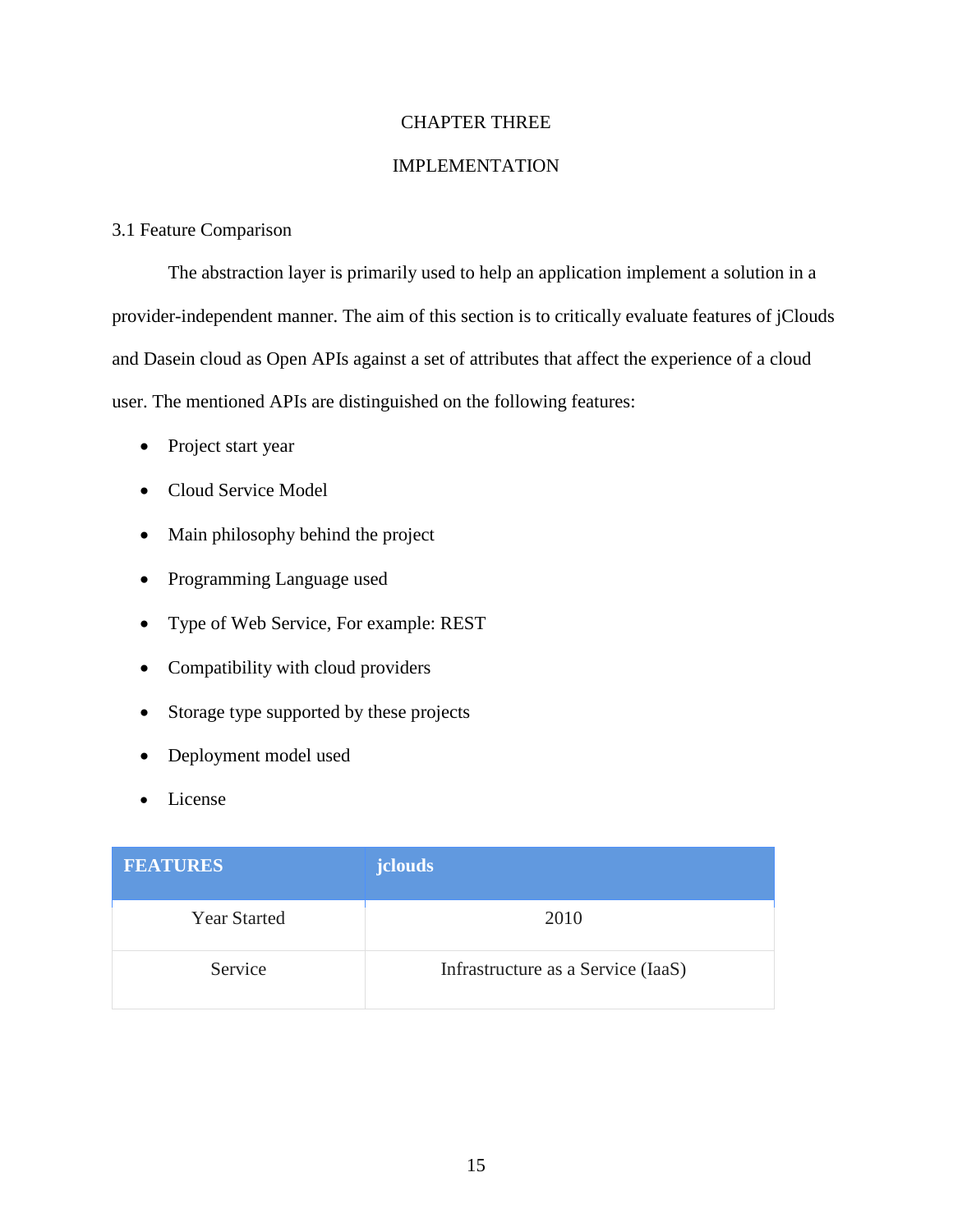| <b>FEATURES</b>                  | jclouds                                            |
|----------------------------------|----------------------------------------------------|
|                                  | "Open source multi-cloud toolkit to create         |
| Philosophy                       | applications that are portable across clouds while |
|                                  | giving you full control to use cloud-specific      |
| Written In                       | Java                                               |
| <b>API</b>                       | <b>REST</b> based API                              |
| <b>Supported Cloud Providers</b> | Compatible with almost all major cloud service     |
| Storage type supported           | <b>Buckets and Blobs</b>                           |
| Set up public, private or        | <b>Public and Private</b>                          |
|                                  |                                                    |
| License                          | Apache 2.0                                         |

# Table 3.1 Features in jClouds

| <b>FEATURES</b>                  | <b>Dasein</b>                                      |
|----------------------------------|----------------------------------------------------|
| <b>Year Started</b>              | 2009                                               |
| Service                          | Infrastructure as a Service (IaaS)                 |
| Philosophy                       | Goal of the project is allow developers to "write- |
|                                  | once, run against any cloud"                       |
| Written In                       | Java                                               |
| <b>API</b>                       | <b>REST</b> based API                              |
| <b>Supported Cloud Providers</b> | Compatible with few major cloud service            |
| Storage type supported           | <b>Blob</b>                                        |
| Set up public, private or        | <b>Public and Private</b>                          |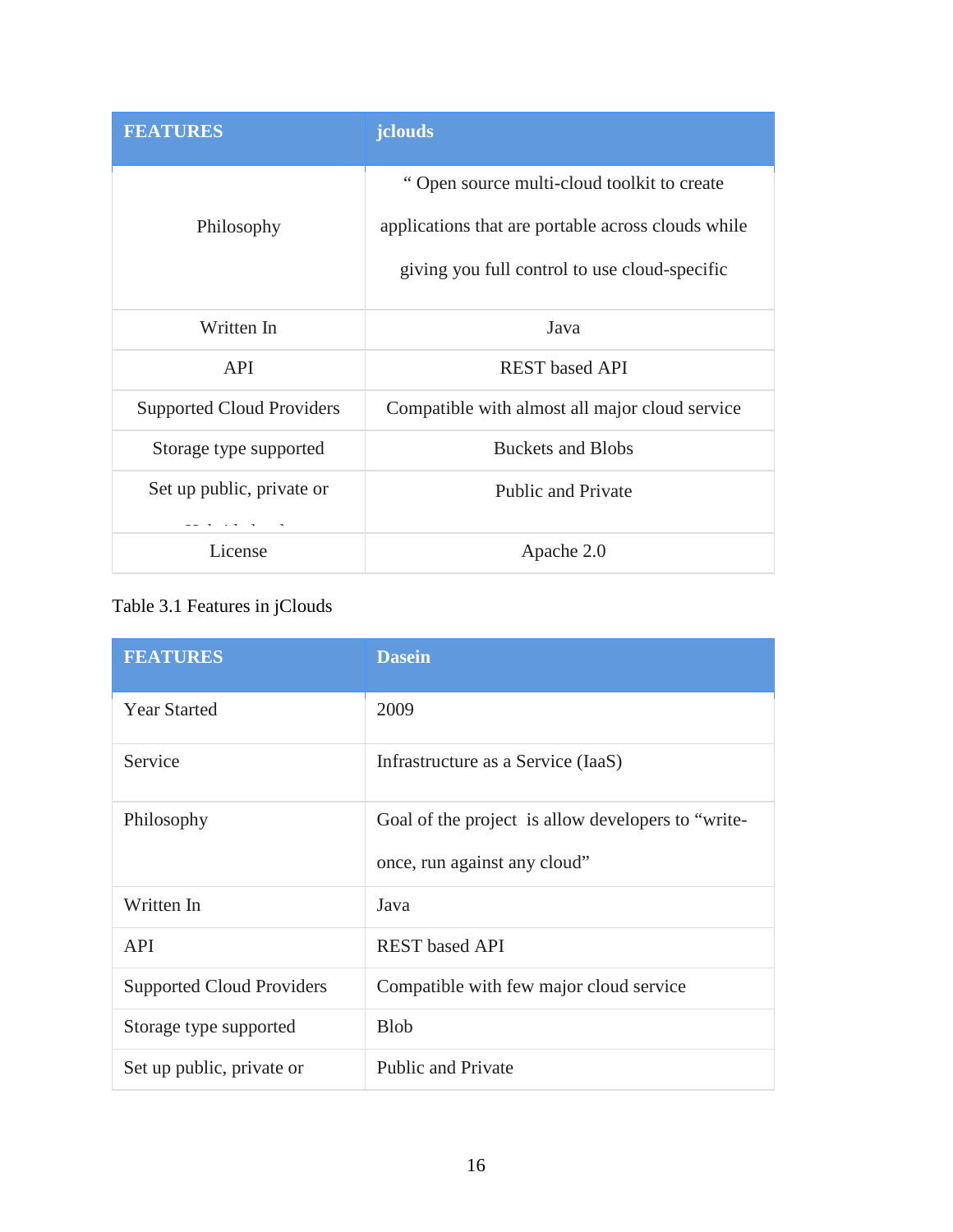| <b>FEATURES</b> | <b>Dasein</b> |
|-----------------|---------------|
| License         | Apache 2.0    |

Table 3.2 Features in Dasein

Dasein and jClouds were developed nearly at the same time and are written in Java. They both use REST architectural protocol to exchange information with the cloud provider. Some of the cloud providers supported by jClouds and are not supported by Dasein are CloudSigma, SoftLayer, Rackspace, ProfitBricks and Go2Cloud. Dasein supports blob storage only, whereas jClouds supports both bucket and blob storage. We can think of blob storage as a container and bucket storage as a folder or directory. Both of the abstraction APIs can be used to set up public or private clouds. There is a concern of security and further investigation is required.

- 3.2 Implementation Details
- 3.2.1 Setting up Multiuse Environments in the AWS cloud

This section provides an overview of how to set up and manage multiuser environments in the Amazon Web Services and provides information regarding configuration for the account. Separate accounts for each user is mostly common in graduate labs and among researchers who needs separate account environment with an option of consolidated billing.

Following are the scenarios to take advantage of AWS Multiuse environment:

- Least privilege: Access to resources based on credentials provided by account owner
- Limited privilege: Access to resources by using AWS management console
- Account ownership: Access to all resources and can have separate invoicing account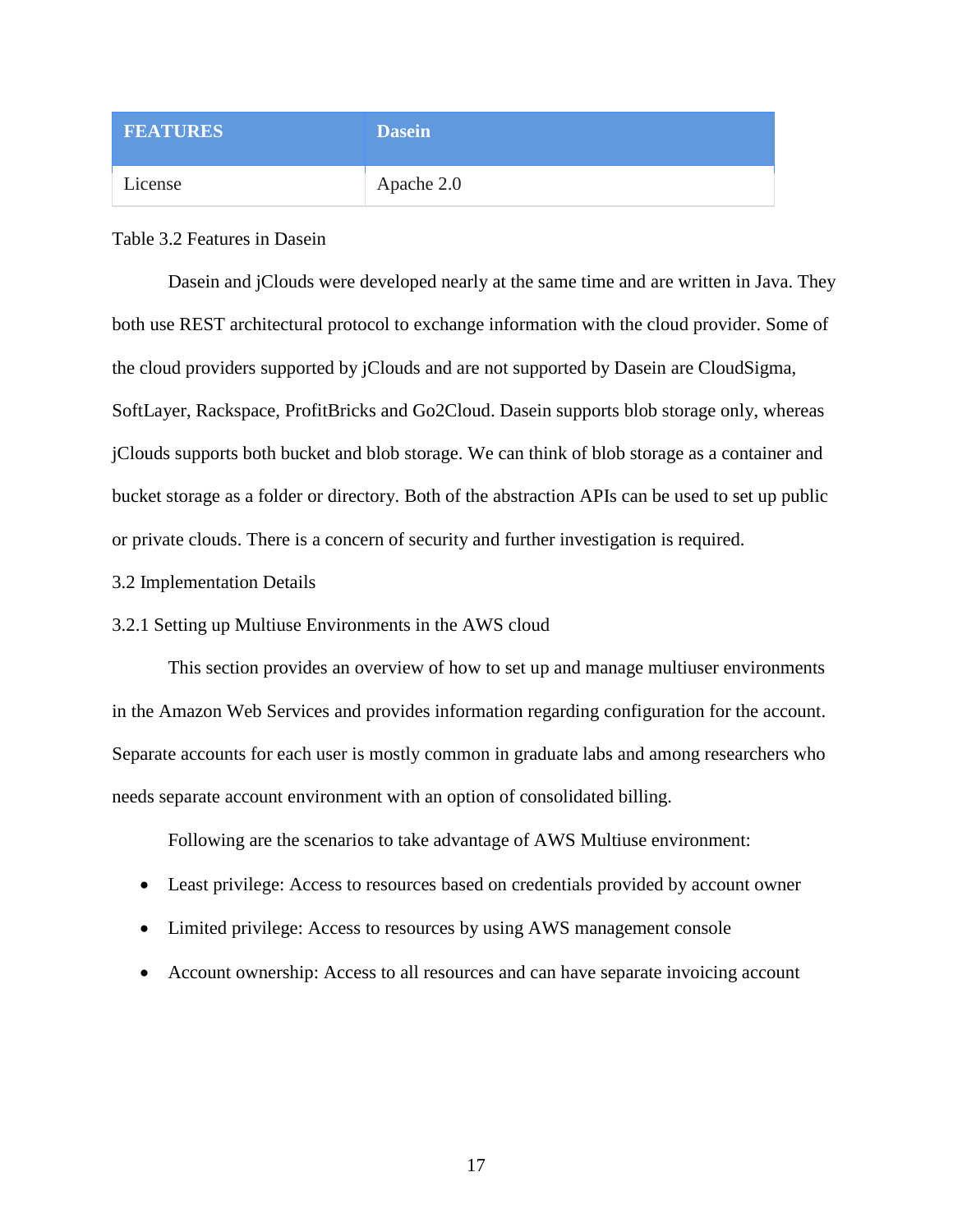Multiuse environment is ideal for a scenario where the user is not responsible for setting up an account or paying for the resources being utilized on AWS. The permissions to access and use resources are limited by the admin user.

The first step in setting up a multiuse account is to create an admin user for AWS. Next step, is to create account for each individual user and setup Identity Access Management (IAM) to control access to the resources. IAM allows user to access and utilize compute, storage, and networking resources according to the access policy set the by admin user. It provides the flexibility to own an account by changing the default credentials, although the user is still restricted by the access policy set by admin user. Having a separate user for each member in a group helps to monitor resources on an individual basis and is beneficial for long term or shot term projects. For short term projects, the IAM user accounts can be deactivated after a certain time frame and for long term projects the ownership of the account can be transferred to the IAM user if the user wishes to continue working on the project and is not subjected to any prior intellectual property. The IAM policy is a set of document that explicitly states the set of permissions granted to a user, group or organization in AWS. The IAM policy can be explained in the following ways:

- Actions: What you can do? For example: start a virtual machine, start is the action
- Resources: What you can access? EC2 VMs are resource here
- Effect: Allow or Deny?

# A) Account Setup

The administrator need to create a user group in AWS and have associated users as part of that group. Group will have a specific policy that allows access to compute, storage, and network resources. The administrator can also set up consolidated billing for the user.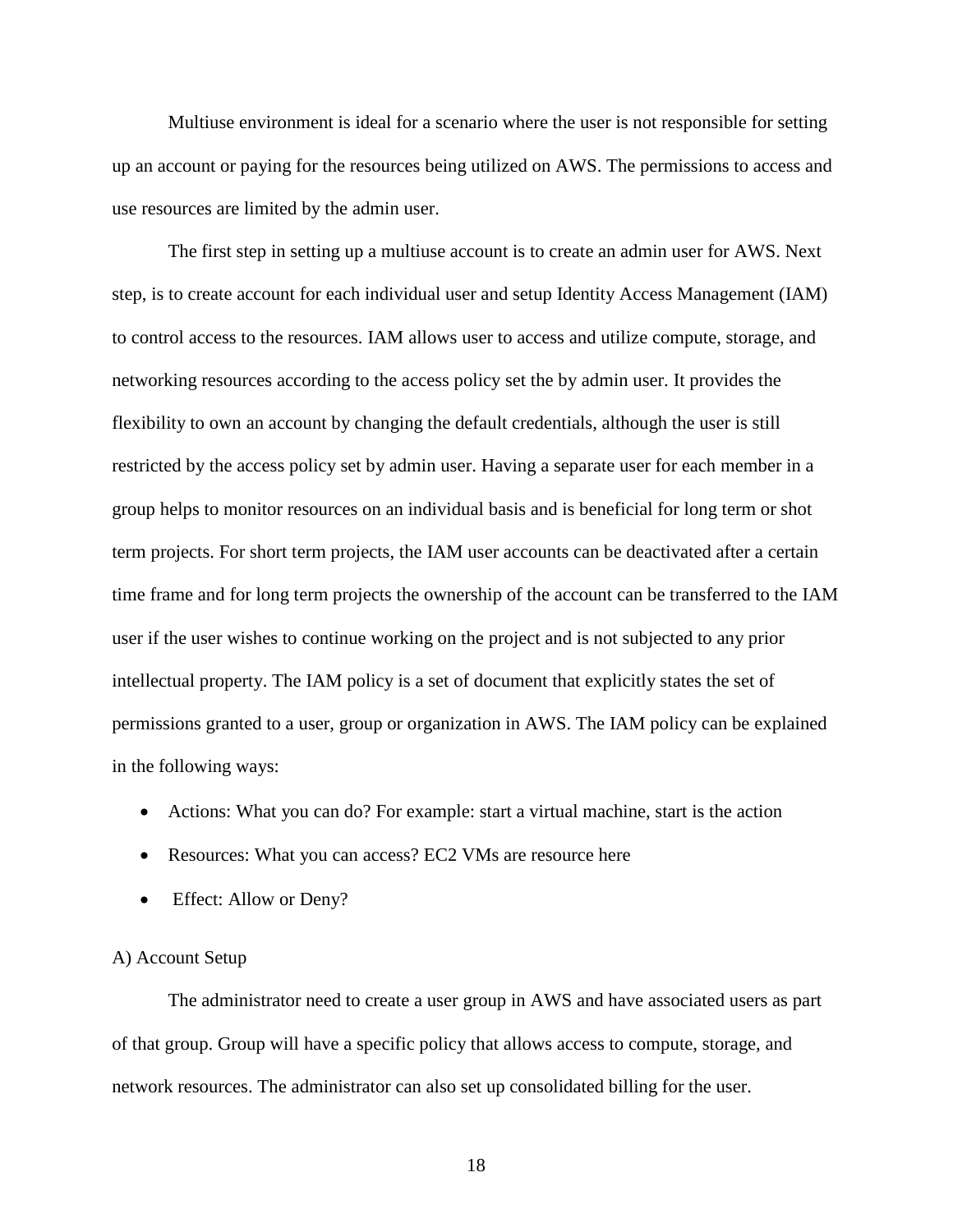The following information is required to create an IAM based access account for a group:

- AWS administrator account for the group. The account can be owned by an individual or an organization.
- User name and email address to be associated with AWS
- AWS account credentials for users who have existing AWS accounts can use their existing account for the setup. The security credentials are used to authenticate and authorize calls that we make to AWS. All AWS accounts have root account credentials. These credentials allow full access to all the resources in the account. We cannot control the privileges of the root account credential; so it is preferable to store them in a safe place and instead use AWS Identity and Access Management (IAM) user credentials for day-to-day interaction with AWS
- Following are the steps to create an Amazon account:
	- Enter "http://aws.amazon.com/ "in the URL of a browser and navigate to  $>$  Create an AWS Account
	- $\triangleright$  Enter login credentials
	- $\triangleright$  Provide all the required contact information, such as Name, Phone number, and Credit Card information
	- $\triangleright$  Authenticate and verify the newly created account via the code received on the provided phone number
	- $\triangleright$  Account will be activated
	- $\triangleright$  AWS provides public and private key pair to access products like EC2 or S3 buckets
	- $\triangleright$  Save Security Credentials key pairs and account keys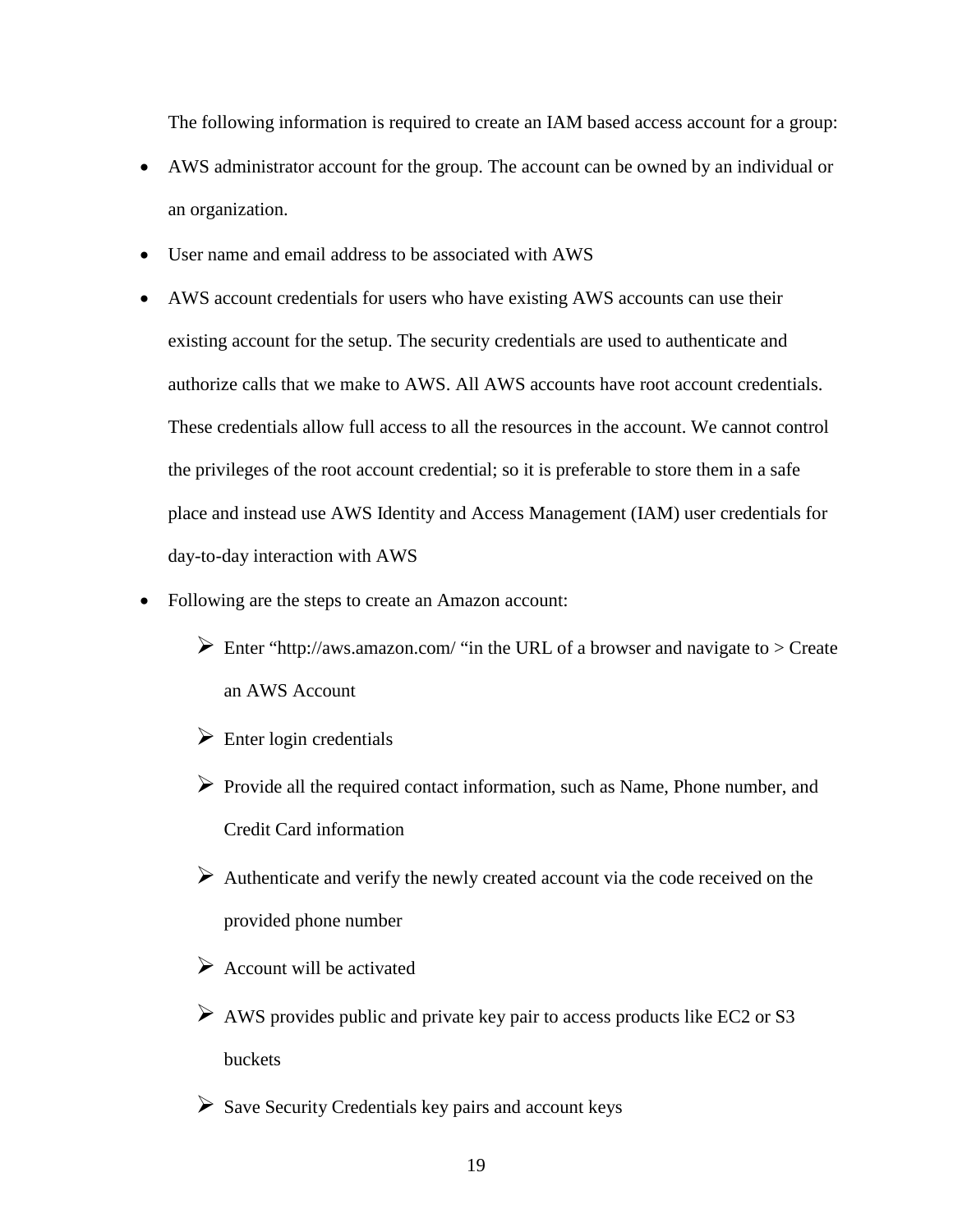- $\triangleright$  AWS resources can be monitored using shell commands, Elastic Fox or Amazon dashboard
- List of the resources, services, applications and the action applicabe on them based on each user within the group.
- The administrator can also set up billing alerts preferences such as who will receive warning emails and usage reports

#### B) Cost Tracking and Monitoring Resources

AWS offers multiple ways to monitor and control costs. Administrator can choose the option of consolidated billing to track costs in a better way. The consolidated billing feature provides a detailed report on the resources being utilized by each IAM account. The IAM policies can be setup to grant access to limited users in terms of cost management. CloudWatch, along with a number of third party extensions like Cloudcheckr, can be used to setup billing alerts. Cloud billing management tools help to enforce monetary policies and make sure the IAM accounts created do not go over the threshold. The tools can be used with application-specific custom metrics to track performance and price. Cloud watch metrics are only aviavalble in the region in which they were posted.

## C) Runtime Environment

The IAM users created are given a unique set of credentials to login for the first time on AWS. The IAM user can access resources based on the set of permissions assigned by the administrator. For example, if the user has access to EC2 resources, they can perform all the actions like starting a VM, stopping a VM, saving the state of a VM, etc. The IAM users do not have access to view resources of other users within the same group as they are independent accounts. The administrator can also setup the account expiry date for the IAM user account.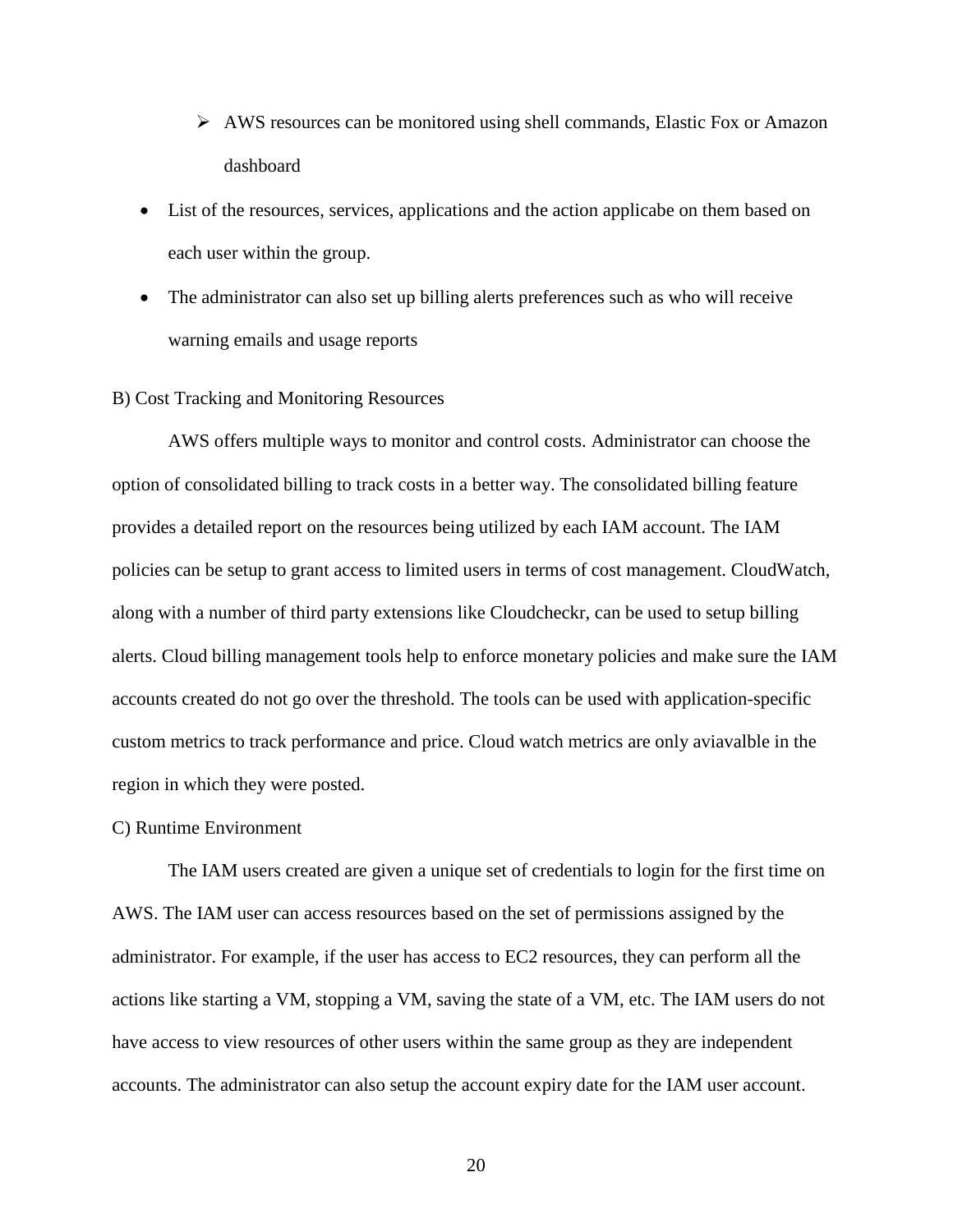3.2.2 Setting up Multiuse Environments in Google Cloud Engine (GCE)

Google Cloud Engine is Google's IaaS offering in an increasingly crowded cloud computing market. The way that we manage and set up a multiuse account in GCE is different from that of AWS. GCE does not have any concept of Identity Access Management (IAM) or access policy for managing different levels of access control. We can give other users access to the project by adding them to our project and the level of access depends on the role the user has been added with. When we add a user to our Google Compute Engine project, it gives the user the same amount of access to the Google Compute Engine resources in that project, determined by the roles such as viewer, editor or owner. Adding, deleting or changing user's permission can be done through the permissions page in the console.

#### A) Account Setup

The administrator or owner of the project can add new members to the project by entering the email address of the new user associated with Google Cloud Engine. In case of AWS, it recommended to give least privileges to a new user, while in GCE it is recommended to give project ownership to all the members of the project. It is advised to use Google account for the all the members of the project, as when a user leaves, the admin user can mark the account suspended. GCE also allows the admin user to reassign project and give ownership of documents and apps to other users within the project.

Creating user accounts for the Linux virtual machine instances so that we can connect to instances using a unique username and a personal home directory to perform necessary tasks is different from AWS. A user account can be assigned to anyone who has read access to your project. In particular, user accounts are useful for granting project viewers SSH access to the instances, without giving them additional permissions as an editor or owner. If there are project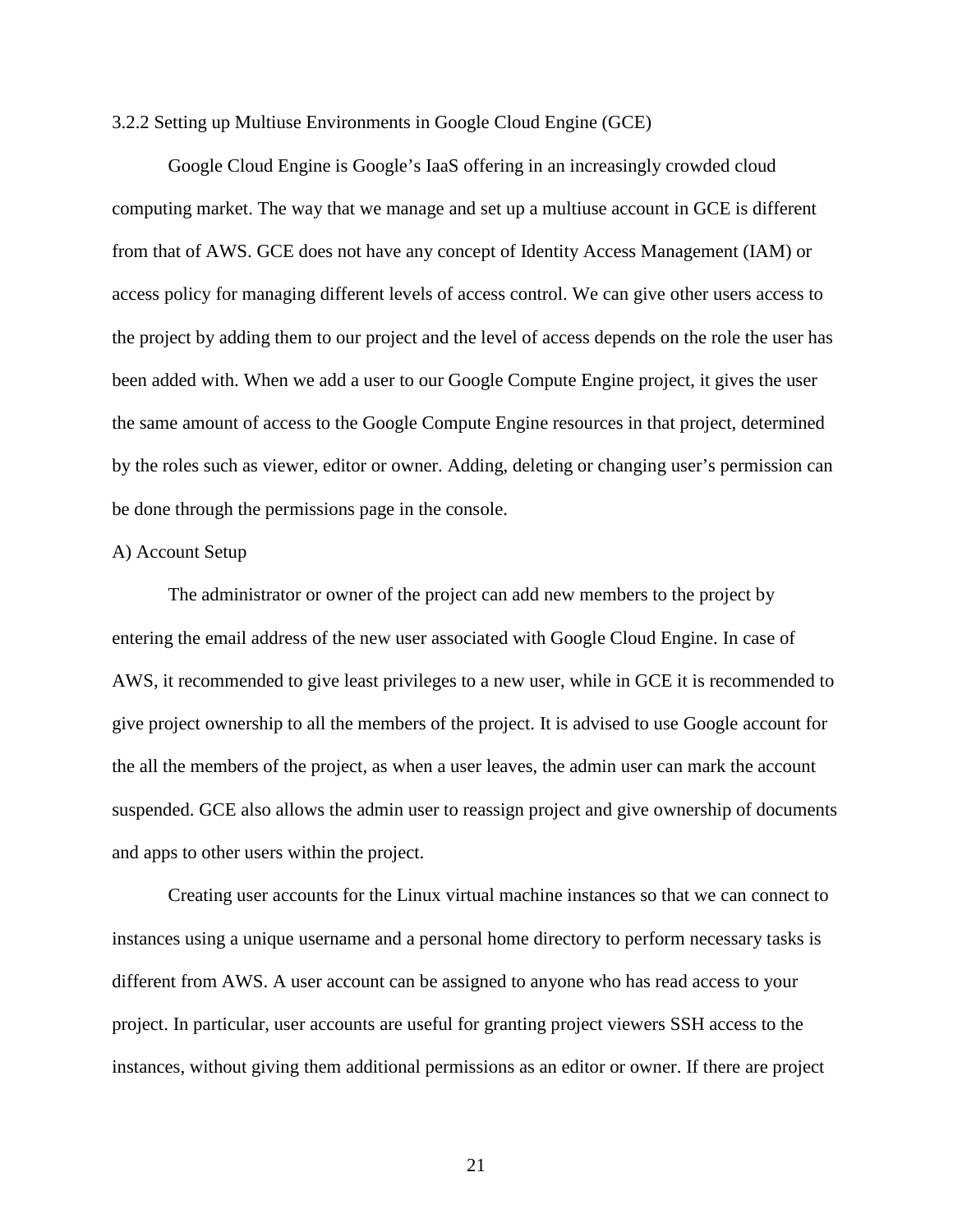viewers who need to connect to virtual machine instances using SSH, the best way to do this is by creating a user account for them.

The following information is required for creating a new user account through the cloud platform console:

- To create a new user account, choose an account username and assign the account owner. The account username must be unique within the project and is used to log into instances. The account owner is a Google account that is responsible for the user account. An account owner can upload a public key to the account and start using it.
- By default, most virtual machine instances are created with a default service account. A [service account](https://cloud.google.com/compute/docs/authentication) authenticates applications running on the instances to other Google Cloud Platform services. Using service account credentials, the application can authenticate seamlessly to other APIs without embedding any secret keys or credentials in the instance, image, or application code. Because service accounts can be used to authenticate to other services, users who can connect to an instance can effectively act as the service account and gain access to other Google APIs. As such, a project owner must explicitly grant the account owner permission to an instance's service account using Google's [Identity and Access Management tools](https://cloud.google.com/iam) or the account owner will not be able to connect to the instance. There are two exceptions to this requirement:
	- $\triangleright$  The account owner is also a project editor or owner, in this case they already have read-write access to all service accounts in the project.
	- $\triangleright$  The instance does not have any service accounts enabled and therefore, has no ability to use service account credentials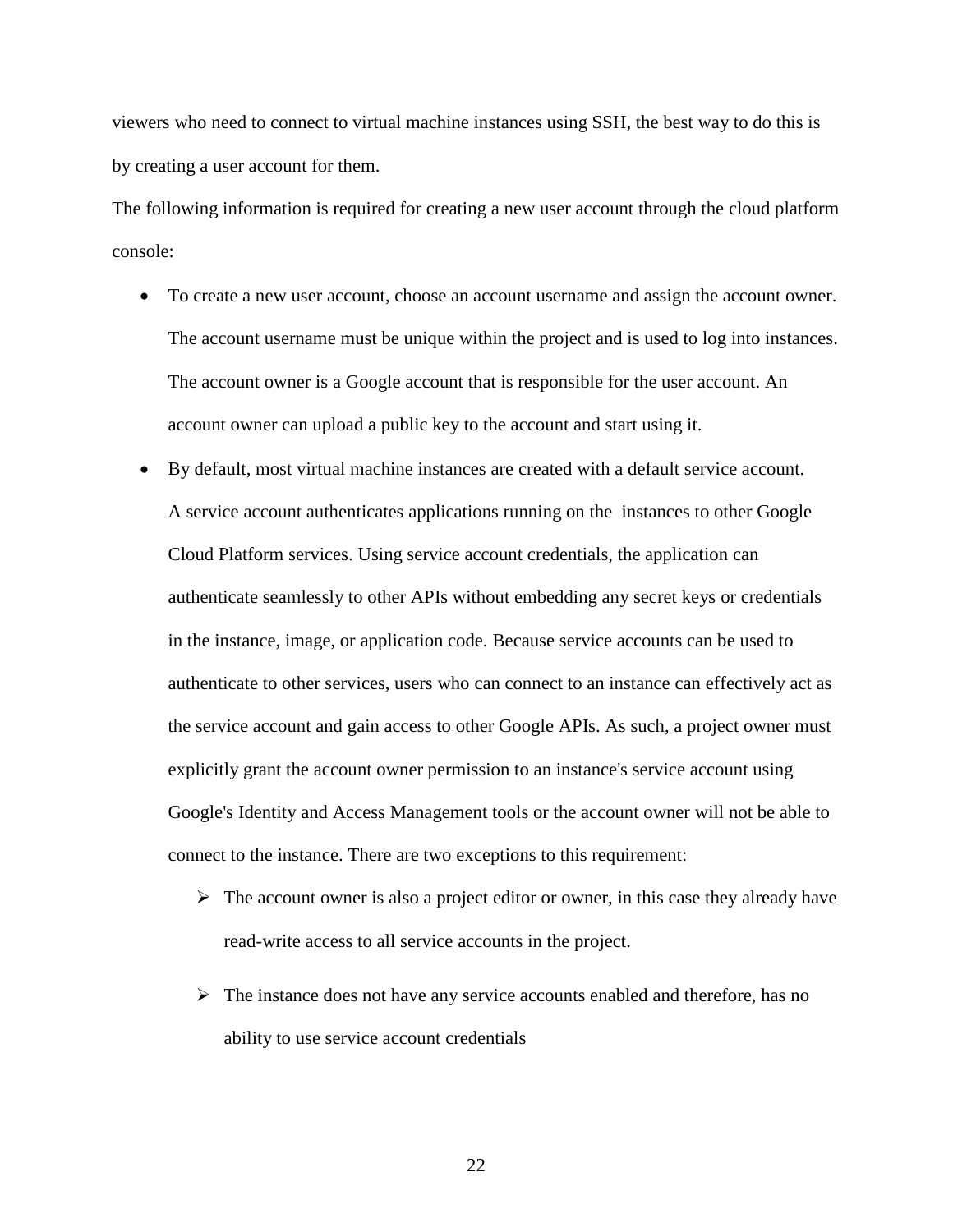• After an account is created, the account owner can add a public key and connect to an instance. If the account owner uses gcloud, the tool automatically generates a public/private key pair for the account and connects user to the instance

# B) Cost Tracking and Monitoring resources

We can set project wide billing alerts to track costs and monitor bills. Unlike AWS, we cannot restrict individual users on the basis of cost to use a particular resource. The Google Cloud Monitoring dashboard can be used to alert cloud powered applications. Two unique features of Google Cloud Monitoring are resources and groups. A resource is an abstract object provided by certain products, platforms, or services within Google Cloud Platform. For example, Google Compute Engine provides a resource called VM instance, Cloud SQL provides a database instance, Cloud Publisher/Subscriber provides topics, and so forth. A group is a collection of resources, such as "all VM instances in my project that are running Cassandra". Cloud Monitoring automatically detects related resources and groups them together.

#### C) Runtime Environment

GCE has a functionality where we can make objects available to specific users and can also work at a granularity where we can specify permissions for individual objects in the resources. All resources are set up by the project owner's group.

Project owners are granted OWNER permissions automatically to all buckets inside their project. When we create a project, we are automatically added as a project owner.

#### 3.3 Downloading and Configuring jClouds

The experimental environment used to set up a jClouds library consists of a windows machine with Windows 10 Home installed, a system with 6.00 GB of installed memory (RAM), and a 64-bit operating system with x64-based processor. The configuration management system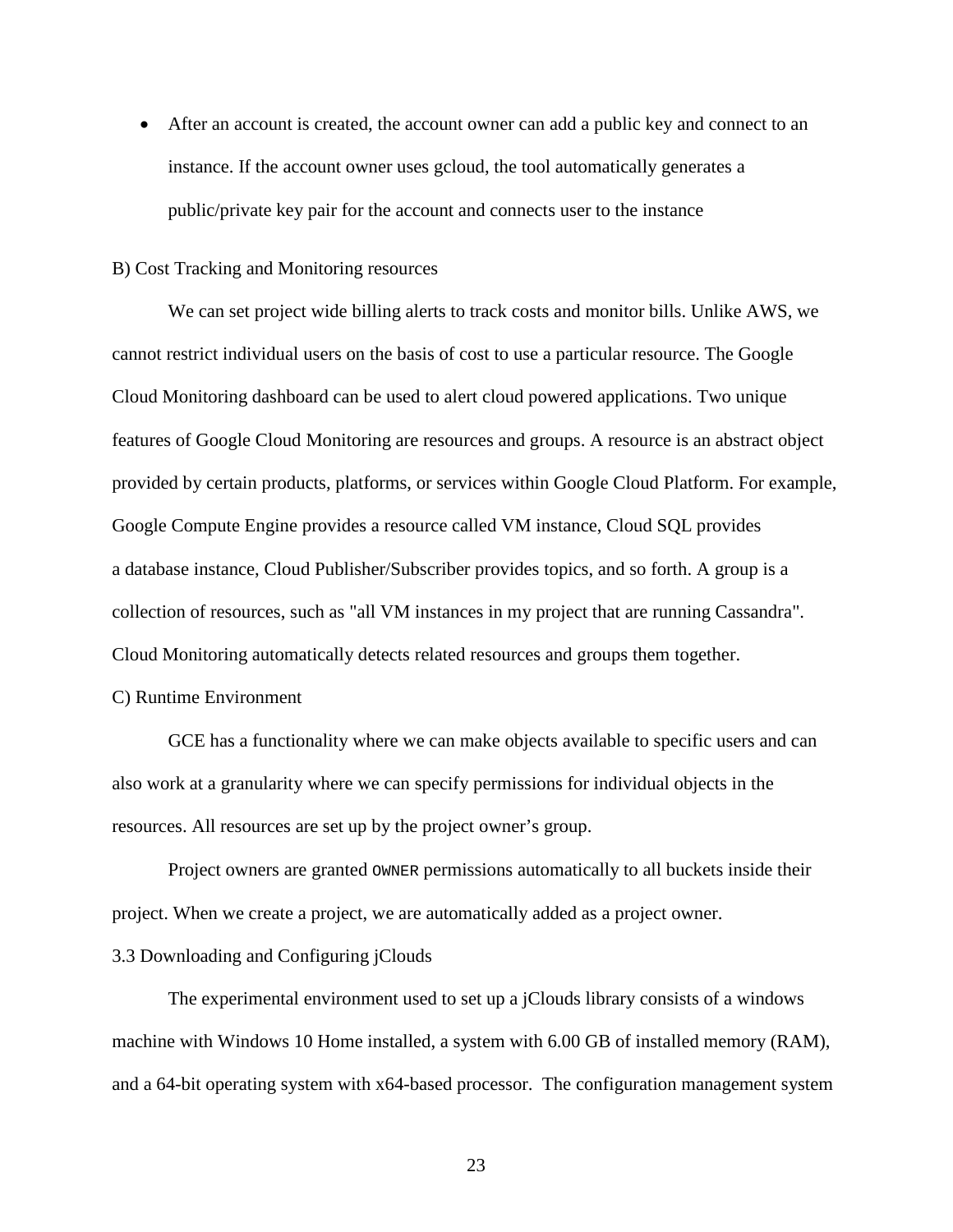used for jClouds is Maven. Maven is a software project management and build tool. In case of jClouds, Maven handles project's build, reporting and documentation from a central piece of information. Maven 3.02 or higher version is required in order to download the dependencies and the required jars for the project to run.

# 3.3.1 Pre-requisites

- Java 7 Oracle JDK edition or OpenJDK
- Git
- Eclipse 3.4 or higher
- m2eclipse (m2eclipse is included in the *Eclipse IDE for Java Developers* package for Eclipse 3.7 (Indigo) and higher)
- TestNG plugin for Eclipse
- A local clone of jClouds/jClouds
- If working on jClouds-labs projects, a local clone of jClouds/jClouds-labs

# 3.3.2 Adding jClouds to Eclipse

- Import jClouds projects as Maven projects. We can optimize our workspace by excluding the unneeded projects (such as those without a src folder)
- Accept any warnings about Incomplete Maven Goal Execution related to the mavenremote-resource-plugin: bundle goal for the jClouds-resources project. We can either:
	- $\triangleright$  Ignore the error, which will not affect our builds
	- $\triangleright$  Remove the jClouds-resources project from our workspace, unless developing against it
	- $\triangleright$  Right-click on the build error and use the Quick Fix option to ignore the bundle goal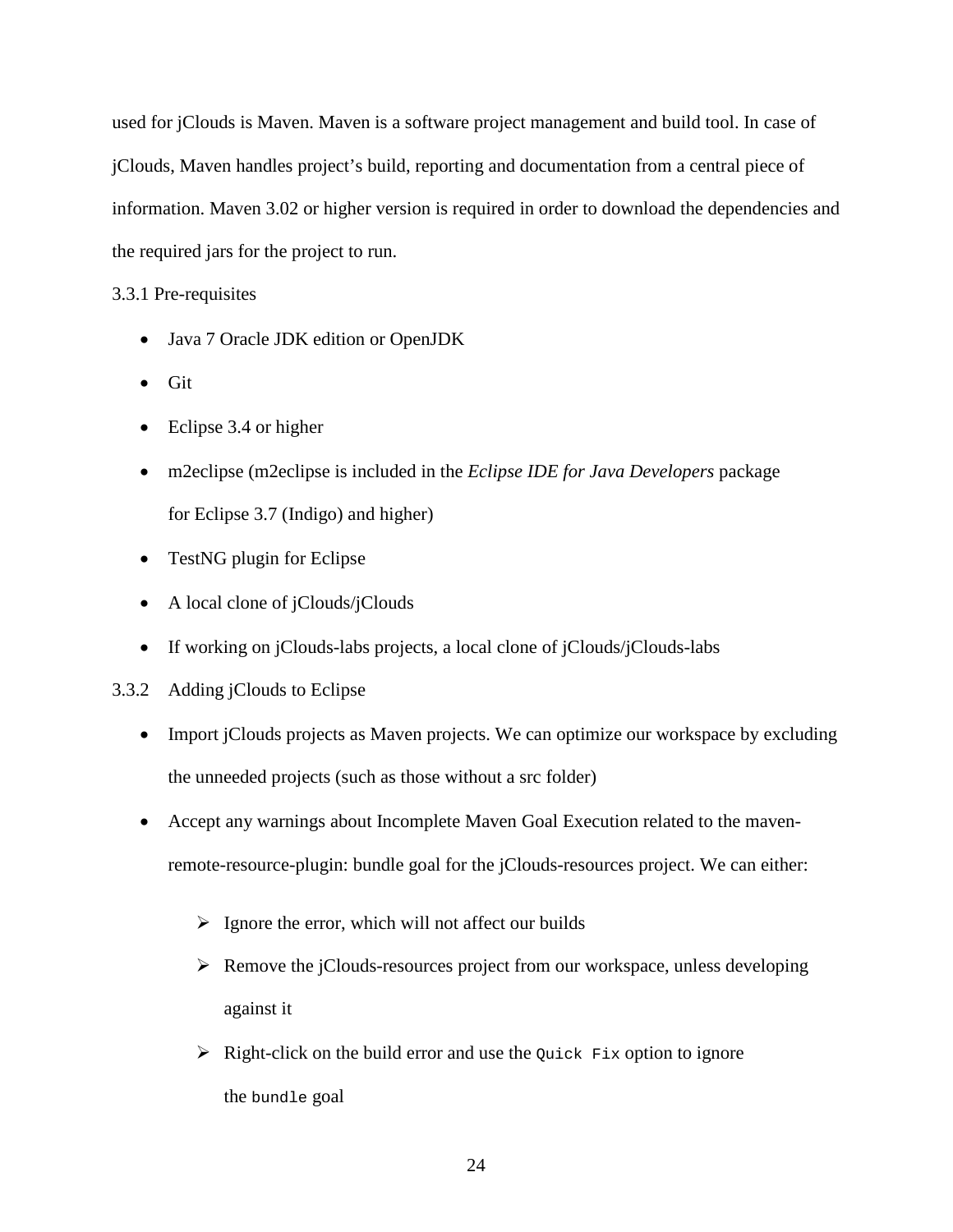- $\triangleright$  Add this configuration snippet to our jClouds-resources POM file and refresh the project in Eclipse
- If working on jClouds-labs, import the jClouds-labs projects as Maven projects

#### 3.3.3 Building from command line

To build the project we need to run "mvn package", which takes the compiled code, packages it in its distributed format such as a JAR, and puts it in the target directory. In particular, the traditional way to run the code is through the command line interface, which involves invocation of the jar file along with the arguments specific for the cloud. In case of AWS, we need to specify public access key, secret key and security group name. The access keys are the ones get downloaded during the setting up of AWS account and a *security group* controls the incoming and outgoing traffic in a Virtual Private Cloud (VPC). The security group has a set of inbound and outbound rules and acts as a virtual firewall that controls the traffic for one or more instances. All the new instances that are started within a same VPC are applied with the same set of inbound/outbound rules based the security group policies.

# 3.4 Downloading and Configuring Dasein

The environment used to set up Dasein library is identical to that of used in jClouds. Following are the steps to get started with Dasein.

#### 3.4.1 Cloning the skeleton

The best way to do this is to create a copy of dasein-cloud-skeleton in a Github account and work on it from there. We do not really want to fork dasein-cloud-skeleton since we are not actually forking it, but instead we are creating a new project. The other way would be to download the skeleton to a local machine.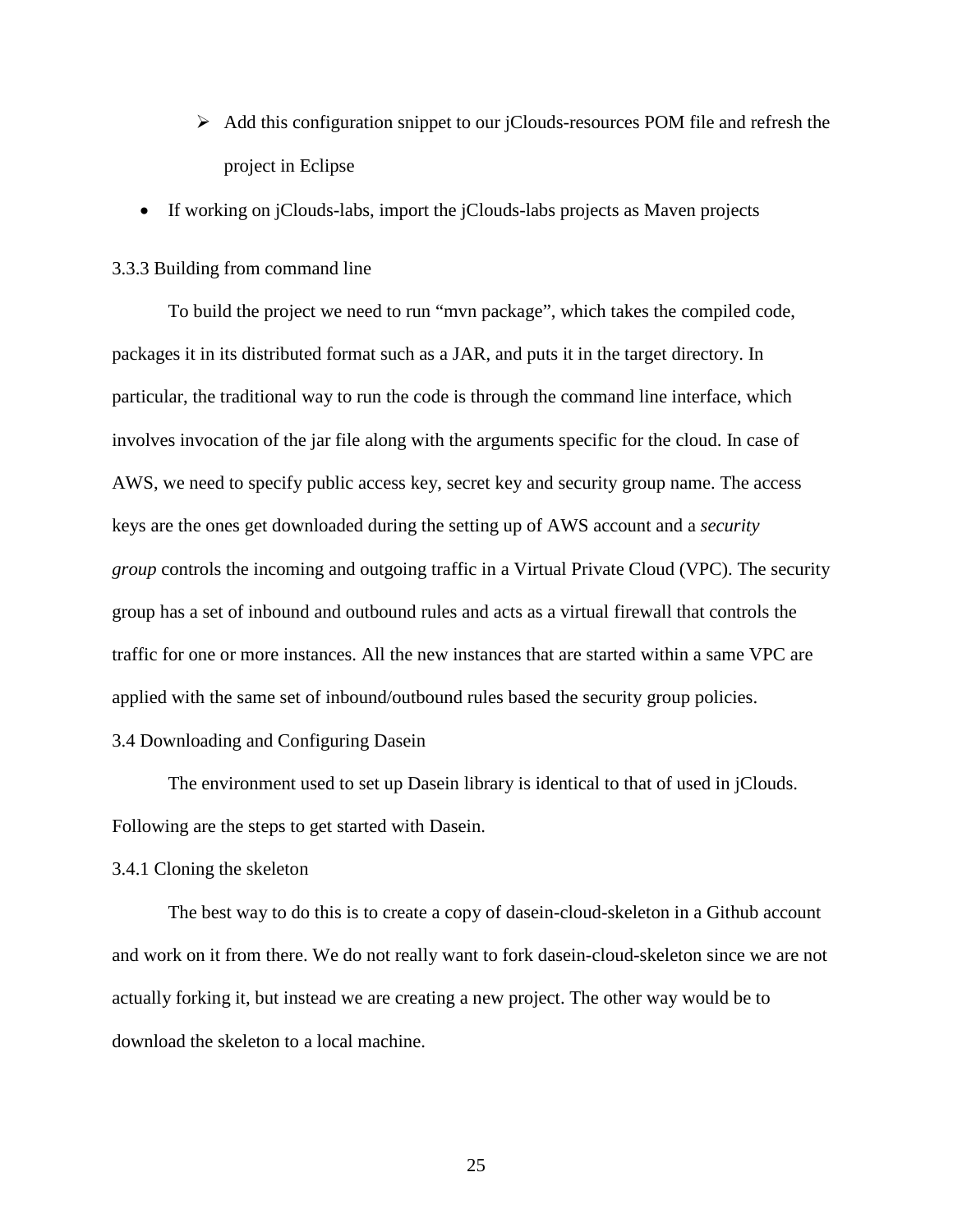#### 3.4.2 Alter the project information

Dasein uses Maven for configuration management and build tool. The first step is to do a global search for 'skeleton' and replace it with the name of the cloud provider. We also want to edit the contributor list so it has our name in it. If we do not intend to contribute the code back to Dasein Cloud, we need to edit the copyright information in the pom.xml and src/etc/header.txt class as well as remove the LICENSE-APACHE.txt file and insert our own.

## 3.4.3 Rename the packages and class

The skeleton project includes packages in src/main and src/test for org.dasein.cloud.skeleton. The following directories should be renamed and Java classes under those directories should start with the package name. All package references within the sample Java classes should also be changed. We may optionally rename the classes (like MyCloud.java) to something more descriptive.

#### 3.4.4 Abstract Cloud Interaction

The Dasein Cloud implementation does API tracing and wire logging of all API interaction. If we plan to contribute back to the Dasein Cloud, it is a requirement for any implementations contributed back to Dasein Cloud and is therefore best to abstract out all cloud interaction into a single call that does API tracing and wire logging.

## 3.4.5 Create the Context Test

The most basic function in a Dasein Cloud implementation is testContext() method in the provider object (MyCloud.java in the skeleton project). It does two things:

- Verifies the configured API access credentials
- Returns a canonical account number for the connection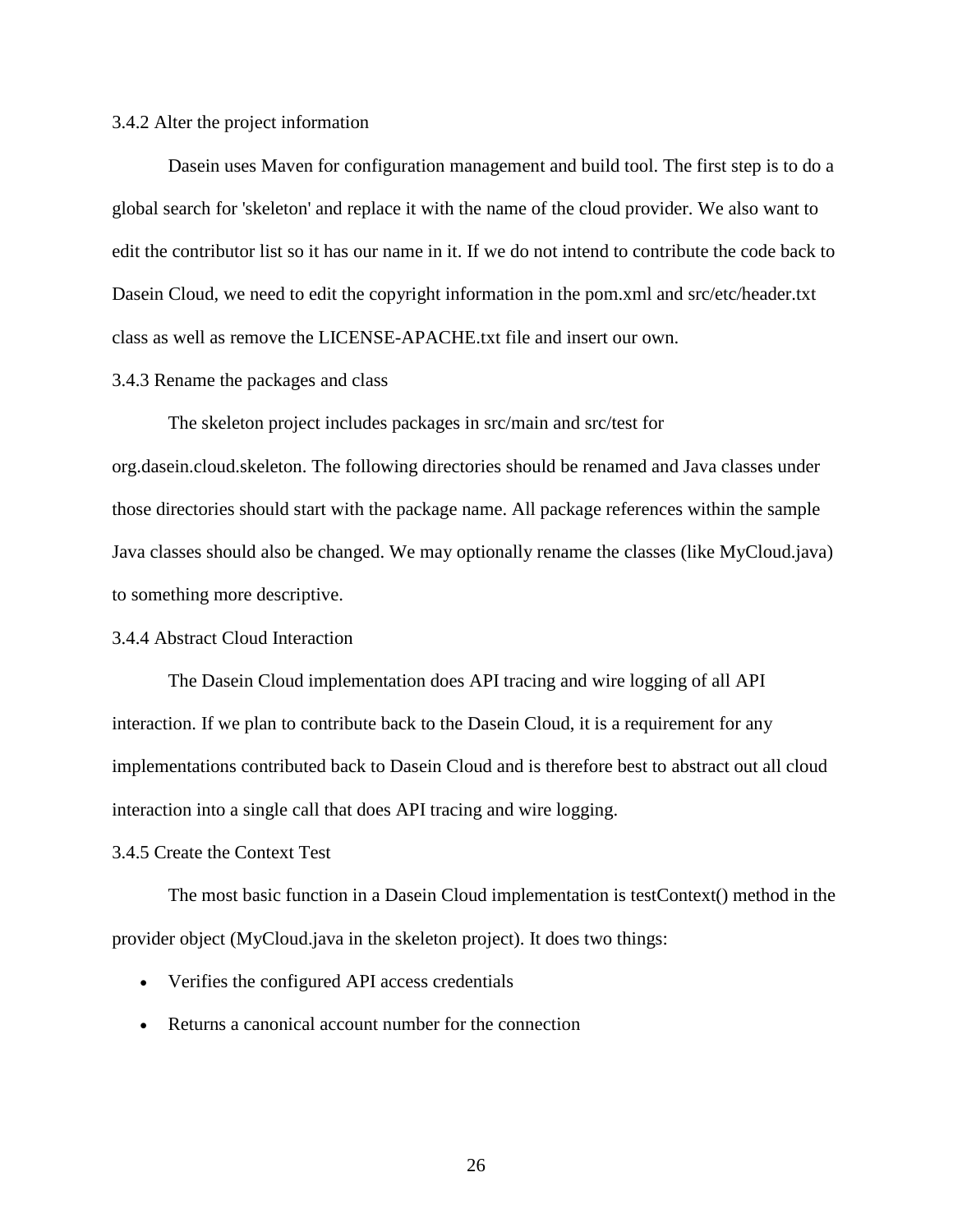#### 3.4.6 Implementing Datacenter Services

The one set of services that all Dasein Cloud implementation requires is DataCenterServices. MyCloud.java already contains a getDataCenterServices() method that returns an instance of Geography.java. We should therefore implement Geography.java as our first programming task.This class is generally the easiest and the hardest to implement. It is the easiest because it has fewest methods you absolutely must edit. It is the hardest because the model mapping is generally not straightforward.

In DataCenterServices, the task is to map the Dasein Cloud concepts of "region" and "data center" to whatever geography exists with the underlying cloud provider. In AWS, it is a simple task because AWS region = Dasein Cloud region and AWS availability zone = Dasein Cloud data center. Very few other clouds have this kind of division. In most cases, we end up with one or more regions that each maps to a single data center. Or we have a single region that maps to multiple data centers. Here is the rule for on how to map concepts:

- A region must fit within a single jurisdiction
- No resources are shared across regions
- Some resources are shared across data centers
- Data centers represent physical proximity
- Block volumes may not be attached to virtual machines in another data center (NFS volumes are not so constrained)

### 3.4.7 Implementing other services

All other services are optional, within reason. Typically, the process works like this:

• Create a package for the service (like org.dasein.cloud.aws.compute for Compute Services)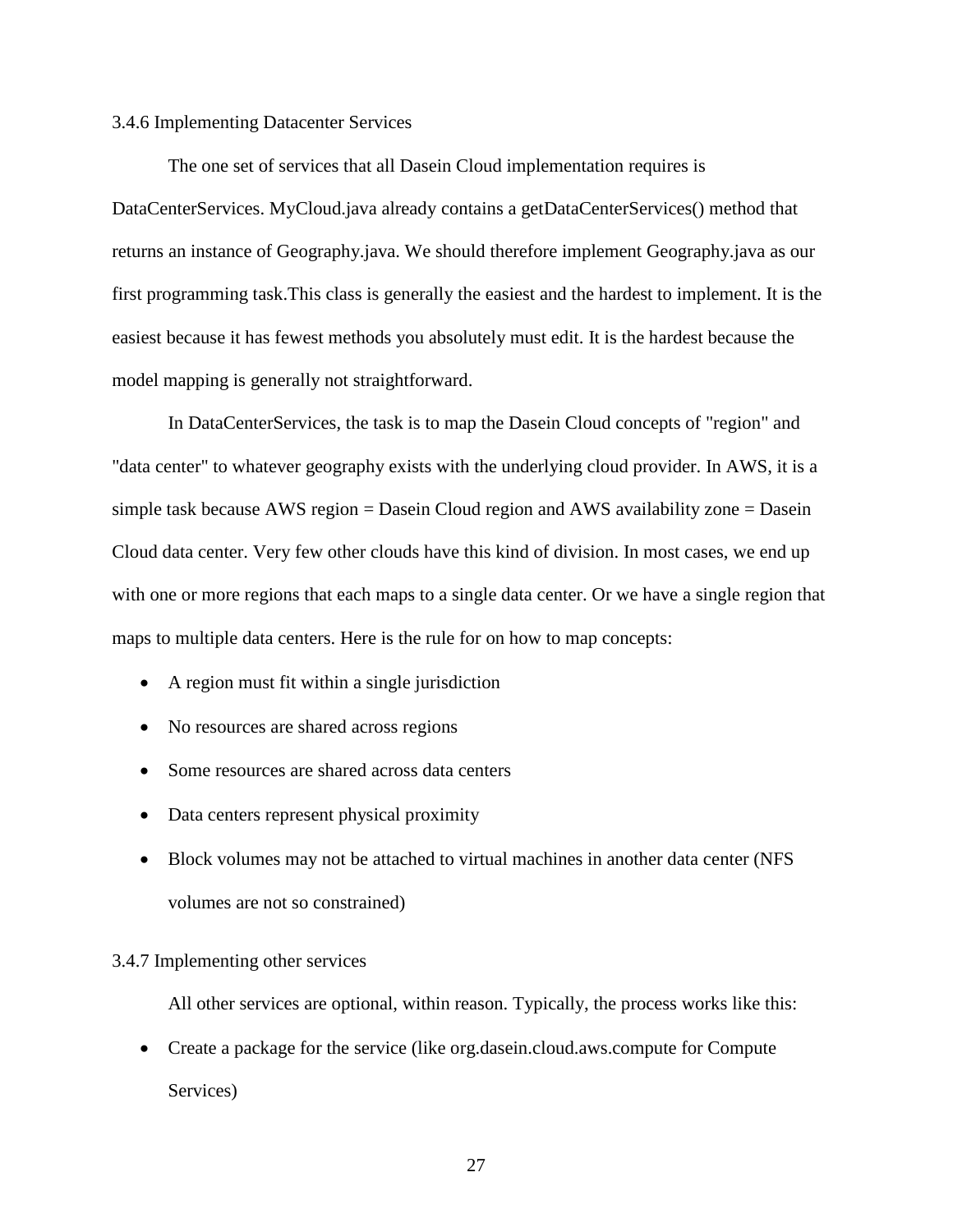- Create a class that extends the abstract version of the service in that package (like AWSCompute extends AbstractComputeServices)
- Implement a constructor that takes your cloud provider as an argument
- Create a getWhateverServices() method in your cloud provider class (i.e. MyCloud.java in the skeleton). The method needs to match the signature in CloudProvider since we are overriding a default method that returns null. In the case of compute services, it is getComputeServices().

Implementing support classes is where the real work takes place. A service object is simply an enumerator of what resources that services support. For example, compute services can optionally support images, virtual machines, volumes, snapshots, and more. To implement support for virtual machines, we might create a VM sub-package and then create a MyCloudVMSupport class that implements VirtualMachineSupport. We then override getVirtualMachineSupport() method in our compute services class and implement all of the VirtualMachineSupport methods in our MyCloudVMSupport.java class to do everything necessary to support VM interaction.

## 3.4.8 Testing the implementation

Dasein Cloud includes a test suite (already referenced in the skeleton pom.xml) which can be used to verify that the implementation of Dasein Cloud is working the way we expect. To run the full test suite use the following command:

Mvn –Pmyprofile clean test

Note on Debugging: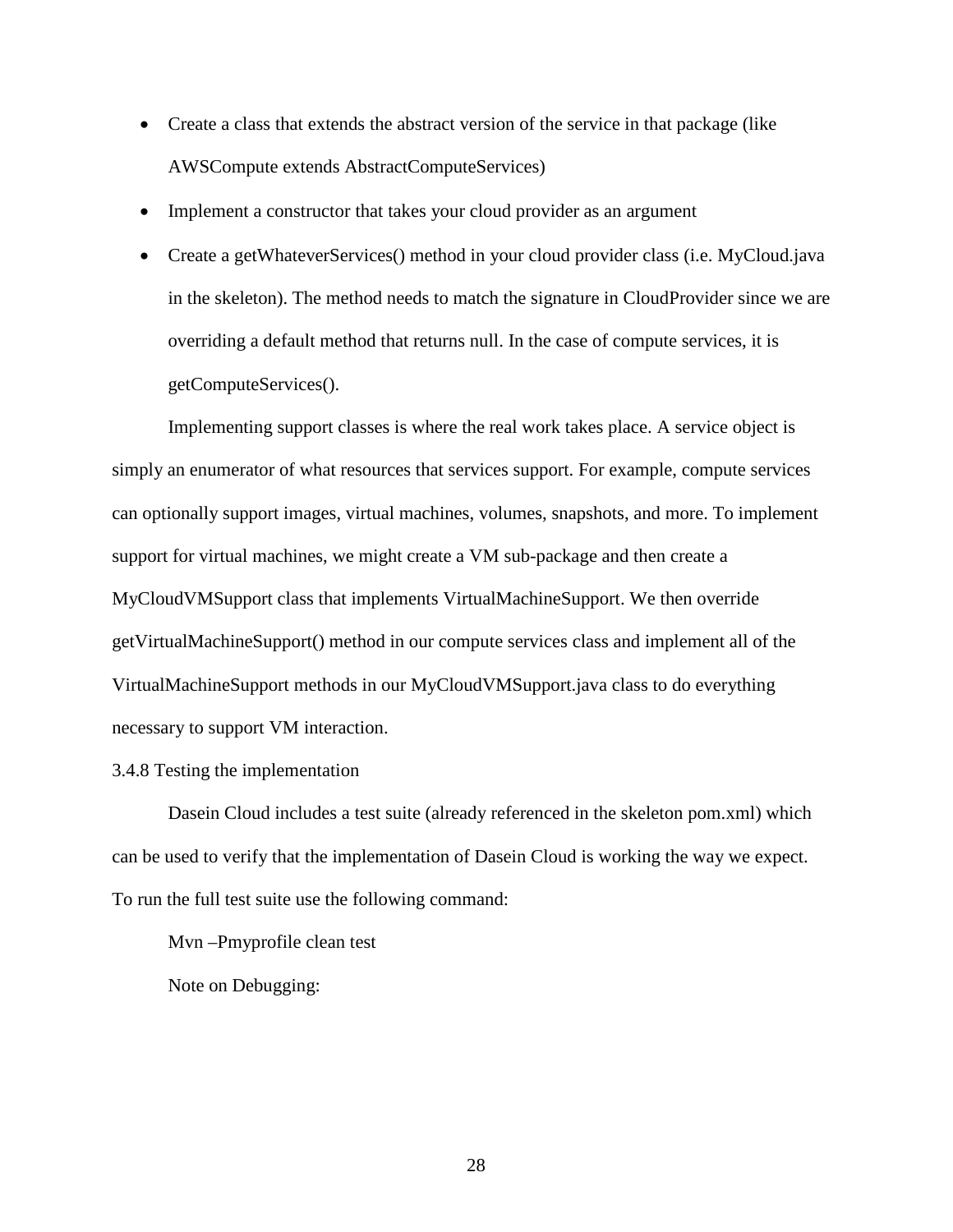It is easy to debug code through integration tests, since they are in essence just the JUnit tests. Individual tests can be run with Maven with -Ddasein.inclusions parameter, and for debugging it is important to instruct Maven not to fork additional process.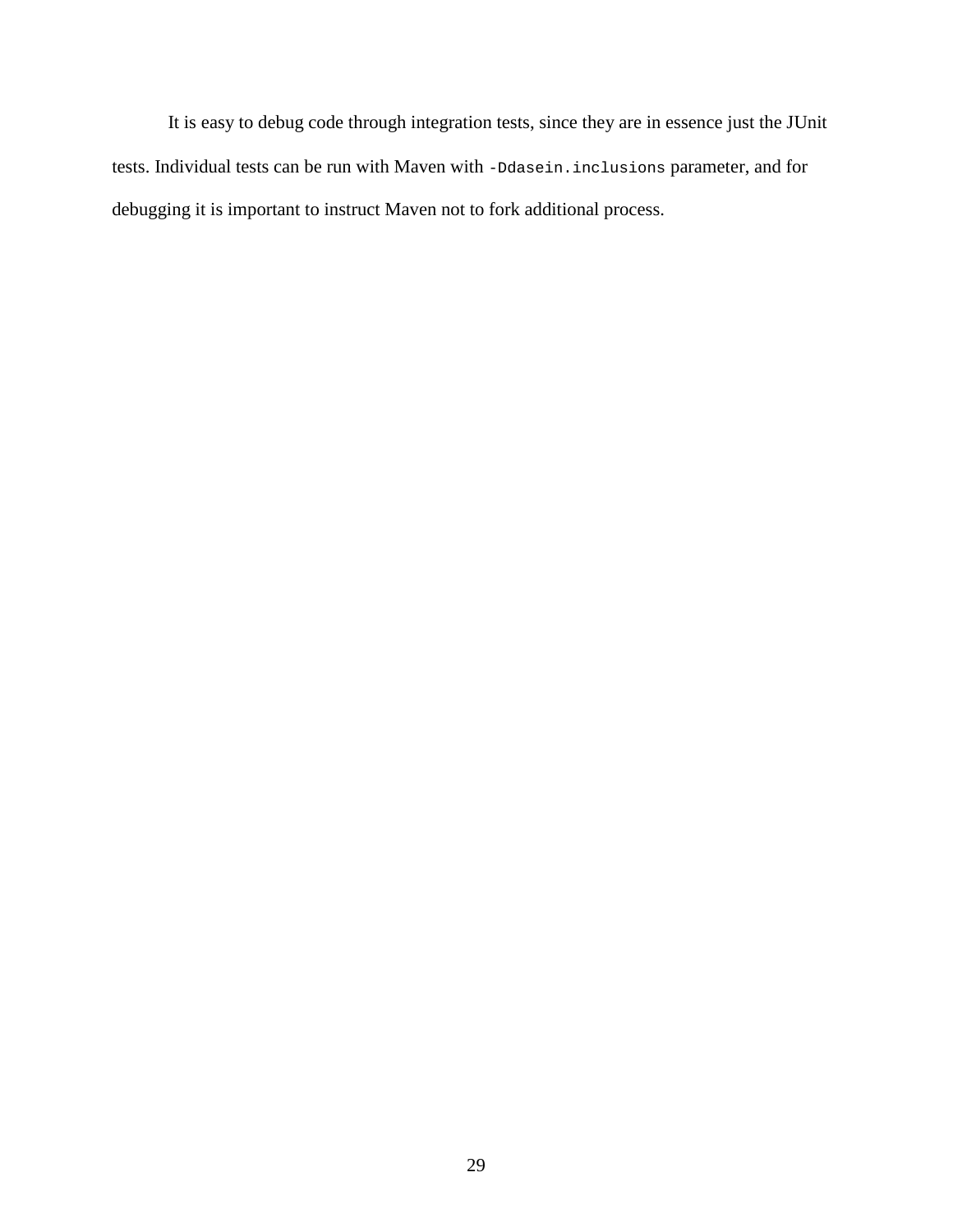# CHAPTER FOUR

## EVALUATION AND DISCUSSION OF TRADEOFFS

An open source project needs to be evaluated on a number of factors like code activity, bug tracking, user support, documentation, release cycle, etc. The selected features are qualitative and quantitative methods that target small scale or large scale deployment. The criteria are grouped into two main categories: performance and developer experience. Performance related criteria focus on load testing, cost of common operations such as starting an instance on AWS and GCE under varying configurations. Developer experience criteria include user's experience while using the cloud abstraction libraries, ease of setup, accessibility and community support.

# 4.1 Load Testing

The most common question regarding an APIs performance is not how fast the translation is or how it scales, but something more fundamental, i.e. the performance goal in terms of concurrent requests. Should it be one hundred concurrent requests? A thousand? Ten thousand? Does it require a single resource or a hundred to handle the load? The performance of an application depends on the interaction between the frontend client making web requests to the backend API. If the response time or error rate is high for backend applications then the load time of the application will be higher. This also increases delay in page view; Hence making the application slower to respond. The performance metric is motivated by the Internet of Things (IoT) use case. The IoT environment is typically used to deploy and monitor thousands of physical entities. An IoT system is a part of a larger system encompassing several other functions. Performance is one of the key factors in an IoT environment. In an IoT environment, all the data collected by the devices are typically sent to a central server. The central server then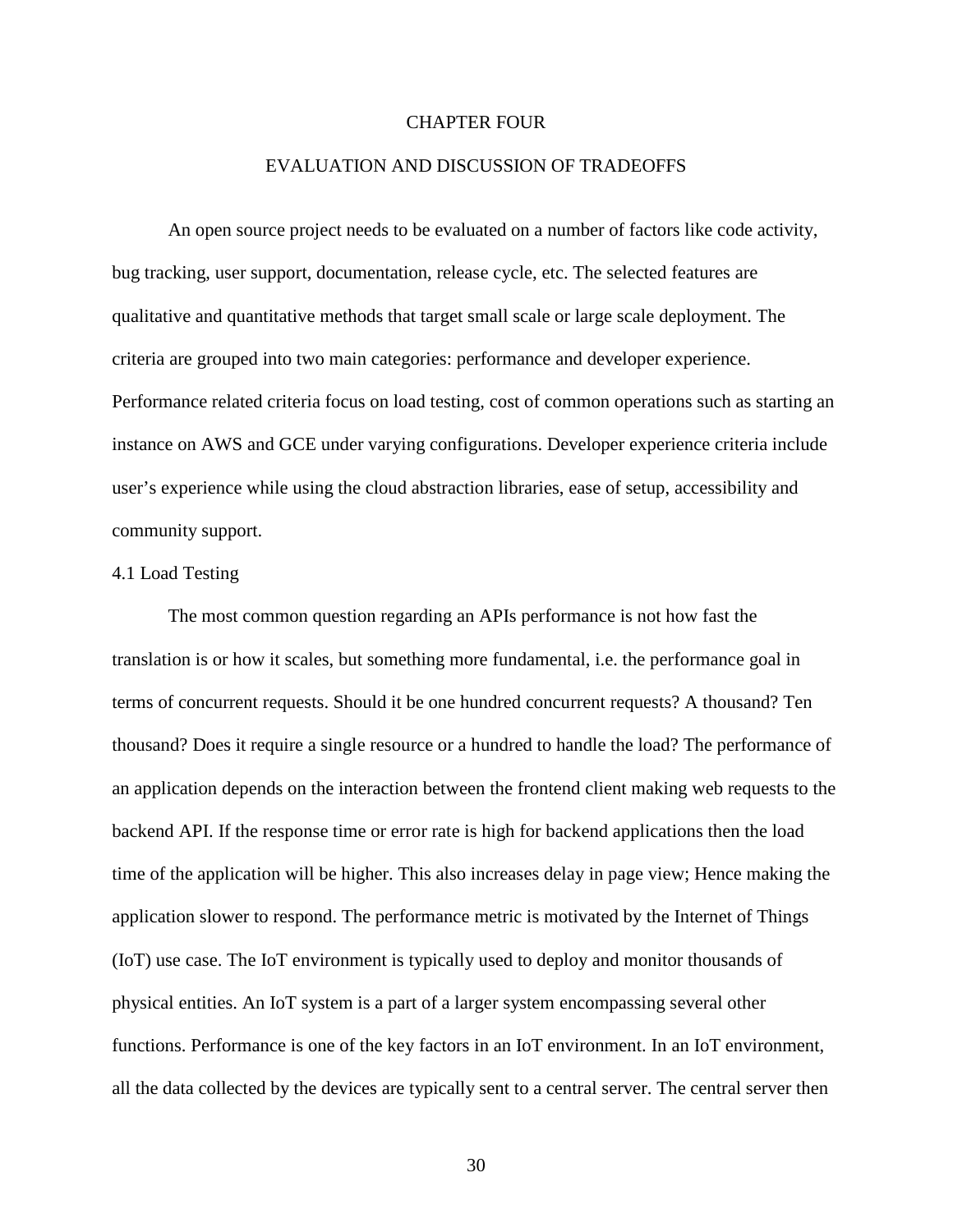needs to share the data with the services and business logic server to make it available to the end user. It would be really extensive and out of the scope to test all the end points of jClouds and Dasein cloud web service. In this case we selected to test two main endpoints for the API:

- /create creates a virtual machine and returns a virtual machine id.
- /deletes –deletes a virtual machine and returns NULL.

# 4.2 Load Testing Set up

The tests performed for the concurrent requests are useful as the workload being tested is as similar as possible to the IoT use case. We envision that the edge devices will be placed in a public or private cloud with an orchestration layer at the top level of the architecture. The orchestration layer will orchestrate and assign work to the edge devices through a cloud abstraction layer such as jClouds or Dasein cloud. The edge devices can be one of the following:

- Virtual machines in private or public cloud
- Containers in a private or public cloud

In our experiments, we consider the case of virtual machines. We will start virtual machines in AWS and GCE through jClouds and Dasein libraries. The traffic that we are going to simulate during the test is also an important point to consider. Following are the three types of traffic that can be generated:

- Generating a load of millions of requests at fixed interval of time
- Mocking real traffic
- Directing real user traffic

Our approach for the current work is to load test the end points using repetitive load generation and make sure the environment is stable for functional tests. Load testing the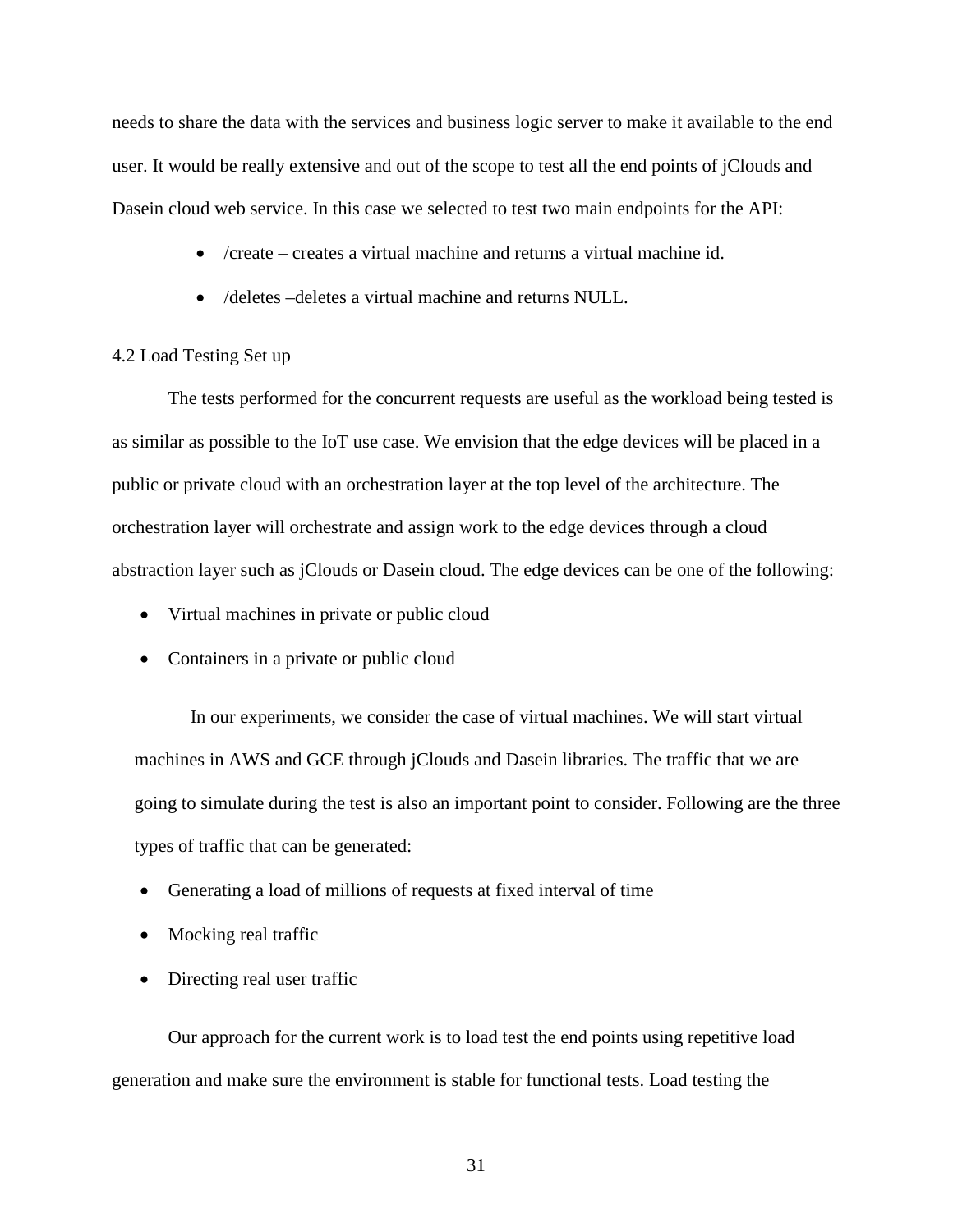endpoints using this approach will also help us to find out a threshold and identify bottleneck in the application. An ideal scenario to do regression load testing is to monitor the number of requests and response of the endpoint over the network. Since, in this case the client code and the API endpoint are on the same machine, such a test would be redundant.

Inspecting the code for Dasein and jClouds and performing some simple experiments like using a multi-threaded program to start virtual machines on AWS EC2 or GCE, we concluded that the translation of various cloud APIs takes place in the cloud itself rather than taking place on the endpoint. We believe that this increases latency and reliability as the translation is not done by the open source software.

# 4.3 Virtual Machine Startup Time

The startup time of a VM [31] is defined as the time taken for a scheduler to allocate resources and time taken by the VM to boot the OS and startup applications. The following experiments do not run any custom applications during startup. To measure the startup time correctly we do not rely on the different phases/states for the VM instances as a "running" instance on AWS may not necessarily mean the same as "running" state of an instance on GCE.

A virtual machine is provisioned by an EC2 scheduler in case of AWS. The scheduler provisions the requested resources from the user such as RAM, memory, number of cores, RAM, type of OS. Figure 4.1 depicts the VM startup process after a request is made by scheduler to start a VM.

The status tag provided by the cloud provider is not a reliable way to see whether the instance is in running state or not. For our experiment, we use the time difference when a request is made and the time we are able to make first successful SSH login. There are a variety of systems that employ software and hardware enhancements to reduce the VM start up time. Some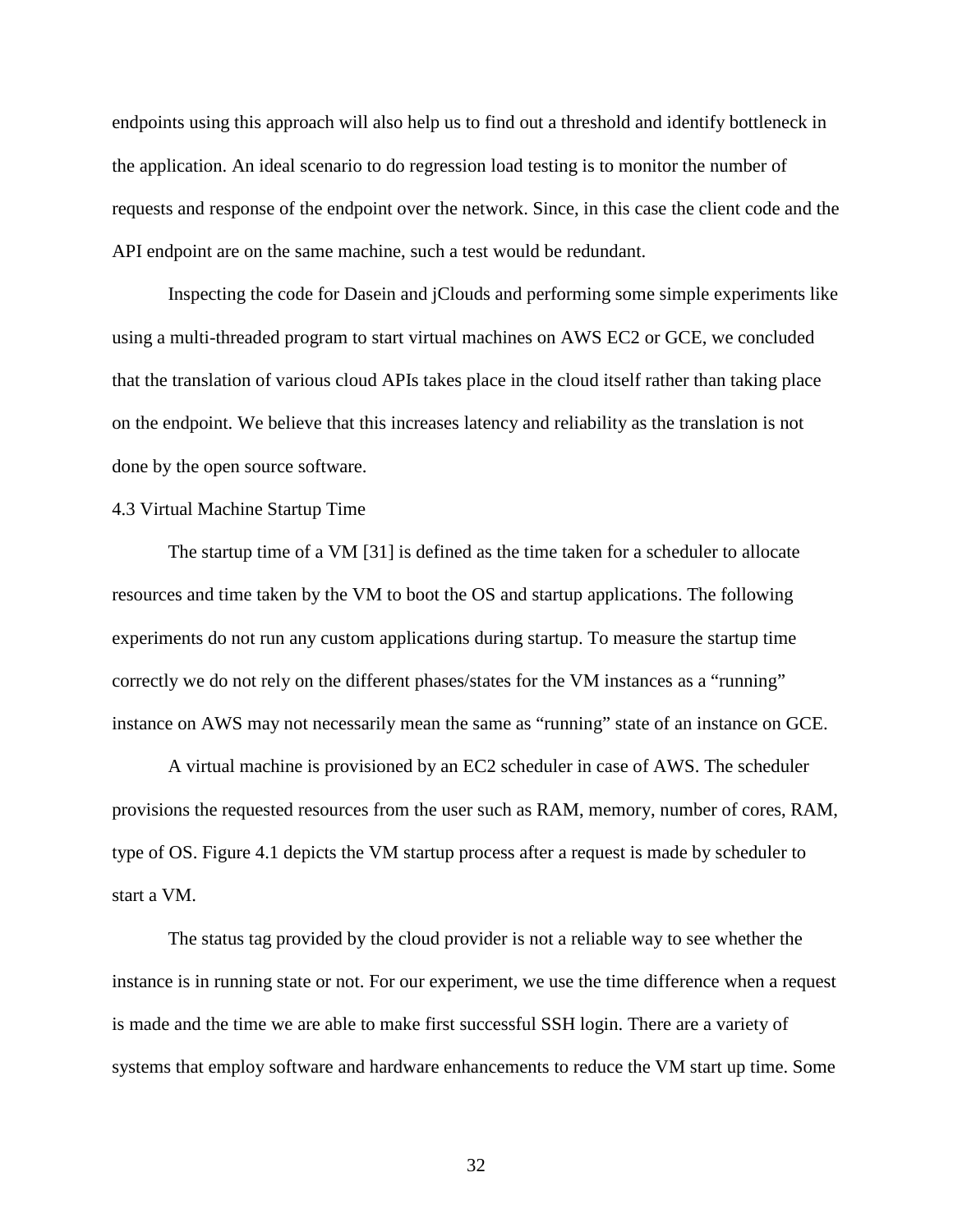of the popular approaches are discussed in [32], [33] and [34]. In our thesis the startup time is measured without any optimizations and enhancements



Figure 4.1 Virtual Machine start up process.

4.3.1 Instance Lifecycle on AWS

.

The following illustration (Figure 4.1) represents the transitions between instance states.

- 1) Pending: It is the first state that the user sees on the dashboard when an EC2 instance is started. The matching of our required specifications/configurations to the available hardware happens during this stage.
- 2) Running: From pending state the instance enters a running state. In this state the instance is ready to connect to and we can use ssh or command prompt to connect to the VM.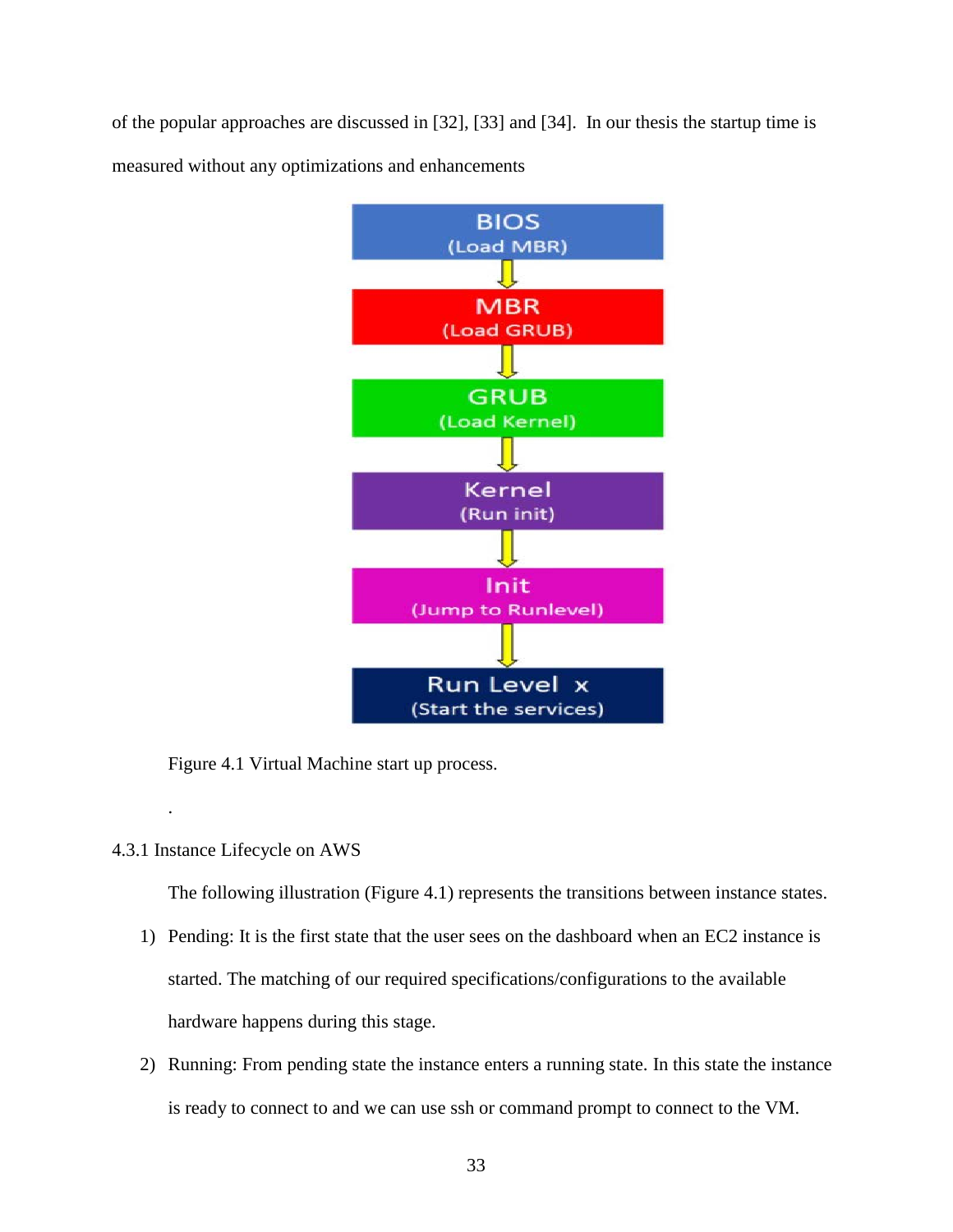3) Stopping: Stopping an instance halts the execution of the applications running on the VM. This state cannot be triggered directly by a user and is seen when an instance changes from running state to stopped state.



Figure 4.2: Instance Lifecycle on AWS

- 4) Stopped: In stopped state all the applications and services installed are stopped. Users are not being charged when an instance is in stopped state. Any other resources attached to the instance, for example Amazon EBS volume may continue to charge. The data stored in VM and any volume attached to the instance is not lost in this state.
- 5) Rebooting: When the user selects reboot option for an instance, the VM loads the boot loader which in turn restarts the operating system. Any temporary or unsaved data is lost after rebooting. The networking and storage resources attached to the VM are not affected. When the VM starts restarts, it is in the same Virtual Private Cloud or in the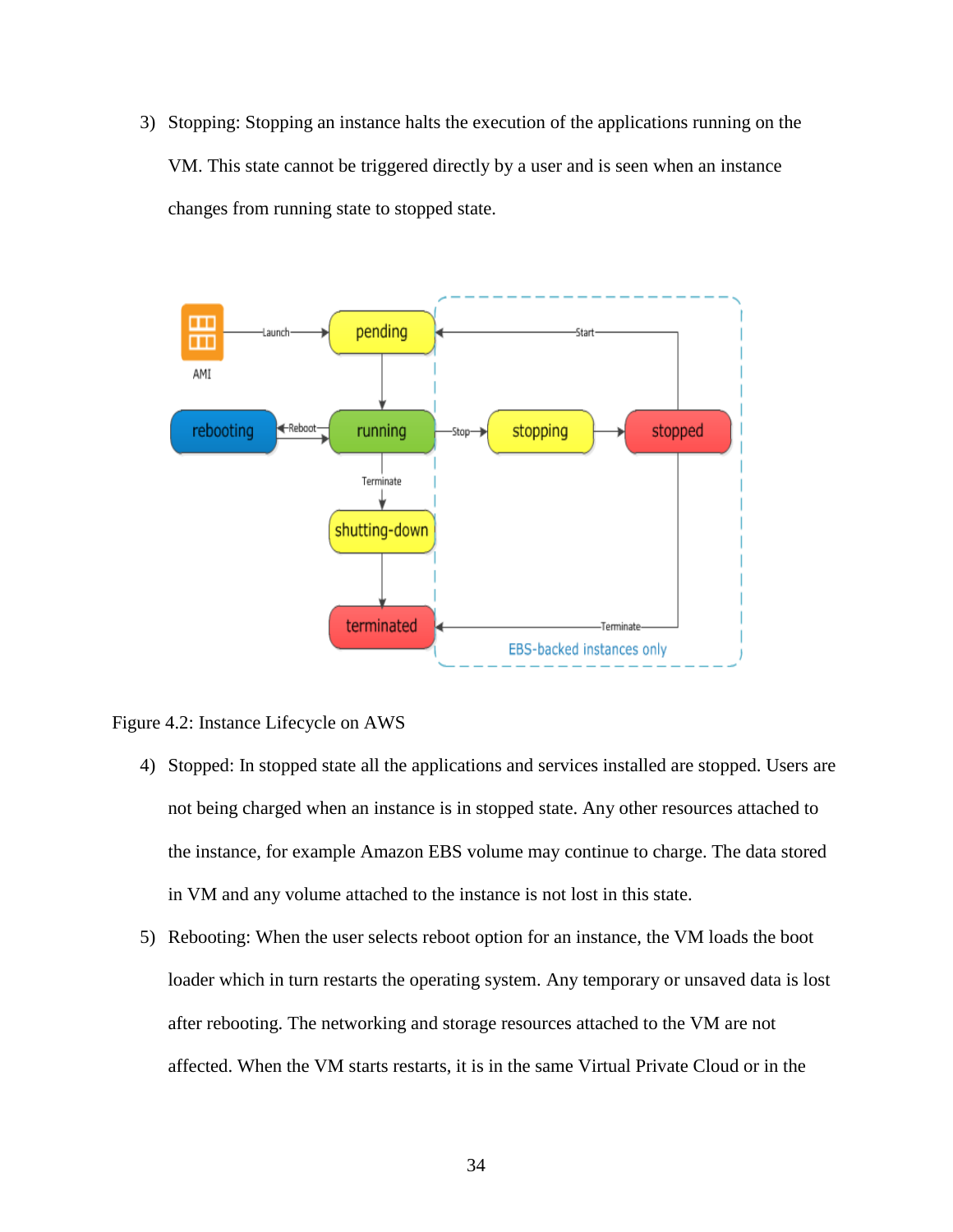same set of IP range. We can also configure the "on reboot" option, which can perform any user specified action after rebooting.

6) Terminated: When an instance is terminated the connection to the VM is lost and the attached networking and storage resources can no longer interact with the VM. Once the VM enters terminated state, no charges are incurred to the user.

#### 4.3.2 Instance Lifecycle on GCE

Instances running on GCE can be in the following states:

- 1) Provisioning: Resources are being reserved for the instance. The instance isn't running yet.
- 2) Staging: Resources have been acquired and the instance is being prepared for launch.
- 3) Running: The instance is booting up or running. We should be able to SSH into the instance soon, though not immediately, after it enters this state.
- 4) Stopping: The instance is being stopped either due to a failure, or the instance being shut down. This is a temporary status and the instance will move to terminated.
- 5) Terminated: The instance was shut down or encountered a failure, either through the API or from inside the guest. You can choose to restart the instance or delete it.

#### 4.3.3 Measuring Startup Time of Java Virtual Machine

The startup time of an instance provisioned by the cloud abstraction API is affected by, the time it takes to boot up the Java Virtual Machine (JVM) along with libraries of the API. In this section we will measure the startup time for JVM, Dasein cloud and jClouds library. The approach used is to loop over the program multiple times and calculate the average execution time. There are a number of factors like CPU caching, OS caching, and java garage collection that could skew the execution time.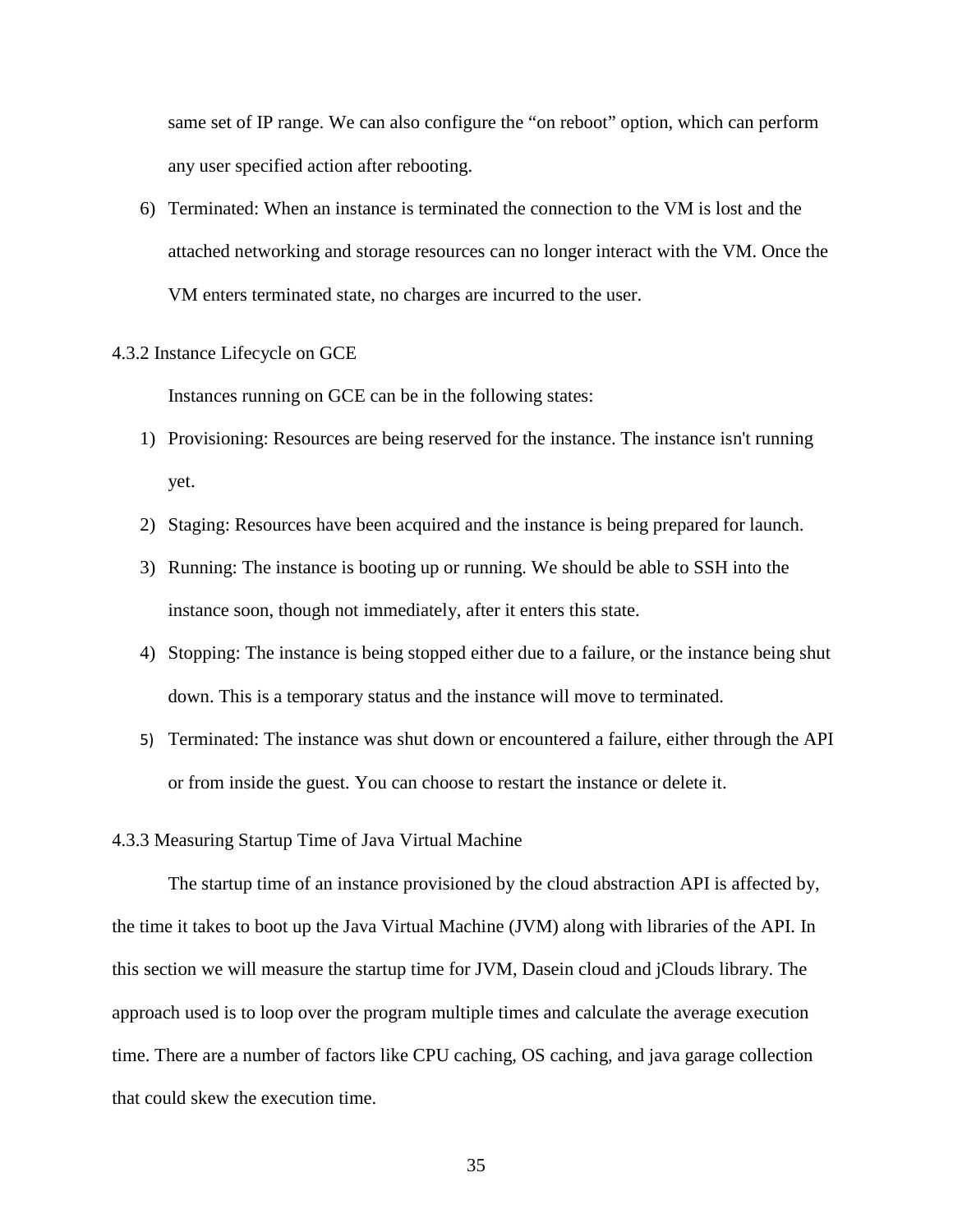

The progression of instance states.

Figure 4.3 Instance Lifecycle on GCE

The results can also vary depending on the target environment where the JVM and libraries are being run. These are some of the disadvantages of using such a naïve method.

We measure the startup time of each run as it is happening. To accomplish this, we do not launch the user's Java class directly. Instead, we run a PowerShell script that does the following:

- Uses "Measure-Command" to measure the execution time of arguments passed. The argument is a command to run a jar file
- Get results for each iteration in an array
- Average the values of the results array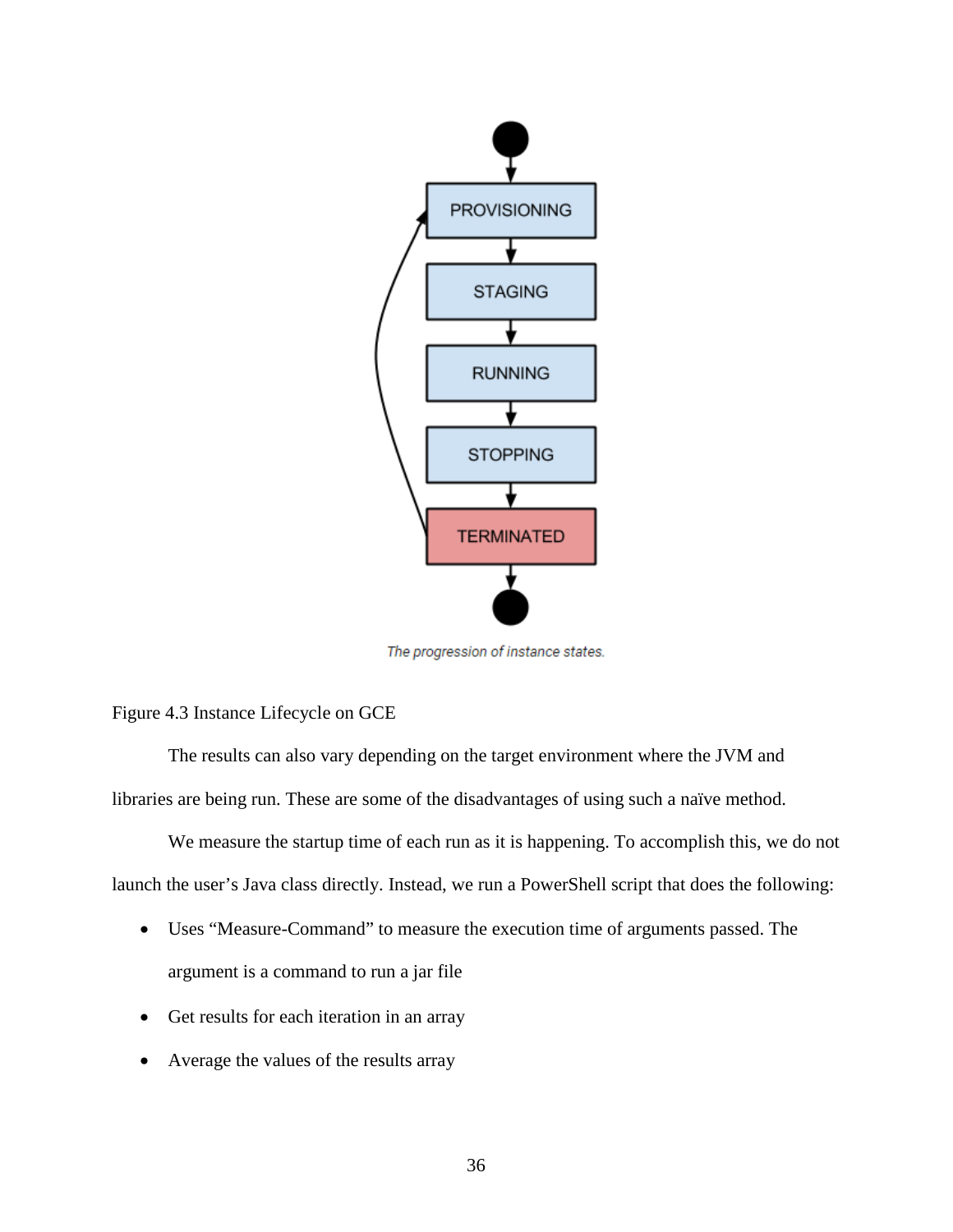The results from the experiment conducted to calculate the startup time for jClouds and Dasein are shown in Figure 4.4. The two different scenarios are: A) The PowerShell script measures the time for the JVM, Dasein library and jClouds library to load up and not print anything to the console. B) The PowerShell scripts measures the time for the JVM, Dasein library and jClouds library to load up and print "Hello World" to the console. Each experiment is run 100 times and we represent mean and standard deviation on the bars.





The startup time for Dasein library in Table 4.1 is calculated by the difference between the Dasein startup time and JVM startup time. We observe that, it takes 1.7 times greater to load up the Dasein library as compared to just loading the JVM. For jClouds it takes 2.2 times greater to load up the library, as compared to loading just the JVM. jClouds take a longer time to load up because of the way the project is being setup. The classes are nested and there is hierarchical function call from the main class to the core class.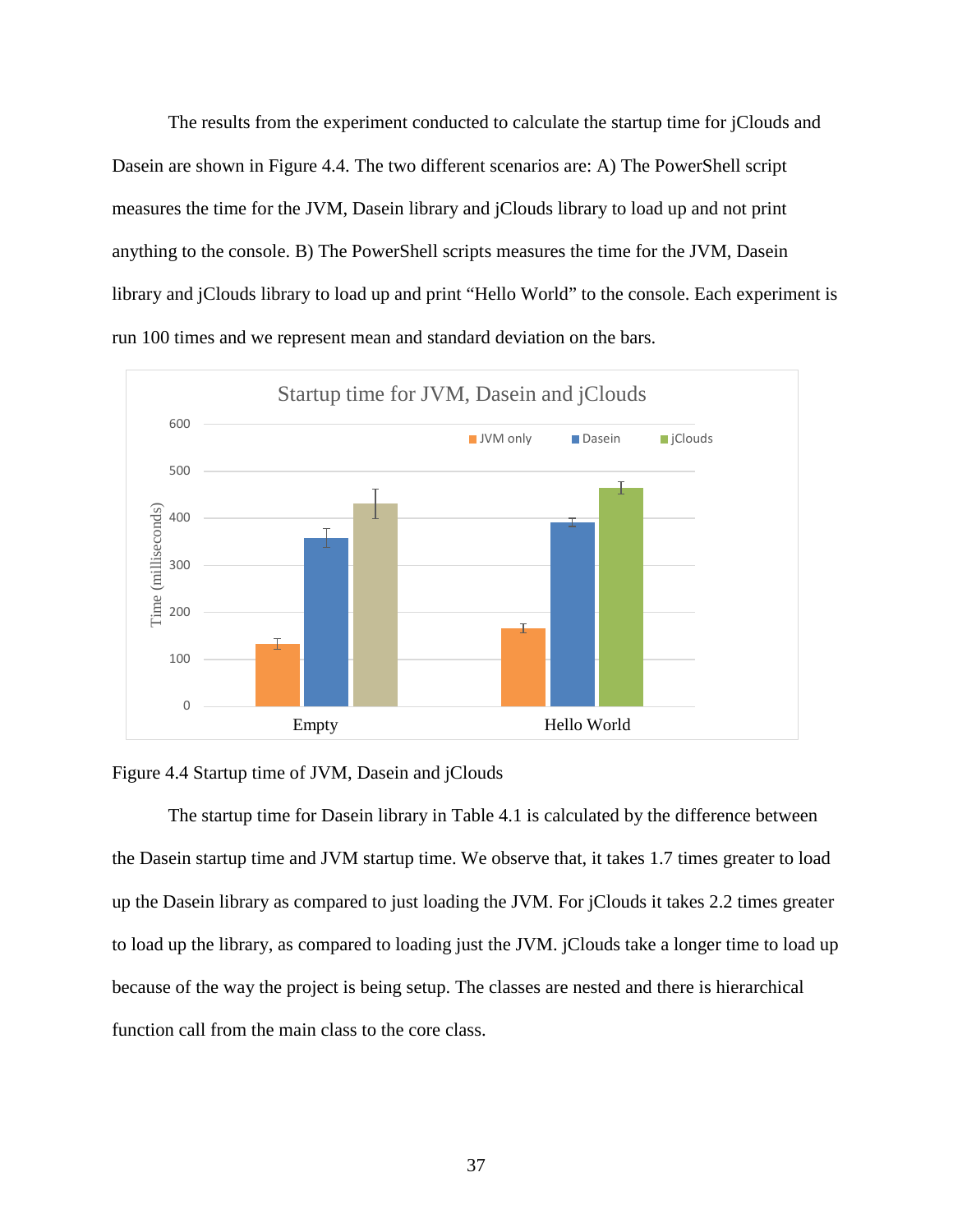The solution time is the time taken to print "Hello World" on the console. The results show that it is consistently between 30 to 35 ms. This also helps to validate the JVM startup time.

|                                     | <b>JVM</b> | <b>Dasein</b> | <b>J</b> clouds | <b>Startup time</b><br>for Dasein<br>(ms) | <b>Startup time</b><br>for jClouds<br>(ms) |
|-------------------------------------|------------|---------------|-----------------|-------------------------------------------|--------------------------------------------|
| No output to<br>the console<br>(ms) | 133.03     | 358.06        | 430.79          | 225.03                                    | 297.76                                     |
| <b>Hello World</b><br>(ms)          | 166.08     | 391.53        | 465.08          | 225.45                                    | 299.00                                     |
| <b>Solution time</b><br>(ms)        | 33.05      | 33.47         | 34.39           |                                           |                                            |

Table 4.1 Startup time for JVM, Dasein and jClouds

# 4.3.4 Measuring Startup Time on AWS and GCE

There are a number of factors like geographical location of the datacenter, type of instance requested, number of instances per request, and request of additional resources like networking and storage along with the compute instances that could affect the startup time of a VM on a cloud provider. For this experiment we measure the startup time on AWS EC2 and GCE. We will examine the cost of common operations such as VM start up time based on different factors.

The experiments are conducted in the availability zone 1 of the US East region for EC2 and us-east 1 zone B in case of GCE. We use PowerShell script to measure the startup time. The argument passed to the "Measure-Command" is a jar file for the abstraction layer library along with different configurations we want the VM to start with.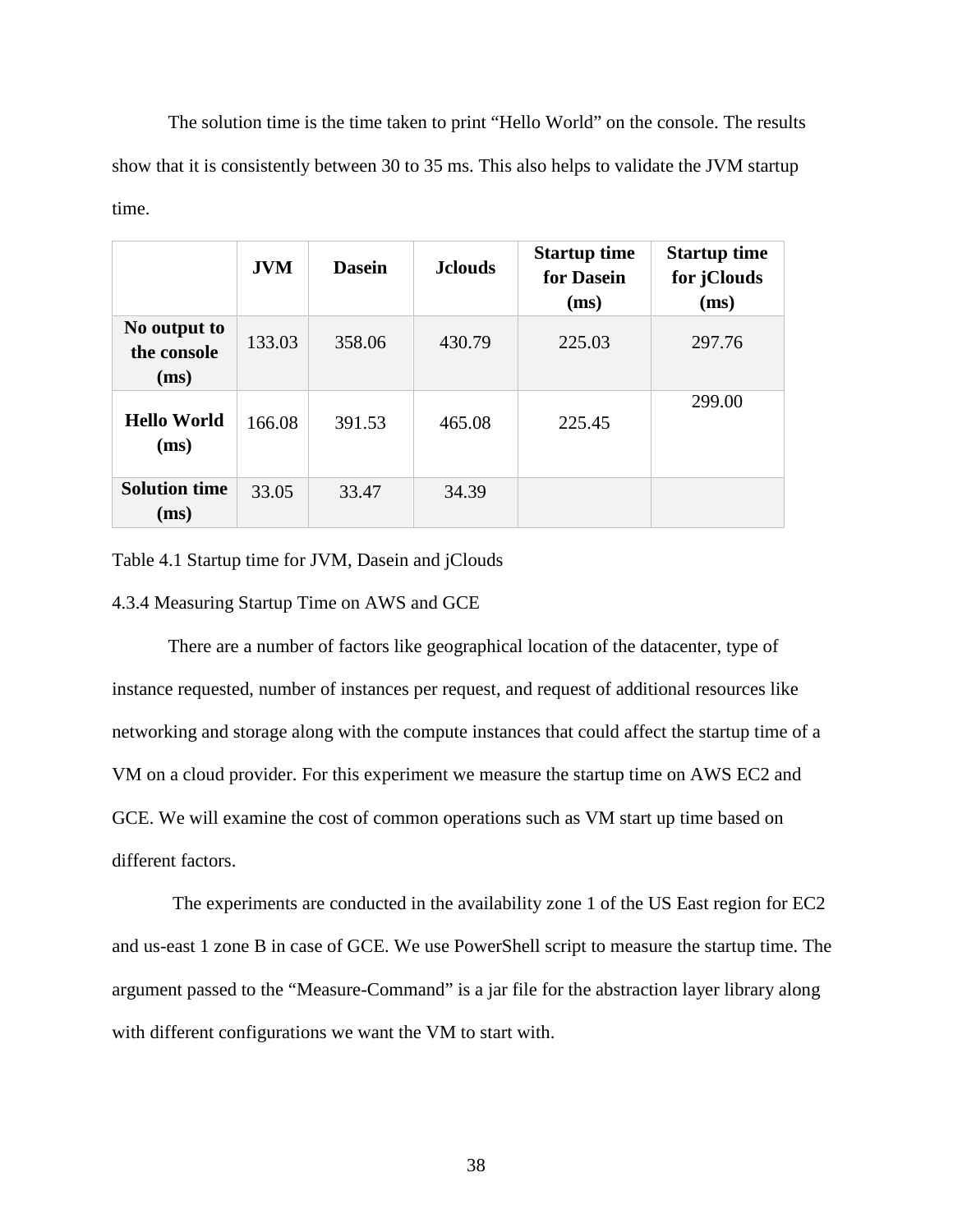## 4.3.5 Startup time by VM Instance Type

The startup time of an instance is dependent on the instance type. The following experiment quantitatively measures the relationship between the VM startup time and the VM instance type. For example, EC2 splits up instances into six families with a total of 29 instance types, whereas GCE splits its instances into four families with a total of 15 instance types.

The instances listed in table 4.2 comprise varying combinations of CPU, memory, storage and networking capacity. From a broad selection of instance types, we have chosen most commonly used instances such as standard, high memory and high CPU types. This allows us to look at the scaling aspect of the use case.

| <b>AWS Instance</b><br><b>Type</b> | <b>CPU</b><br><b>Cores</b> | <b>RAM</b> | <b>GCE</b> Instance<br><b>Type</b> | <b>CPU</b><br><b>Cores</b> | <b>RAM</b> |
|------------------------------------|----------------------------|------------|------------------------------------|----------------------------|------------|
| m3.medium                          |                            | 3.75       | N1-standard-1                      |                            | 3.75       |
| m3.2xlarge                         | 8                          | 30         | N1-standard-8                      | 8                          | 30         |
| $r3.4x$ large                      | 16                         | 122        | N1-highmem-16                      | 16                         | 104        |
| $c3.8x$ large                      | 32                         | 60         | $N1$ -highcpu-32                   | 32                         | 28.8       |

Table 4.2 AWS and GCE instance type used to measure startup time

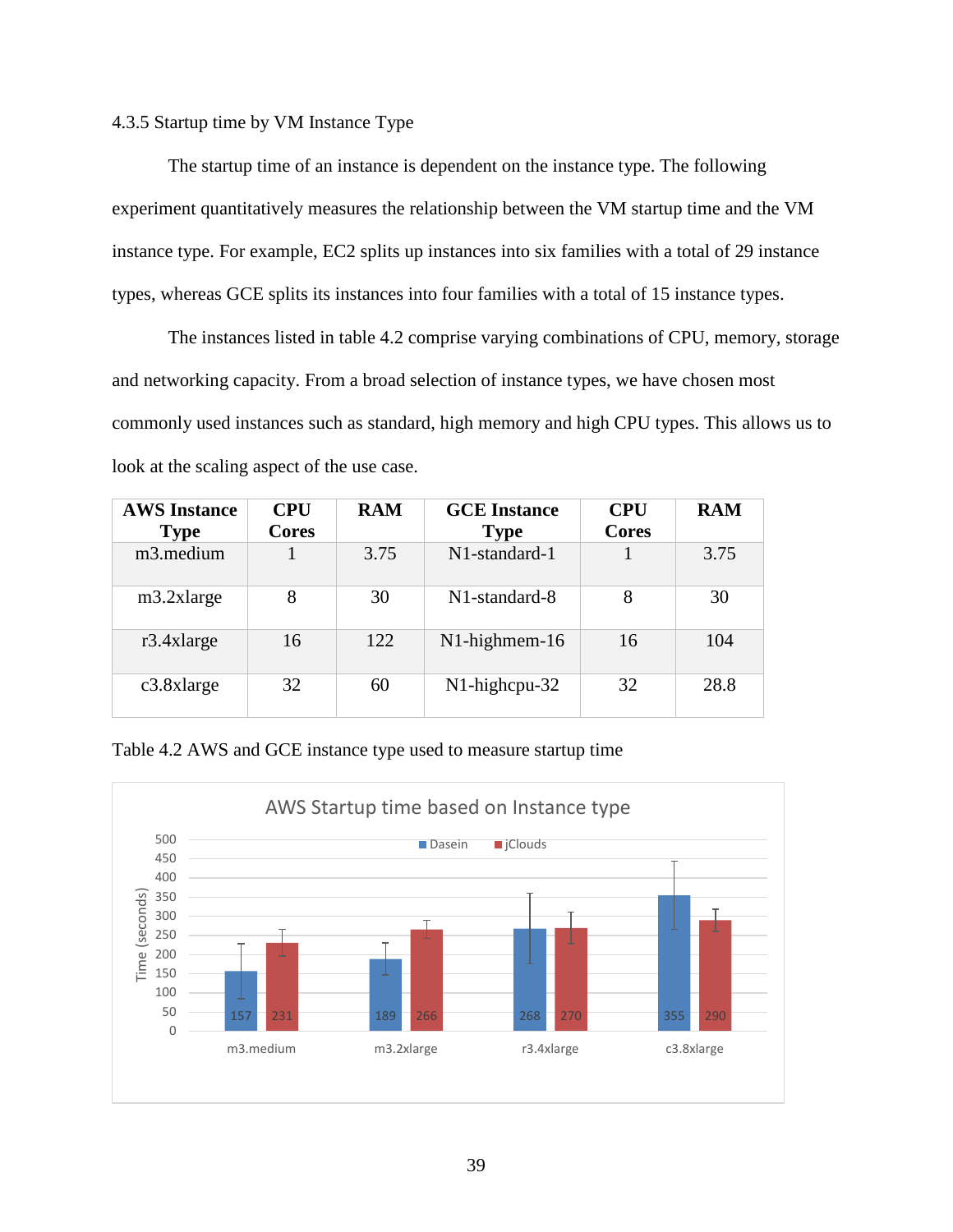

Figure 4.5 AWS startup time based on instance type

Figure 4.6 GCE startup time based on instance type

Figure 4.5 and 4.6 shows AWS and GCE startup time based on instance type respectively. We can interpret the following points from the experiment conducted:

- Is Dasein cloud faster than jClouds?
- Which abstraction layer is more consistent?
- Startup time on AWS vs GCE for similar instance type

In AWS and GCE cloud provider, Dasein cloud performs better as compared to jClouds, except for the case in AWS cloud for c3. xlarge instance type where jClouds outperforms Dasein cloud. The experiments conducted show that, jClouds is relatively more consistent than Dasein cloud in case of AWS and GCE. The startup time may be more than Dasein cloud, but it is consistently same for various instance types in AWS and GCE. The startup time for similar instance type is less in GCE as compared to AWS.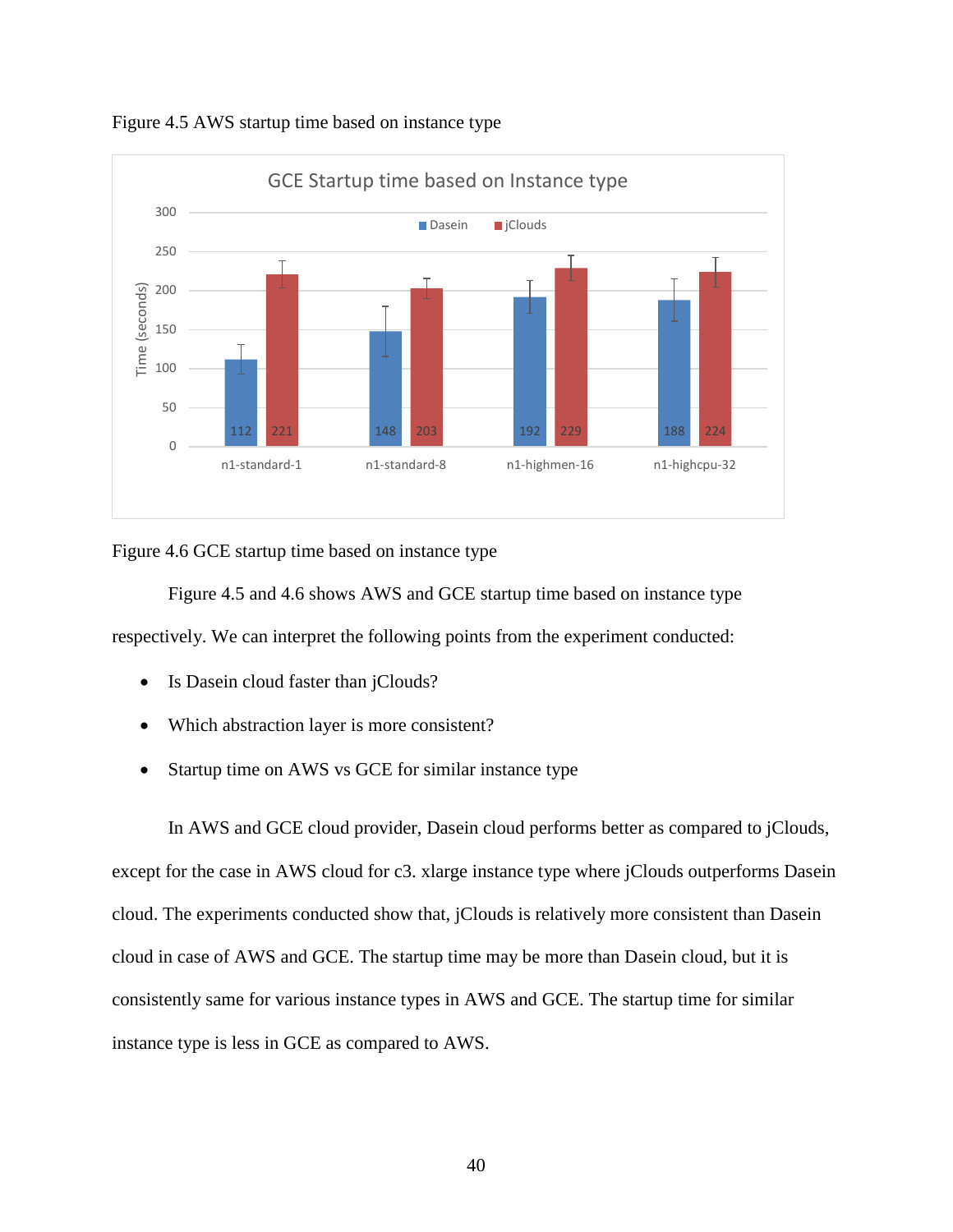## 4.3.6 Startup time by location

The geographical location of the datacenter affects the communication latency between the client application and the VM. In this experiment, we focus on the cloud VM startup time by different locations. The region and location of the data center locations of AWS and GCE are summarized in Table 4.3. We will measure the startup time of m3. medium and n1-standard-1 across different data centers in AWS and GCE respectively.

|                | AWS                     | <b>GCE</b>     |                                   |  |
|----------------|-------------------------|----------------|-----------------------------------|--|
| <b>Region</b>  | <b>Location</b>         |                | <i>Location</i>                   |  |
| us-east-1      | Northern Virginia       | Eastern US     | Berkley County,<br>South Carolina |  |
| eu-west-1      | Europe (Ireland)        | Western Europe | St. Ghislain,<br>Belgium          |  |
| ap-northeast-1 | Asia Pacific<br>(Tokyo) | East Asia      | Changhua County,<br>Taiwan        |  |

Table 4.3: Region and location in AWS and GCE

Figure 4.7 and 4.8 shows the AWS and GCE startup time based on the regions respectively. The experiments conducted validated our statement that the startup time in jClouds is consistent and does not vary a lot as compared to Dasein cloud. The startup time is highest in Eastern region in AWS showing that most of the AWS traffic is run on Eastern region. The startup time is highest in Western Europe, in case of GCE. The high startup time in Western Europe is probably due to Geographical distance and latency in the network.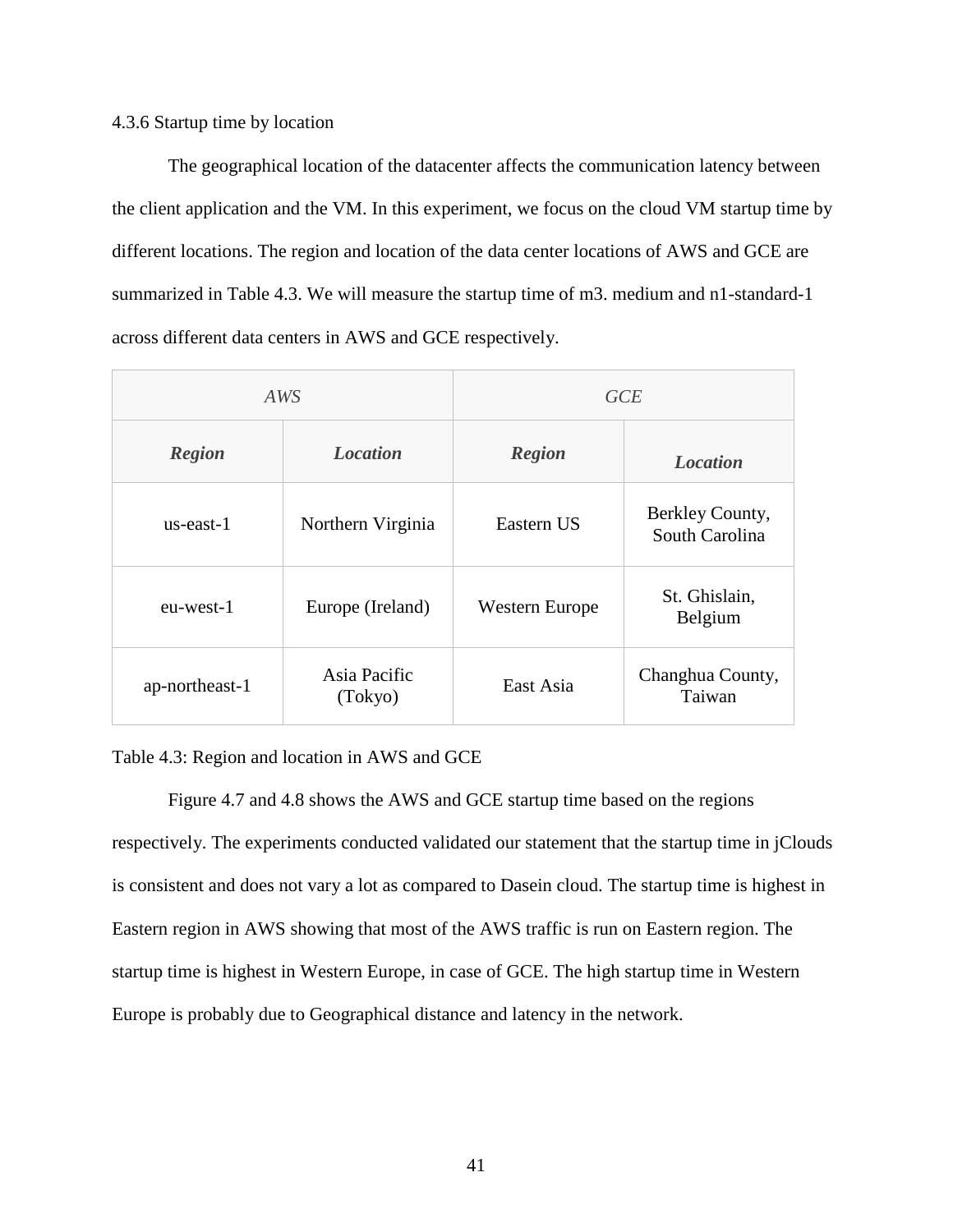

Figure 4.7 AWS startup time based on region.



Figure 4.8 GCE startup time based on region.

# 4.4 Developer Experience

Cloud abstraction API can be used to deploy and manage services across multiple cloud provider. It is difficult for organizations and developers to keep up with the development of various cloud orchestrators to manage a single cloud provider. A translation layer like Dasein or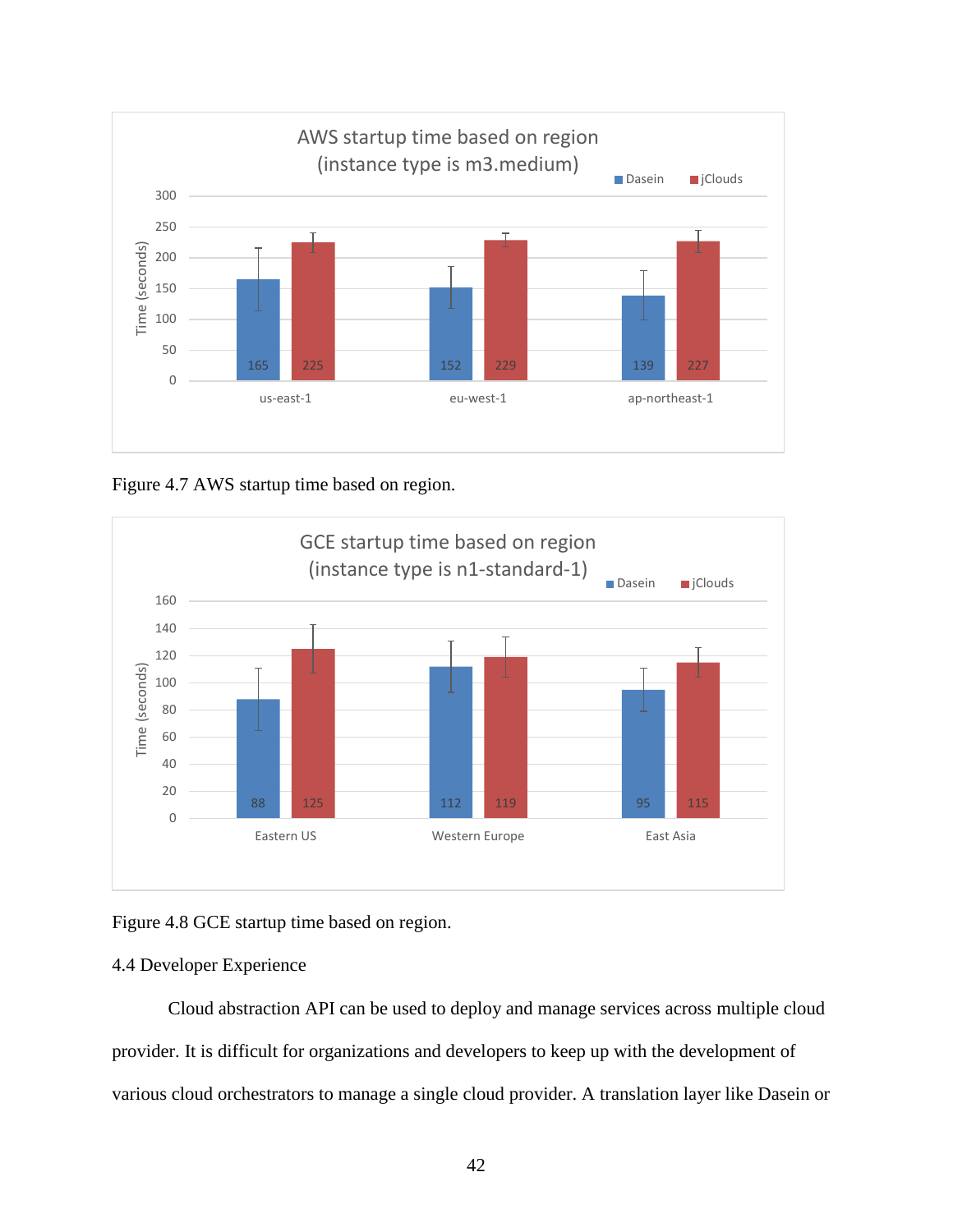jclouds could reduce the effort to develop application for a multi cloud environment. The open standards are not yet widely accepted by major cloud providers and right now developing a wrapper application for different cloud platforms seems to be a potential solution. We learned this when implementing our platform. The abstraction layer can perform some of the basic capabilities like compute actions such as start, stop, etc; data transfer actions such as upload and download; networking actions such as adding or deleting a network interface. Although, some of the functionalities are supported by Dasein clouds and jClouds, there are several inconsistencies and pitfalls. Some of them became easy to identify while, others were hard to spot due to missing or insufficient information. The "available locations" action is not consistent between Dasein and jclouds. Dasein shows different behavior in listing availability zones with the same cloud provider. jclouds has incomplete implementation for some of the network related functionalities like Content Distribution Network (CDN).

The jClouds project is fairly easy for new users. The webpage is well documented and the build and install commands in Windows environment work as they are supposed to work. While, on the other hand, setting up Dasein project is not an easy task. The pom.xml file used to build the project uses some of the dependencies that have either been removed from the Maven repository or are outdated. Dasein has one basic example to connect to a cloud provider that does not cover all situations. For example, Google cloud uses a different authentication and authorization mechanism as compared to Amazon EC2, and there are no examples for Dasein. In contrast the jClouds library is well documented to guide through a different implementation for GCE. Dasein clouds do not have enough information for understanding how to implement the GCE cloud provider just by reading the documentation.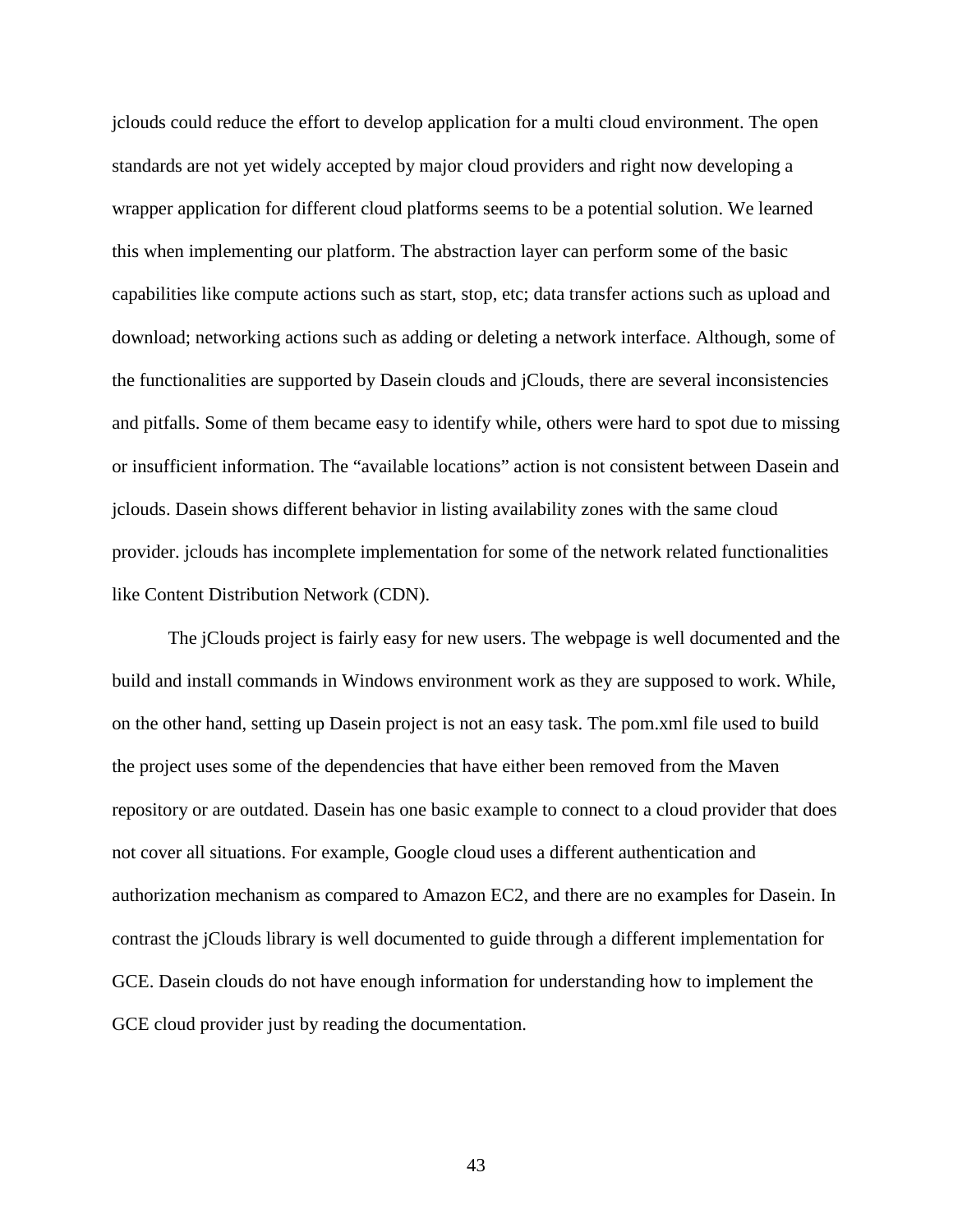The jClouds library is an active project and has very good community support. There is a chat forum that we can join and the members are active enough that we can get a reply within 24 hours. Dasein cloud have a Google group for user queries. With our experience of using it for more than two years, we will say there is no fixed time for the answer.

Both jClouds and Dasein can be used in command line interface or GUI (Eclipse IDE) to build and run classes. The dependencies are more complex in Dasein cloud and we recommend using the Eclipse IDE to build and run the project.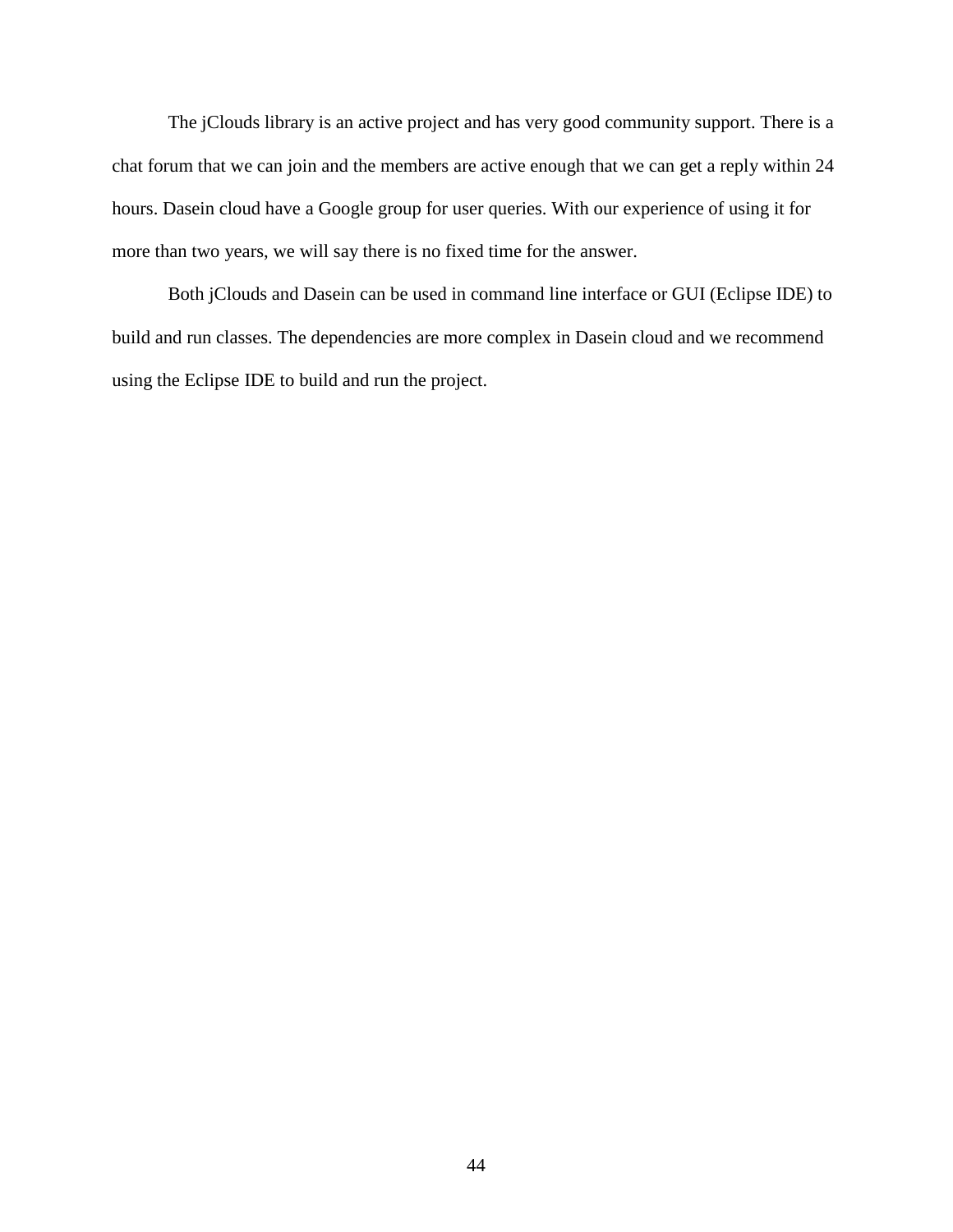## CHAPTER FIVE

#### CONCLUSION AND FUTURE WORK

A service that operates entirely in cloud is responsible for service operational maturity, DevOps enablement, incident and problem management, and capacity management. Many organizations are moving towards micro-services and cloud services architecture. It is very important for an infrastructure platform to offer a high-quality cloud computing environment consistently across multiple cloud platforms. To enable this, a collaborative yet an independent cloud abstraction service is required. In this thesis, we conducted experiments using Dasein cloud and jClouds as the cloud abstraction layer under test. It supports automatic configurations and deployment of virtual machines to pre-defined services. The cloud abstraction layer helps to enhance functionality around data center, infrastructure and operations.

The following is a discussion of the results presented in chapter 4. Dasein cloud and jClouds were tested against Amazon EC2 and GCE cloud services to calculate the cost of VM startup under varying conditions. The expected startup time of Java Virtual Machine (JVM) is not significant and highly variable (see Table 4.1 for results). Our technique would be valuable for measuring startup time for libraries. The measured startup time for JVM was around 100 ms, Dasein 225 ms and jClouds 300 ms. The startup time was consistent across different programs and different runs. We observed the variation between startup time due to the run time consumed by Dasein or jClouds.

The second experiment focused on the relationship between the VM startup time and VM instance type. The different instance types used on AWS EC2 and GCE are summarized in Table 4.2. The increase in the startup time for various instance type does not correspond to the configuration. For example, the startup time for next larger configuration may not be twice as of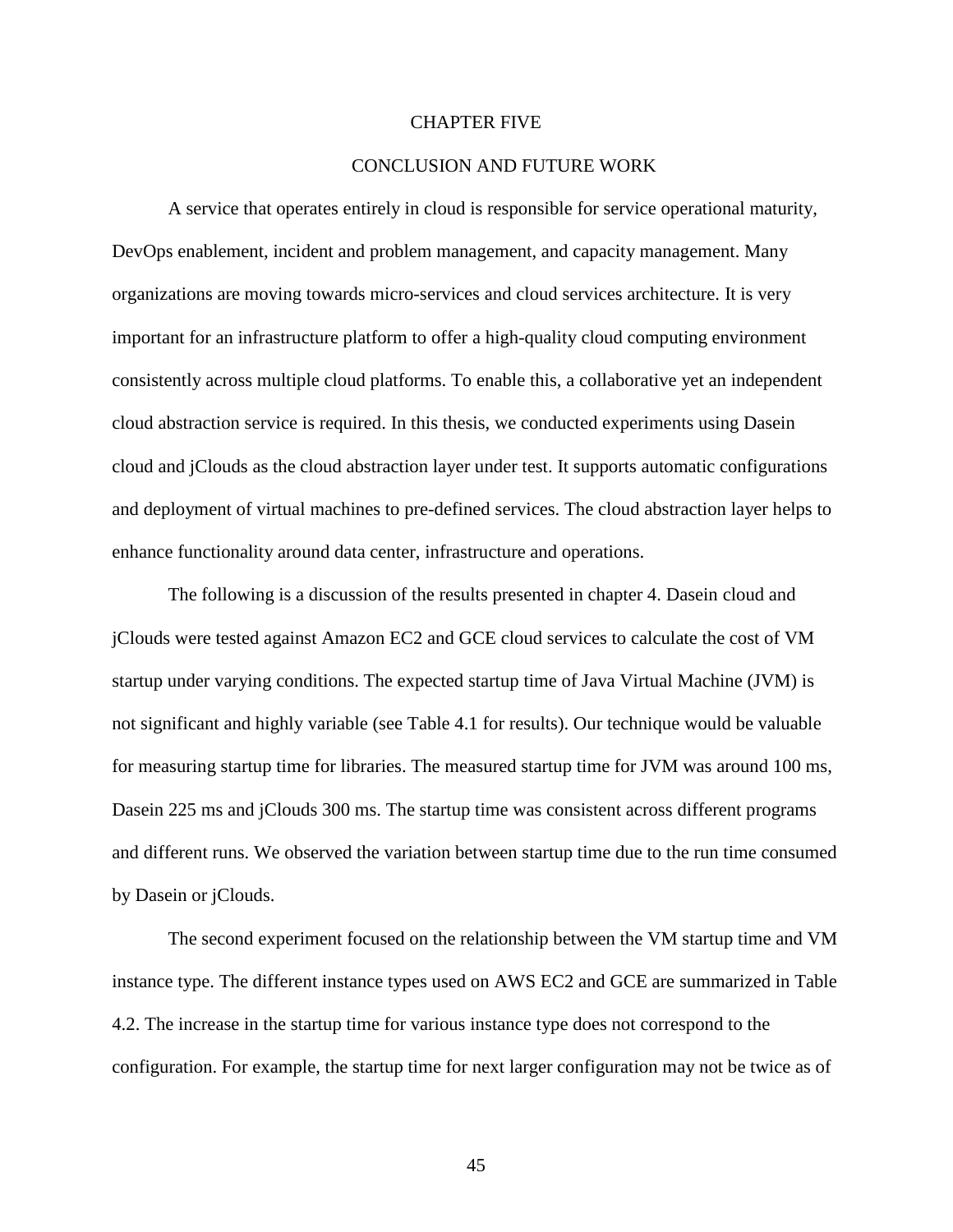the previous configuration. In case of Dasein with AWS EC2 and GCE, the startup time increases almost linearly as the configuration are doubled, while in case of jClouds the startup is consistent even when VM configurations are changed.

The third experiment collected the VM startup time by different locations. Table 4.3 summarizes the data center locations of EC2 and GCE. The experiments were conducted with m3. medium on AWS EC2 and n1-standrad-1 on GCE. Apart from the geographical distance that can increase the latency, we think the number of users on a particular data center will also affect the startup time. The startup time is highest in the Eastern region in AWS and Western region in GC<sub>E</sub>

This thesis also presented lessons learned while implementing Dasein cloud and jClouds. We have seen inconsistencies around the implementation of cloud abstraction libraries to support features offered by the cloud providers. Also, there is lack of development around the tool to monitor and identify bottleneck in the abstraction libraries. We are also carrying out more research with respect to an orchestrator that would be able to do multi-cloud deployment, discovery of resources and monitoring of the VMs running in the cloud provider. We envision our orchestration layer, to deal with failures and share the collected information from all cloud providers to make a unified decision.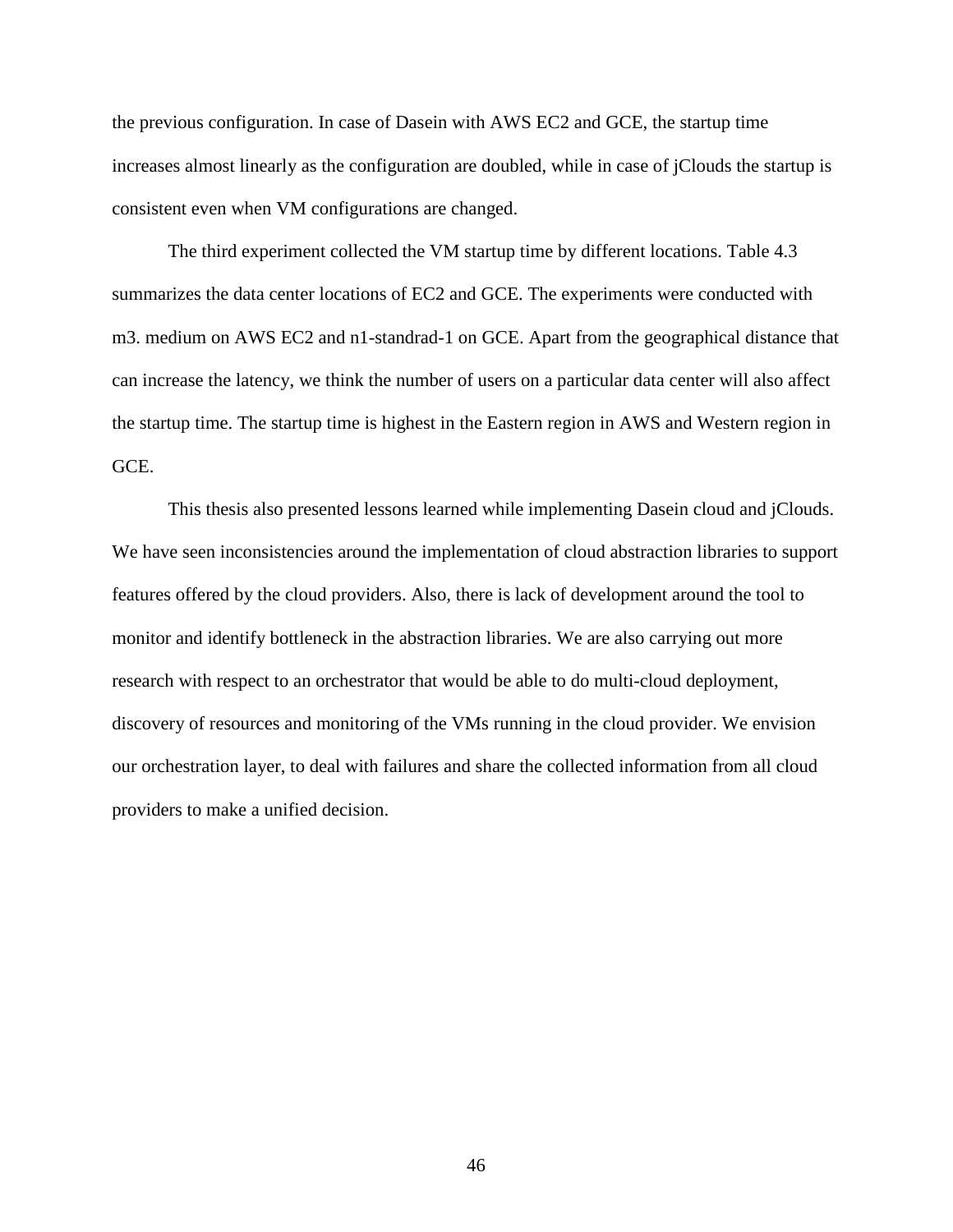#### **REFERENCES**

- 1) Mell, Peter, and Tim Grance. "The NIST definition of cloud computing." (2011): 20-23.
- 2) Armbrust, Michael, Armando Fox, Rean Griffith, Anthony D. Joseph, Randy Katz, Andy Konwinski, Gunho Lee et al. "A view of cloud computing."*Communications of the ACM* 53, no. 4 (2010): 50-58.
- 3) Petcu, Dana. "Portability and interoperability between clouds: challenges and case study." In *Towards a Service-Based Internet*, pp. 62-74. Springer Berlin Heidelberg, 2011.
- 4) Ortiz Jr, Sixto. "The problem with cloud-computing standardization."*Computer* 7 (2011): 13- 16.
- 5) Gonidis, Fotis, Anthony JH Simons, Iraklis Paraskakis, and Dimitrios Kourtesis. "Cloud application portability: an initial view." In *Proceedings of the 6th Balkan Conference in Informatics*, pp. 275-282. ACM, 2013.
- 6) Silva, Gabriel Costa, Louis M. Rose, and Radu Calinescu. "Towards a model-driven solution to the vendor lock-in problem in cloud computing." In*Cloud Computing Technology and Science (CloudCom), 2013 IEEE 5th International Conference on*, vol. 1, pp. 711-716. IEEE, 2013.
- 7) Satzger, Benjamin, Waldemar Hummer, Christian Inzinger, Philipp Leitner, and Schahram Dustdar. "Winds of change: From vendor lock-in to the meta cloud." *IEEE internet computing* 1 (2013): 69-73.
- 8) Sellami, Mohamed, Sami Yangui, Mohamed Mohamed, and Samir Tata. "PaaS-independent Provisioning and Management of Applications in the Cloud." In *2013 IEEE Sixth International Conference on Cloud Computing*, pp. 693-700. IEEE, 2013.
- 9) Petcu, Dana, Georgiana Macariu, Silviu Panica, and Ciprian Crăciun. "Portable cloud applications—from theory to practice." *Future Generation Computer Systems* 29, no. 6 (2013): 1417-1430.
- 10) HostMonk, All Rankings of Cloud Providers. http://www.hostmonk.com/ranks/cloud Armbrust, Michael, Armando Fox, Rean Griffith, Anthony D. Joseph, Randy Katz, Andy Konwinski, Gunho Lee et al. "A view of cloud computing."*Communications of the ACM* 53, no. 4 (2010): 50-58.
- 11) Sahoo, Jyotiprakash, Subasish Mohapatra, and Radha Lath. "Virtualization: A survey on concepts, taxonomy and associated security issues." In*Computer and Network Technology (ICCNT), 2010 Second International Conference on*, pp. 222-226. IEEE, 2010.
- 12) Graham, Steven Thomas, and Xiaodong Liu. "Critical evaluation on jclouds and cloudify abstract APIs against EC2, azure and HP-cloud." In *Computer Software and Applications*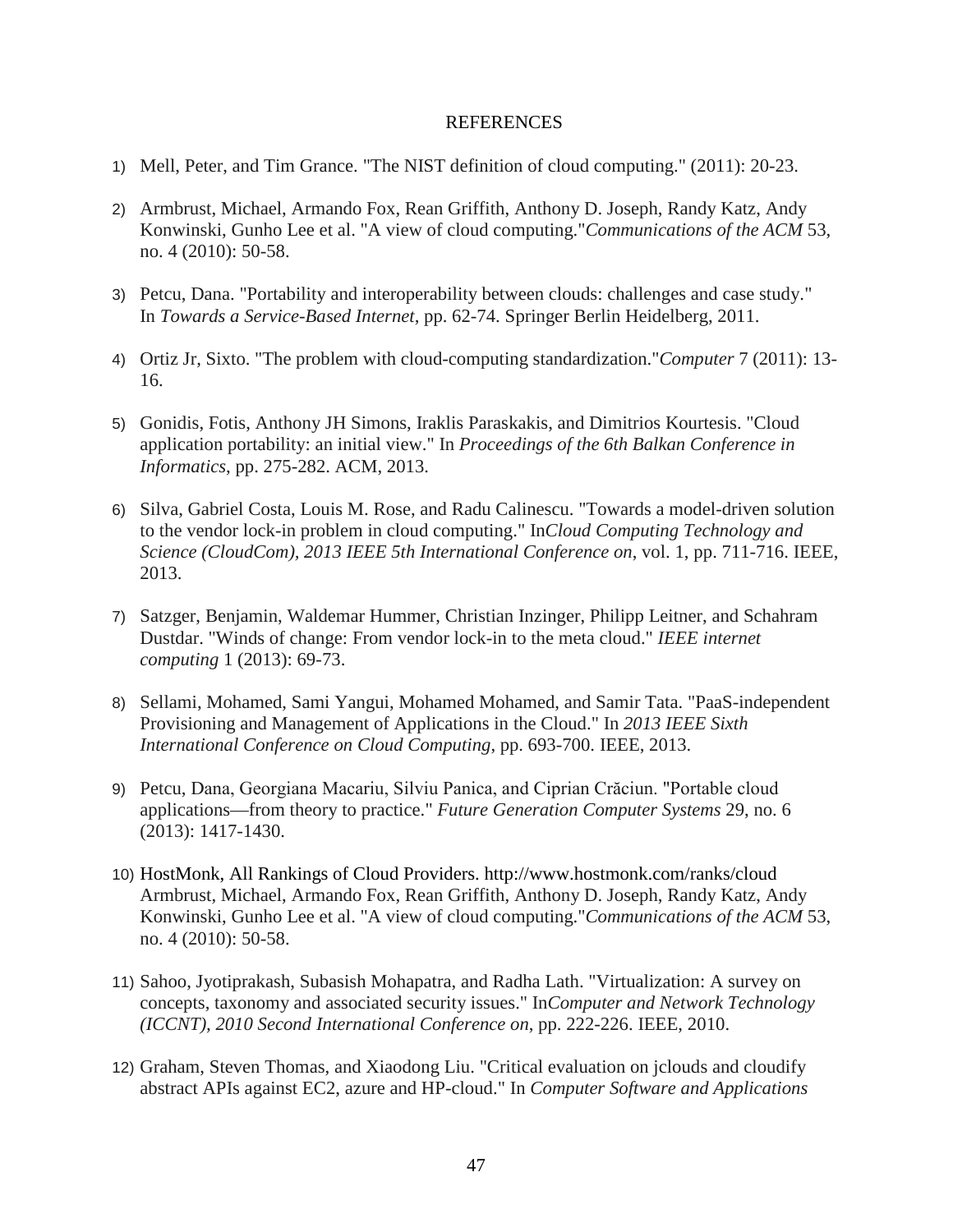*Conference Workshops (COMPSACW), 2014 IEEE 38th International*, pp. 510-515. IEEE, 2014.

- 13) Bubak, Marian, Marek Kasztelnik, Maciej Malawski, Jan Meizner, Piotr Nowakowski, and Sumir Varma. "Evaluation of cloud providers for VPH applications." In *Cluster, Cloud and Grid Computing (CCGrid), 2013 13th IEEE/ACM International Symposium on*, pp. 200-201. IEEE, 2013.
- 14) Verma, Akshat, Gautam Kumar, and Ricardo Koller. "The cost of reconfiguration in a cloud." In *Proceedings of the 11th International Middleware Conference Industrial track*, pp. 11-16. ACM, 2010.
- 15) Ueda, Yohei, and Toshio Nakatani. "Performance variations of two open-source cloud platforms." In *Workload Characterization (IISWC), 2010 IEEE International Symposium on*, pp. 1-10. IEEE, 2010.
- 16) Koeppe, Falk, and Joerg Schneider. "Do you get what you pay for? using proof-of-work functions to verify performance assertions in the cloud." In*Cloud Computing Technology and Science (CloudCom), 2010 IEEE Second International Conference on*, pp. 687-692. IEEE, 2010.
- 17) Cooper, Brian. "The prickly side of building clouds." *Internet Computing, IEEE* 14, no. 6 (2010): 64-67.
- 18) Sahoo, Jyotiprakash, Subasish Mohapatra, and Radha Lath. "Virtualization: A survey on concepts, taxonomy and associated security issues." In*Computer and Network Technology (ICCNT), 2010 Second International Conference on*, pp. 222-226. IEEE, 2010.
- 19) https://jclouds.apache.org/start/concepts/
- 20) https://github.com/greese/dasein-cloud/wiki#project-information
- 21) http://deltacloud.apache.org/
- 22) http://libcloud.apache.org/
- 23) https://java.net/projects/cloudloop
- 24) http://www.ibm.com/developerworks/library/os-simplecloud/
- 25) Hill, Zach, and Marty Humphrey. "CSAL: A cloud storage abstraction layer to enable portable cloud applications." In *Cloud Computing Technology and Science (CloudCom), 2010 IEEE Second International Conference on*, pp. 504-511. IEEE, 2010.